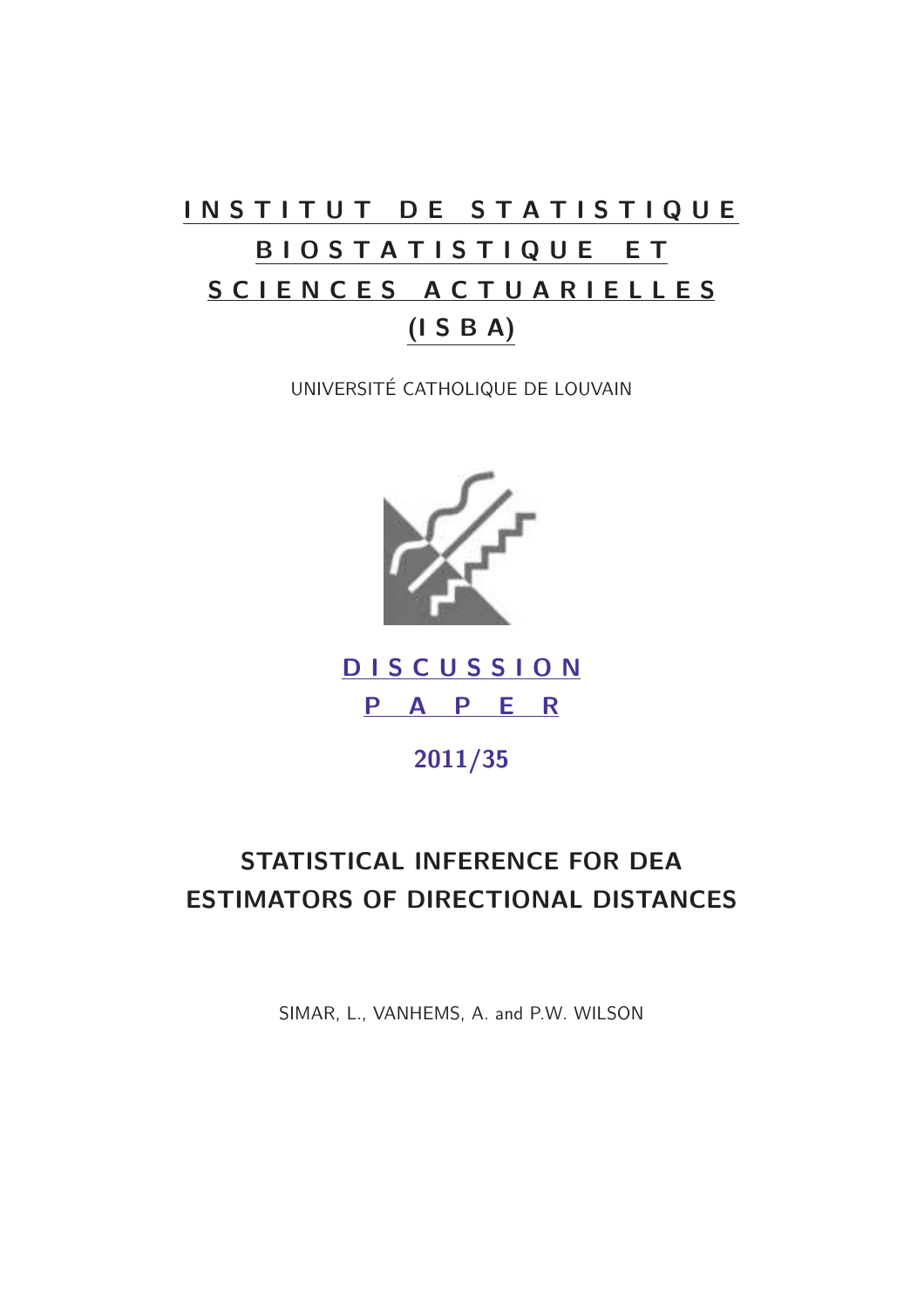## Statistical Inference for DEA Estimators of Directional Distances

LÉOPOLD SIMAR $§$ 

*§* Anne Vanhems*∗∗* Paul W. Wilson*‡‡*

September 2011

#### **Abstract**

In productivity and efficiency analysis, the technical efficiency of a production unit is measured through its distance to the efficient frontier of the production set. The most familiar non-parametric methods use Farrell-Debreu, Shephard, or hyperbolic radial measures. These approaches require that inputs and outputs be non-negative, which can be problematic when using financial data. Recently, Chambers et al. (1998) have introduced directional distance functions which can be viewed as additive (rather than multiplicative) measures efficiency. Directional distance functions are not restricted to non-negative input and output quantities; in addition, the traditional input and output-oriented measures are nested as special cases of directional distance functions. Consequently, directional distances provide greater flexibility. However, until now, only FDH estimators (and their conditional and robust extensions) of directional distances have known statistical properties (Simar and Vanhems, 2010). This paper develops the statistical properties of directional DEA estimators, which are especially useful when the production set is assumed convex. We first establish that the directional DEA estimators share the known properties of the traditional radial DEA estimators. We then use these properties to develop consistent bootstrap procedures for statistical inference about directional distance, estimation of confidence intervals, and bias correction. The methods are illustrated in some empirical examples.

**Keywords:** Productivity, efficiency, directional distances, non-parametric frontier estimation, bootstrap, data envelopment analysis.

#### *JEL* **Classification:** Primary C13; secondary C14

<sup>&</sup>lt;sup>§</sup>Institute of Statistics, Université Catholique de Louvain-la-Neuve, Belgium. Support from the "Interuniversity Attraction Pole", Phase VI (No. P6/03) of the Belgian Science Policy and from the INRA-GREMAQ, Toulouse, France is gratefully acknowledged. Email: leopold.simar@uclouvain.be.

*<sup>∗∗</sup>*University of Toulouse, Toulouse Business School and Toulouse School of Economics, France. Email: a.vanhems@esc-toulouse.fr.

*<sup>‡‡</sup>*The John E. Walker Department of Economics, Clemson University, South Carolina 29634, USA. Email: pww@clemson.edu.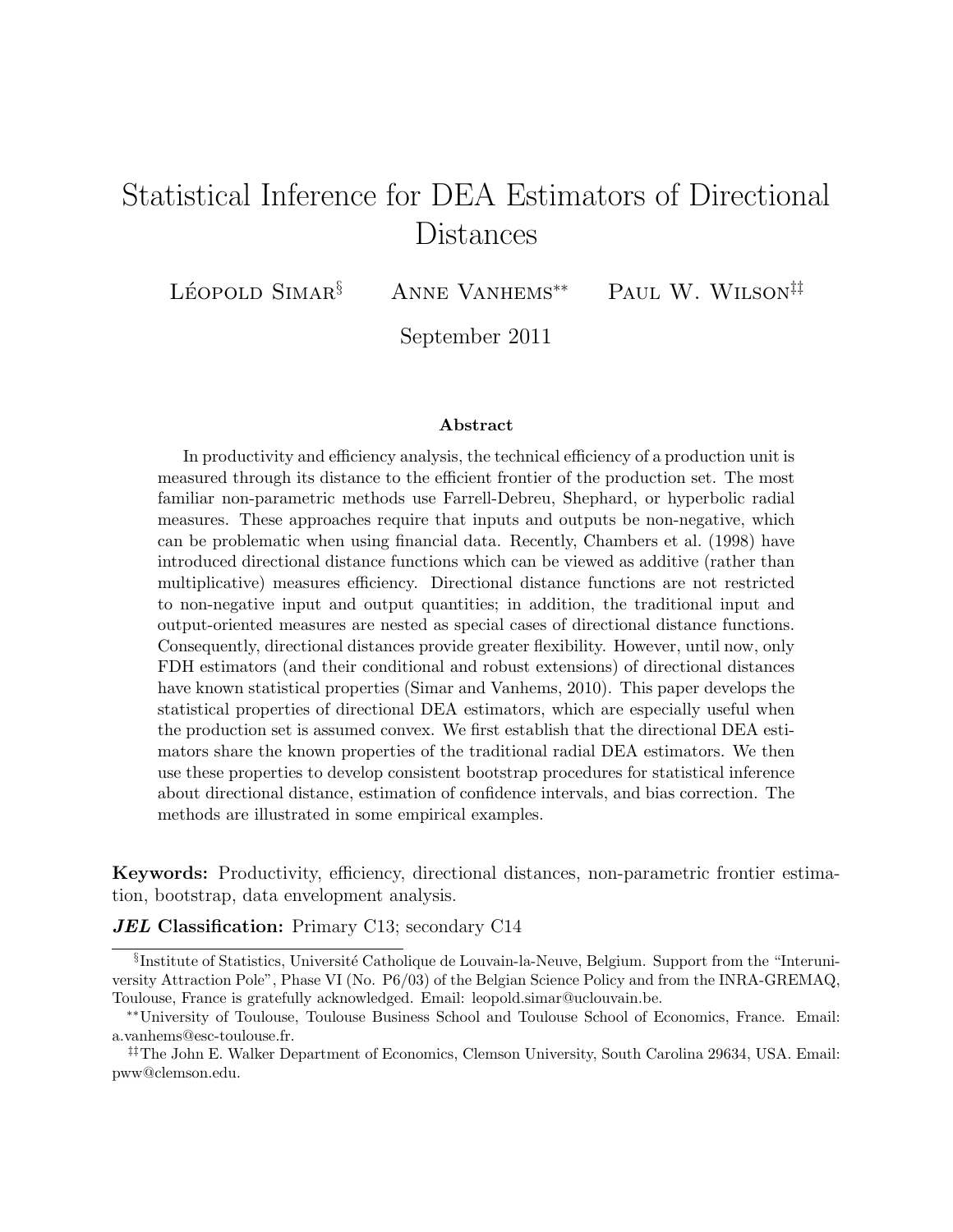### **1 Introduction**

Non-parametric estimators of technical efficiency introduced by Farrell (1957) and popularized by Charnes et al. (1978) and Banker et al. (1984) based on minimal convex sets that envelop a set of observations on input and output quantities have been widely applied; Gattoufi et al. (2004) list more than 1,800 published examples. These estimators are collectively known as data envelopment analysis (DEA) estimators. *Technical efficiency* refers to whether, and to what degree, a production unit might (i) increase its output without increasing input usage, (ii) reduce its input usage without reducing its level of outputs, or (iii) simultaneously reduce input usage while increasing output quantities produced.

Until recently, technical efficiency has been measured almost exclusively in terms of either (i) or (ii), i.e., in either an input or output orientation, respectively. As discussed below in Section 2, the statistical properties of input and output oriented DEA estimators are known, and inference-making methods are available for these estimators. Färe et al. (1985) proposed measuring technical efficiency along a hyperbolic path; this approach amounts to describing technical inefficiency in terms of the maximum, feasible, multiplicative factor by which input quantities can be divided and by which output quantities can be simultaneously multiplied. The statistical properties of DEA estimators of this measure are also known, and inference methods are available, again as discussed below in Section 2. Chambers et al. (1998) proposed an additive measure of technical efficiency which allows one to consider how much might be feasibly added to a unit's output quantities and simultaneously subtracted from its input quantities; this measure is known as the *directional distance function*.

Since the appearance of Chambers et al. (1998), a number of subsequent papers using directional distance functions have appeared; examples include Fukuyama (2003), Silva-Portela et al.  $(2004)$ , Ricazo-Tadeo et al.  $(2005)$ , Färe et al.  $(2005)$ , Park and Weber  $(2006a)$ , 2006b), and many more. Directional distance functions are often used in applications involving undesirable outputs such as pollution, or in cases where observed inputs or outputs can be negative. Färe et al.  $(2008)$  discuss the importance of the directional distance function and its relation to profit efficiency, duality theory, and Luenberger, Bennet-Bowley and other indices of productivity. In addition, Briec et al. (2004) and Briec and Kerstens (2009) use directional distance functions to evaluate the performances of mutual fund managers.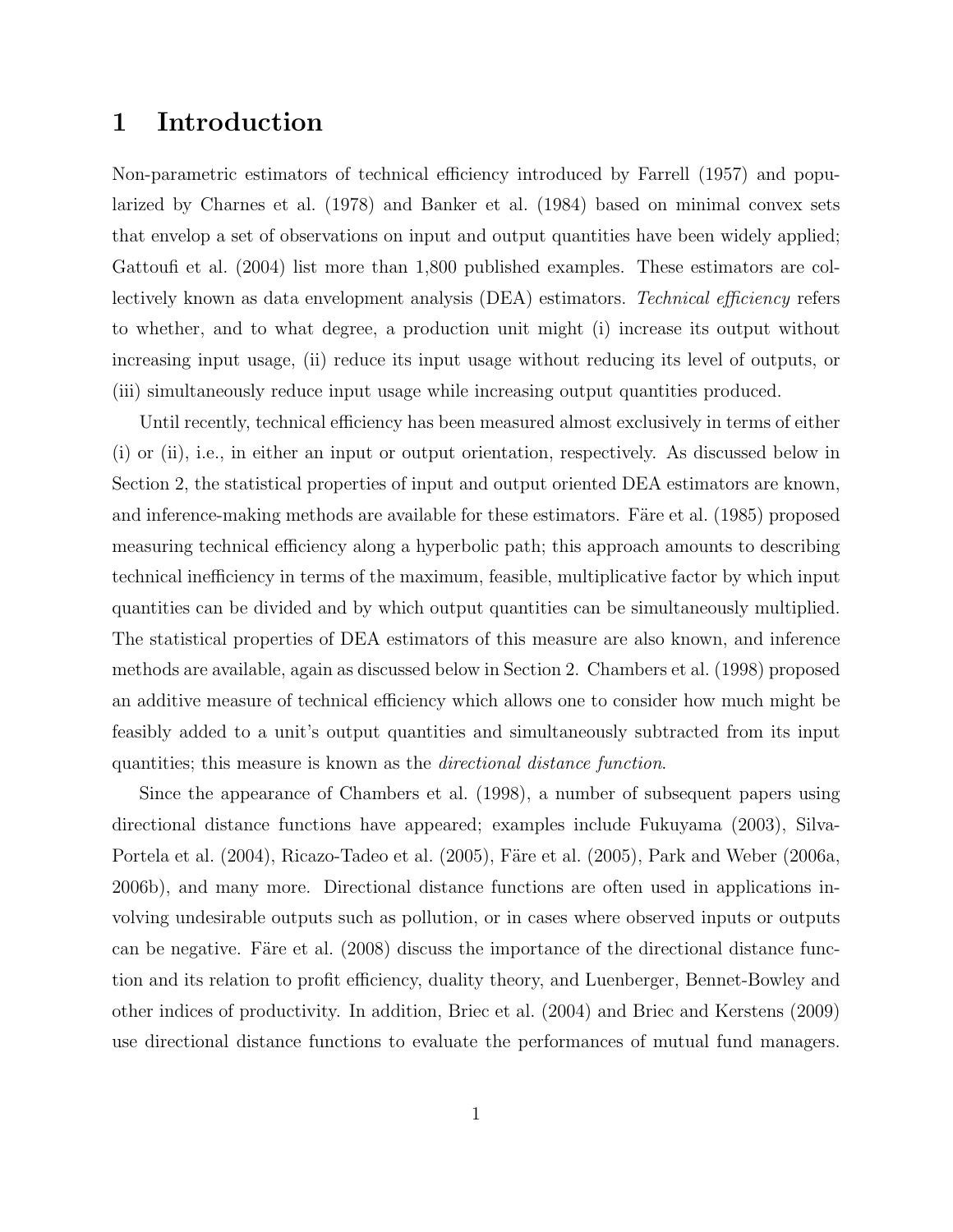Although Simar and Vanhems (2010) have derived statistical properties of the FDH estimator of directional distances, most researchers estimating directional distances have used DEA estimators. Yet, the properties of these estimators remain unknown, and consequently statistical inference has not been possible in studies using DEA estimators of directional distance functions.

This paper extends the results of Kneip et al. (2008, 2011) to DEA estimators of directional distance functions. In so doing, we provide rates of convergence as well as the limiting distribution under variable returns to scale. As will be seen, the asymptotic properties of DEA estimators of directional distance functions are similar to those of DEA estimators of input- and output-oriented distance function estimators. Although the limiting distributions derived below are not useful in a direct, practical sense for inference, the results allow us to establish consistency of sub-sampling methods along the lines of Simar and Wilson (2011) for inference, and permit DEA estimators of directional distance functions to be used for testing general hypotheses about the structure of the frontier or technology (e.g., convexity, returns to scale, etc.) along the lines of Simar and Wilson (2011). Directional distance functions allow for negative observations on inputs or outputs, and so are useful where these might occur, as in one of our empirical examples given below. Given the increasing interest in the use of DEA estimators of directional distance functions, we anticipate that our results will be useful for an increasing number of empirical researchers who, until now, have had no method for making inference or testing hypotheses when using DEA estimators of directional distances.

The paper proceeds as follows. The next section gives a careful description of the directional distance function, its relation to other distance functions, and a brief review of existing results on non-parametric distance function estimators. Section 3 introduces the non-parametric estimators (both DEA and the free-disposal hull (FDH) estimator described by Deprins et al., 1984) of directional distance functions that will be used in our empirical illustrations. The main contribution of the paper comes in Section 4, where we show that the DEA estimator of directional distances share the same properties as the DEA estimators of input and output distance functions. These results are then used in Section 5 to develop bootstrap algorithms for performing consistent inference in a practical, implementable way. In Section 6 the methods are illustrated by estimating confidence intervals for observations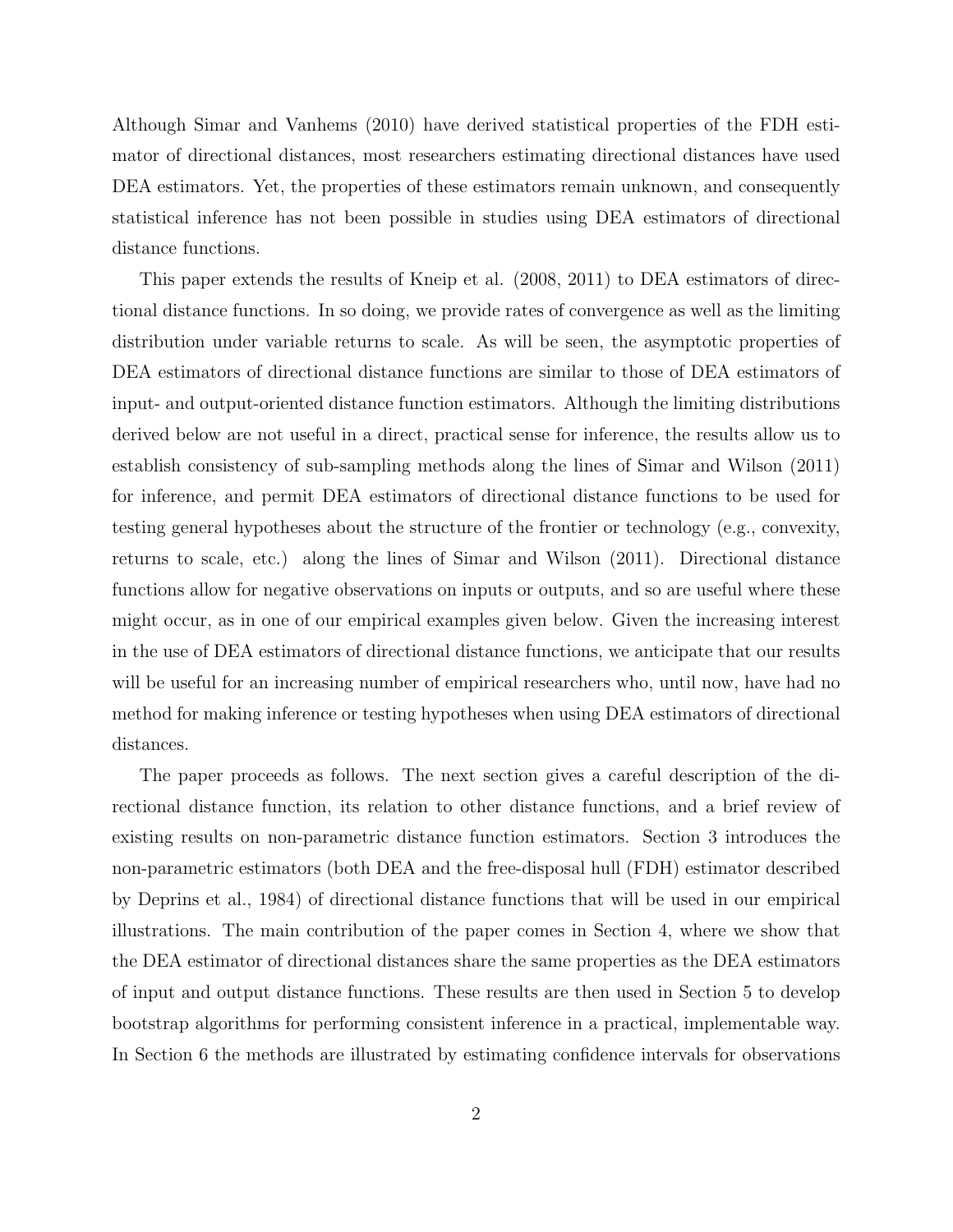on schools in the data used by Charnes et al. (1981) and for observations in a small sample of risk-returns data for Mutual Funds. Summary and conclusions are given in Section 7.

### **2 Radial and Directional Distance Functions**

In productivity and efficiency analysis, the technical efficiency of a production unit is measured through its distance to the efficient frontier, or boundary, of the production set. Consider a set of  $p$  input quantities used to produce  $q$  output quantities. Then the production set  $\Psi$  is the set of technically feasible combinations of inputs and outputs, i.e.,

$$
\Psi = \left\{ (x, y) \in \mathbb{R}_+^{p+q} \mid x \text{ can produce } y \right\}. \tag{2.1}
$$

The efficient frontier or boundary of  $\Psi$ , also known as the technology, is given by

$$
\Psi^{\partial} = \left\{ (x, y) \in \Psi \mid \left( \gamma^{-1} x, \gamma y \right) \notin \Psi \; \forall \; \gamma > 1 \right\}. \tag{2.2}
$$

The technical efficiency of a given point  $(x, y)$  is then determined by the distance to the frontier Ψ*<sup>∂</sup>* . The Farrell-Debreu and their reciprocal Shephard distances (Debreu, 1951; Farrell, 1957; Shephard, 1970) are the most widely used measures of technical efficiency; both rely on multiplicative radial measures of distance. For example, the Shephard (1970) input distance function

$$
\theta(x, y \mid \Psi) = \sup \left\{ \theta \mid (\theta^{-1}x, y) \in \Psi \right\} \tag{2.3}
$$

gives the maximum, feasible reduction in input quantities, holding output quantities fixed, for a unit operating at  $(x, y) \in \Psi$ . The input distance function is multiplicative in the sense that for  $(x, y) \in \Psi$ , we have  $(\theta^{-1}x, y) \in \Psi^{\partial}$ . Similarly, the Shephard (1970) output distance function

$$
\lambda(x, y \mid \Psi) = \inf \left\{ \lambda \mid (x, \lambda^{-1}y) \in \Psi \right\} \tag{2.4}
$$

gives the maximum, feasible increase in output quantities, holding input quantities fixed, for a unit operating at  $(x, y) \in \Psi$ . The output distance function is also multiplicative in the sense that for  $(x, y) \in \Psi$ , we have  $(x, \lambda^{-1}y) \in \Psi^{\partial}$ . Alternatively, the hyperbolic distance function

$$
\gamma(x, y \mid \Psi) = \sup \left\{ \gamma \mid (\gamma^{-1}x, \gamma y) \in \Psi \right\} \tag{2.5}
$$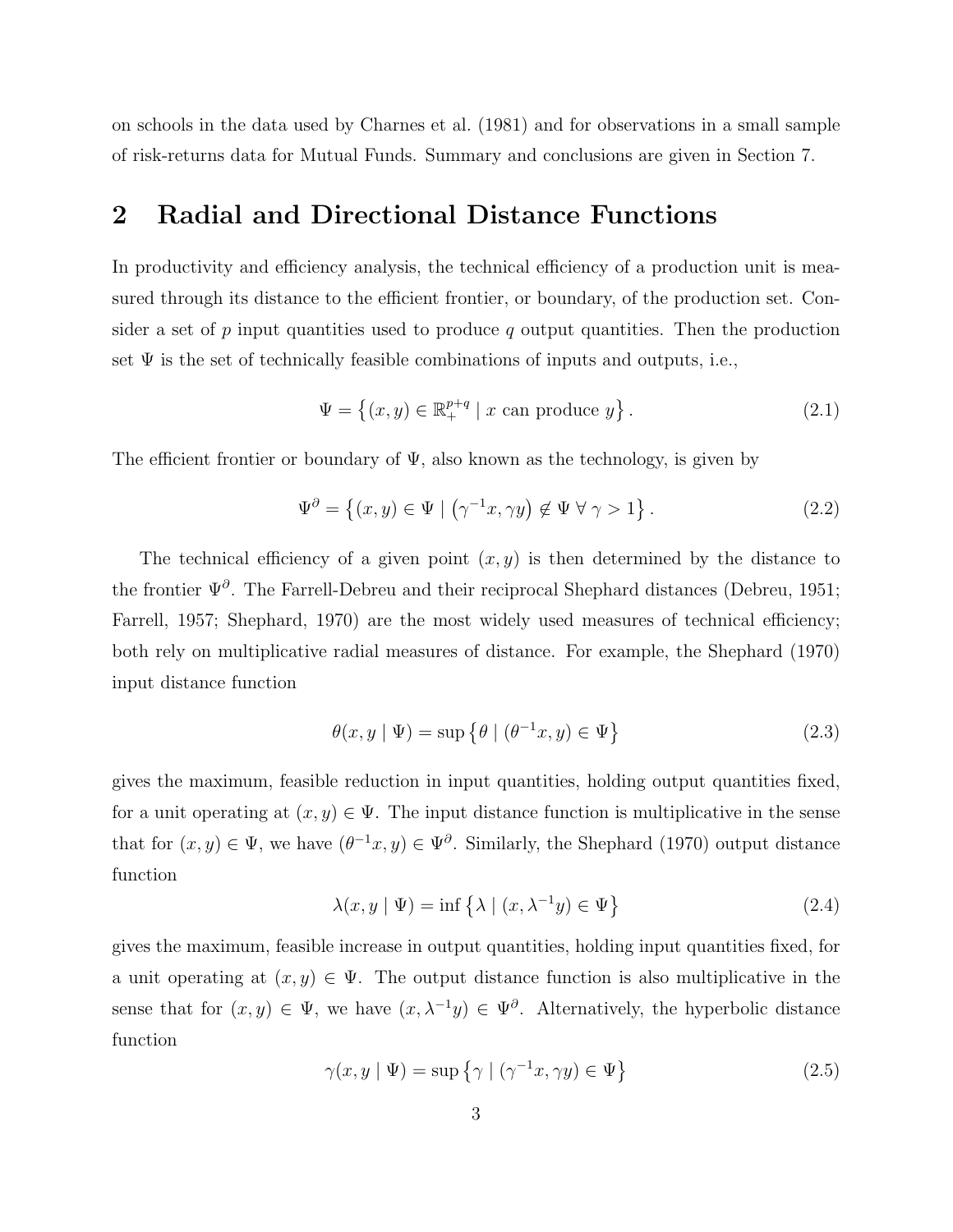proposed by Färe et al. (1985) and examined by Wheelock and Wilson (2008) and Wilson (2011) is also multiplicative;  $\gamma(x, y \mid \Psi)$  gives the maximum feasible, equiproportionate, simultaneous reduction in input quantities and increase in output quantities.<sup>1</sup>

The input- and output-oriented measures of efficiency in (2.3)–(2.4) are *radial* in the sense that efficiency of a particular point is defined in terms of the feasible, equiproportionate reduction of all inputs (or increase of all outputs), holding output (or input) quantities fixed. The hyperbolic measure defined in (2.5) is also said to be radial; with  $\gamma(x, y | \Psi)$ , efficiency of a particular point is defined in terms of the feasible, equiproportionate reduction of all inputs and simultaneous feasible, equiproportionate increase of all outputs. In addition, the multiplicative construction of the measures in  $(2.3)$ – $(2.5)$  ensures that the distance functions are independent of units of measure for either input quantities or output quantities; i.e.,  $\theta(x, y | \Psi)$ ,  $\lambda(x, y | \Psi)$ , and  $\gamma(x, y | \Psi)$  are homogeneous of degree zero in both input and output quantities.

Chambers et al. (1998) introduce the directional distance function

$$
\delta(x, y \mid d_x, d_y, \Psi) = \sup \{ \delta \mid (x - \delta d_x, y + \delta d_y) \in \Psi \}, \qquad (2.6)
$$

which projects the input-output vector  $(x, y) \in \mathbb{R}^{p+q}$  onto the technology frontier in a direction determined by a vector  $d = (-d_x, d_y)$ , where  $(d_x, d_y) \in \mathbb{R}^{p+q}_+$ . Directional distance functions are discussed by Färe and Grosskopf  $(2000)$  and Färe et al.  $(2008)$ . By construction,  $\delta(x, y \mid d_x, d_y, \Psi) \ge 0$  if and only if  $(x, y) \in \Psi$ , and  $\delta(x, y \mid d_x, d_y, \Psi) = 0$  for all  $(x, y) \in \Psi^{\partial}$ . In addition, the directional distance function in (2.6) nests both the input- and output-oriented measures in  $(2.3)$ – $(2.4)$  (but not the hyperbolic distance function in  $(2.5)$ ) as special cases. It is easy to show that for  $d_x = x$ ,  $d_y = 0$ , and  $(x, y) \in \Psi \subset \mathbb{R}^{p+q}_+$ ,

$$
\delta(x, y \mid d_x, d_y, \Psi) = 1 - \theta(x, y \mid \Psi)^{-1}.
$$
\n(2.7)

Similarly, for  $d_x = 0$ ,  $d_y = y$ , and  $(x, y) \in \Psi \subset \mathbb{R}^{p+q}_+$ ,

$$
\delta(x, y \mid d_x, d_y, \Psi) = \lambda(x, y \mid \Psi)^{-1} - 1.
$$
\n(2.8)

Hence, the directional distance function is more general than either the input or output distance functions.

<sup>&</sup>lt;sup>1</sup> The hyperbolic measure of efficiency proposed by Färe et al. (1985) is the reciprocal of the measure that appears in (2.5).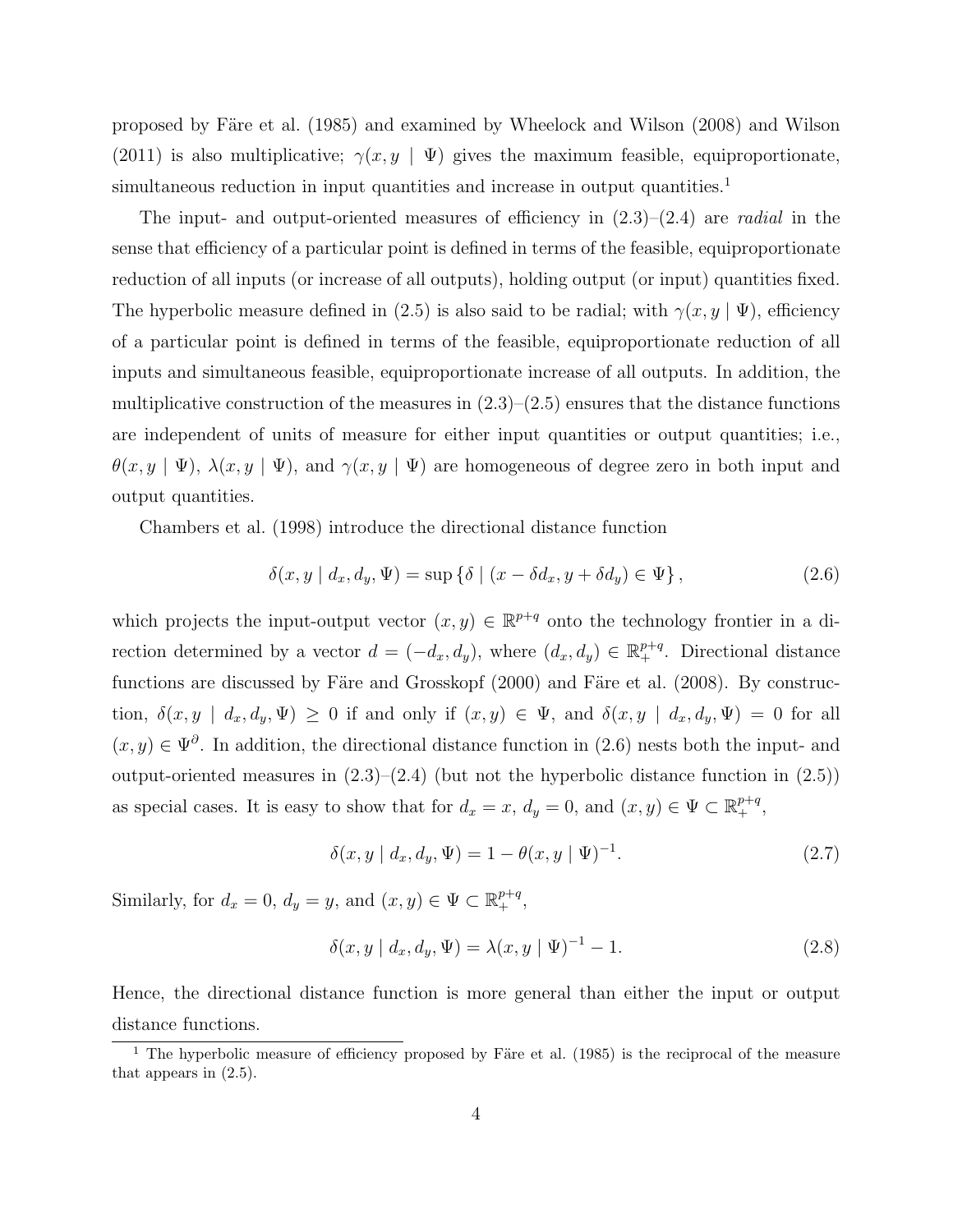The directional distance function is additive, as opposed to multiplicative;  $\delta(x, y)$  $d_x, d_y, \Psi$  gives the amount that can be subtracted from input quantities *x* and simultaneously added to output quantities *y* in the direction  $(-d_x, d_y)$  to reach the frontier. This differs from the traditional input- and output-oriented distance functions, as well as the hyperbolic distance function, used to measure efficiency.

Due to its additive (as opposed to multiplicative) nature, the directional distance function defined in (2.6) satisfies a translation property in the sense that

$$
\delta(x - \eta d_x, y + \eta d_y | d_x, d_y, \Psi) = \delta(x, y | d_x, d_y, \Psi) - \eta \forall \eta \in \mathbb{R},
$$
\n(2.9)

i.e., multiplying the direction vectors by a constant *η* is equivalent to subtracting *η* from the distance function with the original direction vectors. In addition, Färe et al.  $(2008, p. 534)$ state that the directional distance function is independent of unit of measurement in the sense that

$$
\delta(\beta_x \circ x, \beta_y \circ y \mid \beta_x \circ d_x, \beta_y \circ d_y, \Psi) = \delta(x, y \mid d_x, d_y, \Psi), \tag{2.10}
$$

where  $\beta_x \in \mathbb{R}^p_+$ ,  $\beta_y \in \mathbb{R}^q_+$ , and  $\circ$  denotes the Hadamard product.<sup>2</sup> However, while (2.10) is true, it also indicates that if units of measurement for inputs or outputs are changed, the corresponding direction vector must be rescaled to avoid changing the value of the directional distance function. Instead of being homogeneous of degree zero with respect to inputs and outputs, the directional distance function is only homogeneous of degree zero with respect to inputs, outputs, *and direction vectors.*

This feature of the directional distance function makes the range of reasonable choices for the direction vectors less broad than has been suggested in the literature. For example, Färe et al. (2008, p. 533) note that the direction vectors should be specified in the same units as the inputs and outputs, but then go on to suggest choosing  $d_x = 1$ ,  $d_y = 1$  or to optimize *u* and *v* to minimize distance to the (estimated) frontier. But, if one specifies  $d_x = 1$ ,  $d_y = 1$ , and then changes the units of measurement, this will require re-scaling also  $d_x$  and  $d_y$  so that their no longer equal unity in order to avoid changing the value of the distance function. Hence the choice of  $(1, 1)$  for  $(d_x, d_y)$  is arbitrary and somewhat meaningless. Moreover, if

<sup>&</sup>lt;sup>2</sup> The Hadamard product of two arrays  $A = [a_{ij}]$  and  $B = [b_{ij}]$  with the same dimensions is given by the array  $C = [c_{ij}]$  having the same dimensions as  $\ddot{A}$  and  $B$ , where  $c_{ij} = a_{ij}b_{ij}$ ; e.g., see Marcus and Kahn (1959).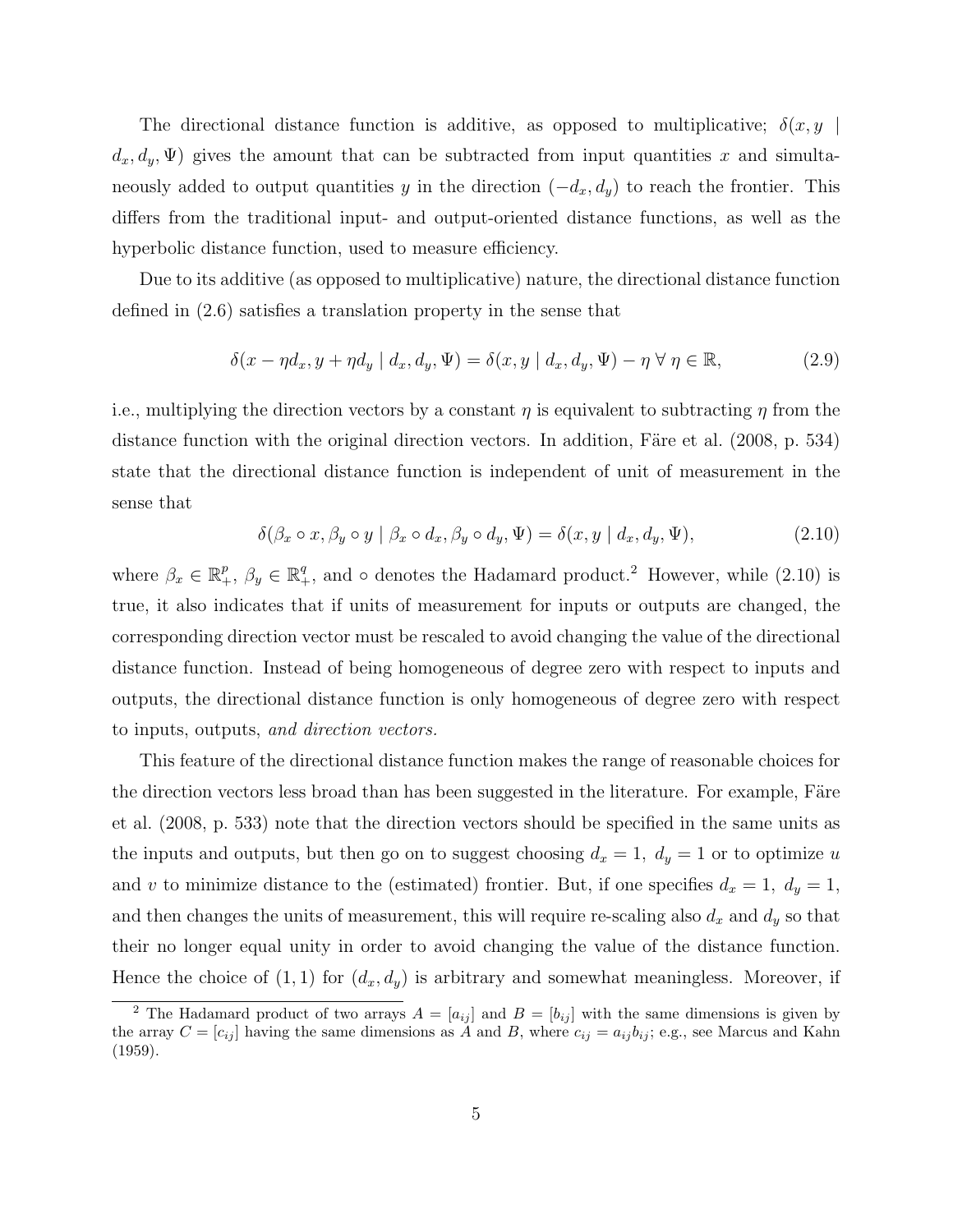the direction vectors are optimized to minimize distance to the estimated frontier, then the results will be sensitive to the units of measurement that are used.

As noted above, the relations in  $(2.7)-(2.8)$  require  $\Psi \subset \mathbb{R}^{p+q}_+$ . In certain situations, however, it is conceivable that the production process might be such that negative inputs or outputs are possible, i.e., if  $\Psi \cap \mathbb{R}^{p+q}_+ \neq \Psi$ . In such cases, the input and output distance functions are undefined, but the directional distance function remains defined due to its additive (instead of multiplicative) construction. If, for example,  $y < 0$ ,  $d_x = 0$ , and  $d_y = -y$ (so that  $d_y > 0$ ), then there exists a value  $\delta > 1$  such that  $(x, y + \delta d_y) = (x, (1 - \delta)y) \in \Psi^{\partial}$ . The relation between the directional distance function and the output distance function in (2.8) has no meaning in this case, but the directional distance function remains well-defined.

Non-parametric estimation of technical efficiency typically involves estimating the production set  $\Psi$  using a sample of observations  $\mathcal{X}_n = \{(X_i, Y_i)\}_{i=1}^n$ . The standard nonparametric estimators of  $\Psi$  are (i) the Free Disposal Hull (FDH) of the sample observations, proposed by Deprins et al. (1984), and (ii) the convex hull of the FDH of the sample observations, proposed by Farrell (1957) and popularized by Charnes et al. (1978). The latter approach is commonly referred to as Data Envelopment Analysis (DEA). The FDH approach requires an assumption of free disposability of the inputs and the outputs, while the DEA approach requires the additional assumption that the production set  $\Psi$  is convex.

Properties of FDH and DEA estimators of the radial distance functions defined in (2.3)– (2.5) are now well-known. Park et al. (2000) established asymptotic results for the input and output oriented FDH estimators, and Kneip et al. (1998) and Kneip et al. (2008) derived asymptotic results for the input and output oriented DEA estimators under variable returns to scale (VRS). Wilson (2011) extended these results to FDH and DEA estimators of the hyperbolic distance function defined in (2.5), while Park et al. (2010) extended the DEA results to cases where returns to scale are constant. To briefly summarize, under mild regularity conditions, the FDH and DEA estimators of the radial distance functions, when scaled by appropriate rates of convergence, have non-degenerate limiting distributions (more details are given below).<sup>3</sup> However, each of the limiting distributions depends on unknown parameters, which in turn depend on characteristics of the Data Generating Process (DGP).

 $\overline{3}$  By "non-degenerate" we mean that the distribution is not a probability mass concentrated at a single point.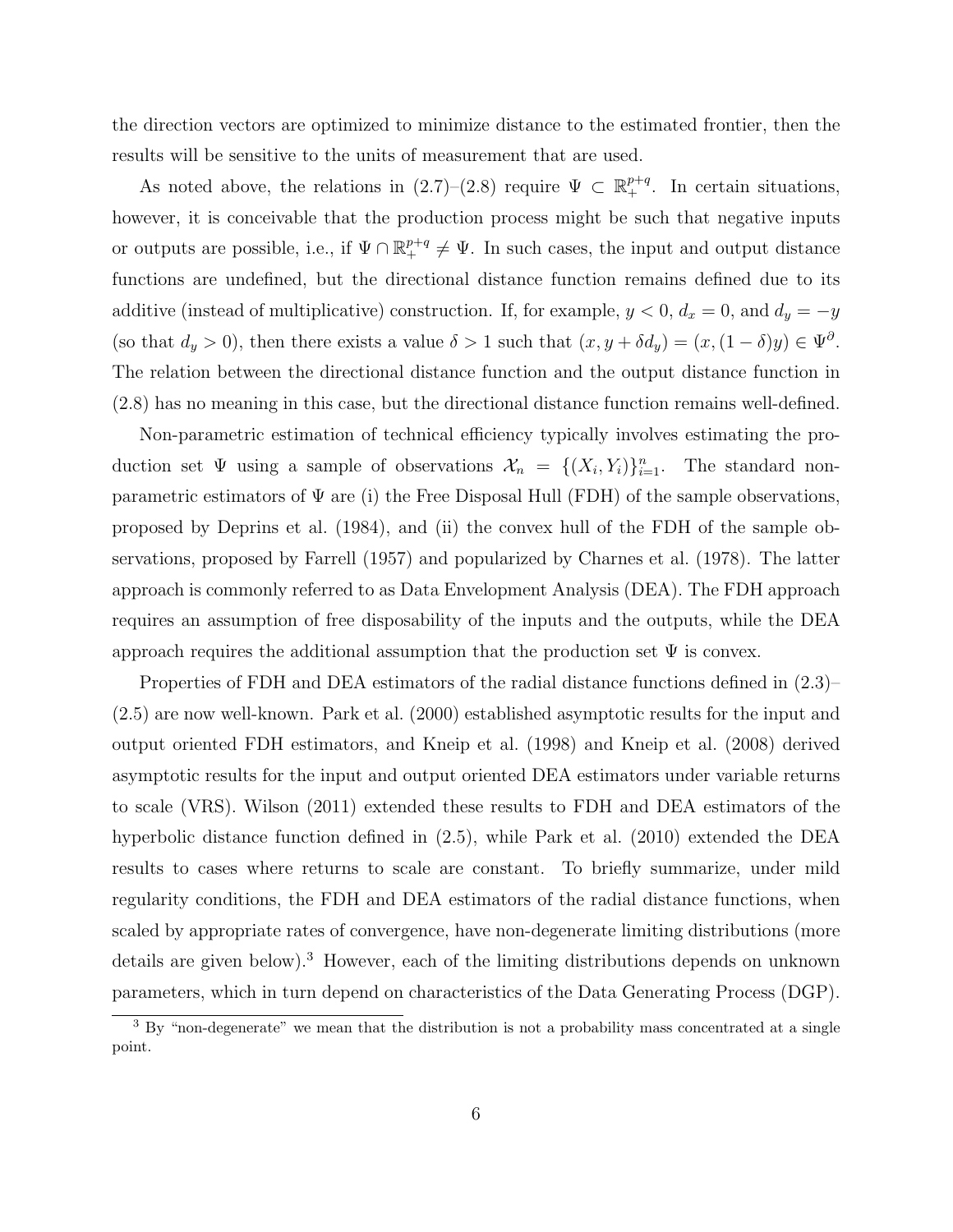The limiting distributions of the FDH estimators can be written in closed form, but it is difficult to estimate the unknown parameters. The limiting distributions of the DEA estimators have no closed, analytical expression; in principle, the distributions could be estimated using simulation methods, but it is not clear how the unknown parameters might be estimated.

Bootstrap methods provide the only practical approach for inference using either FDH or DEA estimators of the input, output, or hyperbolic distance functions. Jeong and Simar (2006) prove that sub-sampling provides a consistent bootstrap approximation for FDH estimators of the radial distance functions. Kneip et al. (2008) prove consistency of two different bootstrap methods for DEA estimators of radial distance functions; the first employs a complicated, double-smoothing technique, while the second uses sub-sampling. Kneip et al. (2011) propose a simplified version of the double-smooth bootstrap and prove its consistency; this approach is useful for estimating confidence intervals for the efficiency of individual points in the input-output space, but is not useful for testing hypotheses about the frontier, etc. For purposes of hypothesis testing (e.g., testing hypotheses about returns to scale, separability, convexity of  $\Psi$ , etc.), the sub-sampling techniques proposed by Simar and Wilson (2011) offer the only practical approach available to date. The methods developed by Simar and Wilson (2011) have been used for testing returns to scale or testing convexity in Simar and Wilson (2011), testing restrictions in Schubert and Simar (2011), testing separability in Daraio et al. (2010), etc.

Simar and Vanhems (2010) provide asymptotic results for FDH estimators of directional distances, as well as results for robust order- $m$  and order- $\alpha$  quantile estimators of directional distances; their results also allow (in the FDH case) conditioning on environmental variables. The results reveal that the FDH estimators of directional distances possess asymptotic properties similar to those of the FDH estimators of radial distance functions. To date, however, no such results exist for DEA estimators of directional distances. This paper provides the missing piece in the collection of results on asymptotics of non-parametric distance function estimators by developing asymptotic results for DEA estimators of directional distance functions. We next describe the estimators; the asymptotic results follow.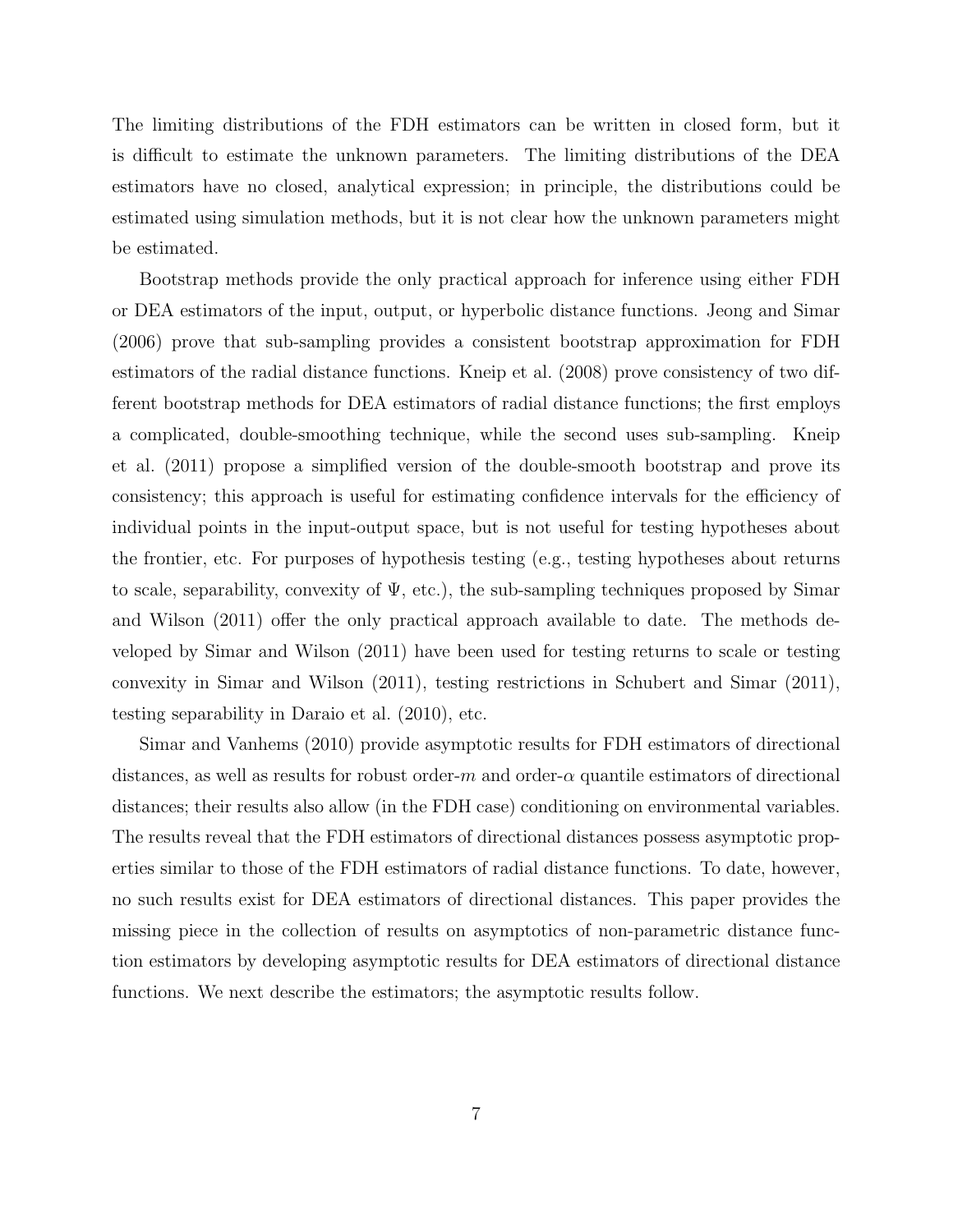### **3 Non-parametric Estimation of Directional Distances**

#### **3.1 The Model**

For the remainder of the paper, unless otherwise stated, let  $x \in \mathbb{R}^p$  and  $y \in \mathbb{R}^q$  denote vectors of input and output quantities. The vectors *x* and *y* need not be non-negative. We make standard assumptions on the production set  $\Psi$  by adopting those of Shephard (1970) and Färe et al.  $(1985)$ .

**Assumption 3.1.** Ψ *is convex.*

**Assumption 3.2.** Ψ *is closed.*

**Assumption 3.3.** *Both inputs and outputs are strongly disposable; i.e., for*  $\tilde{x} \geq x$ ,  $\tilde{y} \leq y$ *,*  $if (x, y) \in \Psi \text{ then } (\tilde{x}, y) \in \Psi \text{ and } (x, \tilde{y}) \in \Psi$ .

Convexity of  $\Psi$  is required for consistency of DEA estimators, which estimate  $\Psi$  by convex sets. Assumption 3.3 amounts to assuming monotonicity of isoquants (both input and output), and is a common assumption in production analysis. Let the operator  $\mathcal{F}(\cdot)$ denote the free-disposal hull of a set in  $\mathbb{R}^{p+q}$ . Then for any set  $\mathcal{A} \subseteq \mathbb{R}^{p+q}$ ,

$$
\mathcal{F}(\mathcal{A}) = \bigcup_{(x,y)\in\mathcal{A}} \{(\widetilde{x}, \widetilde{y}) \in \mathbb{R}^{p+q} \mid \widetilde{y} \le y, \ \widetilde{x} \ge x\}.
$$
\n(3.1)

Now let  $\mathcal{C}(\Psi)$  denote the convex hull of  $\mathcal{F}(\Psi)$ . In some cases, it is also useful to consider the conical hull of  $\mathcal{F}(\Psi)$ , which we denote by  $\mathcal{V}(\Psi)$ . If  $\Psi^{\partial}$  exhibits constant returns to scale (CRS) everywhere, then  $\Psi = \mathcal{V}(\Psi)$ . Assumptions 3.2–3.3 ensure that  $\Psi = \mathcal{F}(\Psi) \subseteq \mathcal{C}(\Psi)$ , while Assumption 3.1 implies  $\Psi = \mathcal{F}(\Psi) = \mathcal{C}(\Psi)$ . The notation introduced here will be useful for describing the test of convexity that we introduce later.

When estimating  $\Psi$  or  $\Psi^{\partial}$  from the sample  $\mathcal{X}_n = \{(X_i, Y_i)\}_{i=1}^n$ , additional assumptions are needed to complete the statistical model. Following Kneip et al. (1998), Kneip et al. (2008, 2011), and Park et al. (2000), we assume the following.

**Assumption 3.4.** *The n* observations in  $\mathcal{X}_n$  are identically, independently distributed (iid) *random variables on the attainable set* Ψ*.*

<sup>&</sup>lt;sup>4</sup> Note that as usual, inequalities involving vectors are defined on an element-by-element basis.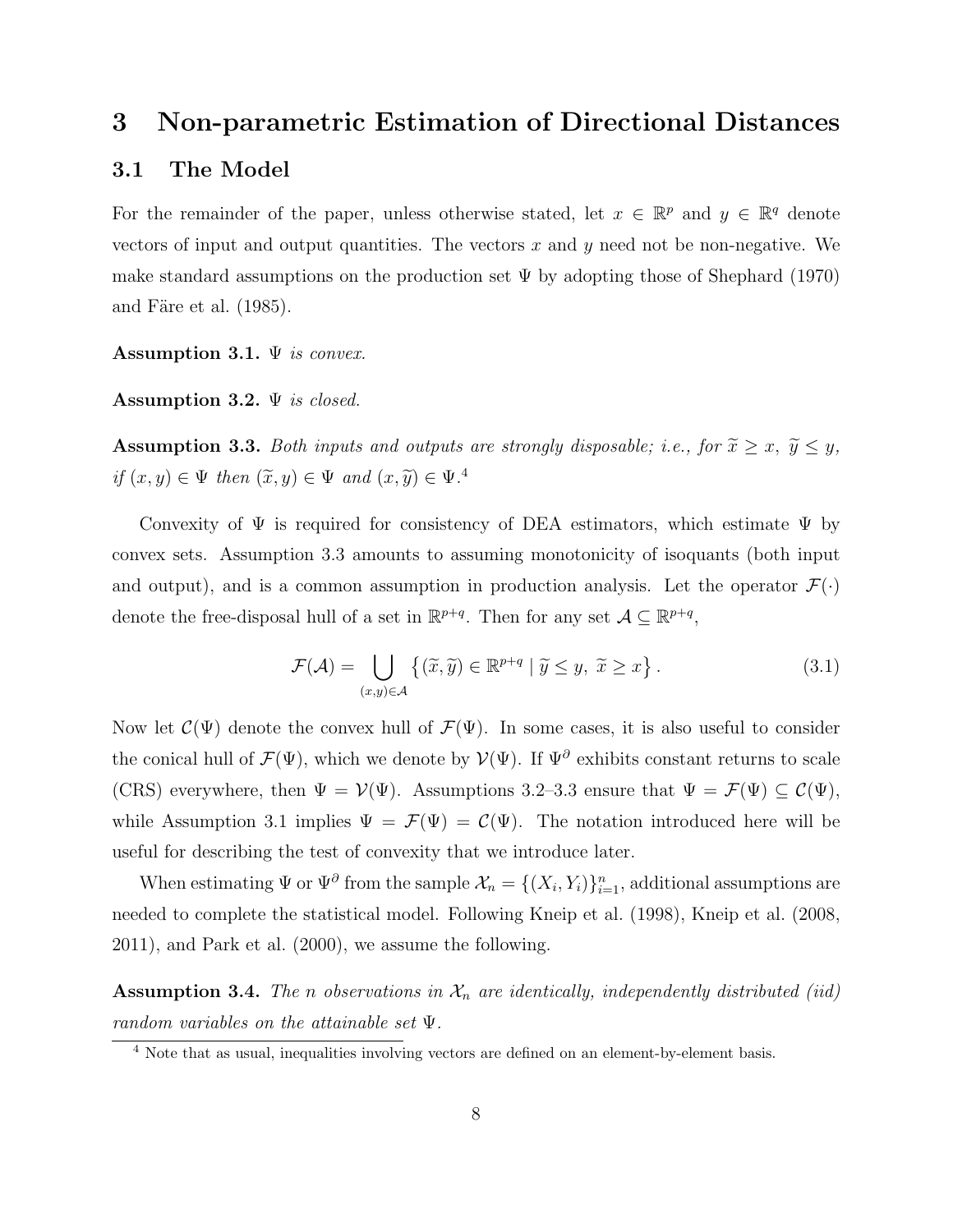**Assumption 3.5.** *The random variables* (*X, Y* ) *possess a joint density f with compact support*  $\mathcal{D} \subset \Psi$ ; *f is continuous on*  $\mathcal{D}$ ; and  $f(x, y) > 0 \ \forall (x, y) \in \Psi^{\partial}$ .

**Assumption 3.6.** *The function*  $\delta(x, y | d_x, d_y, \Psi)$  *is twice continuously differentiable for all*  $(x, y) \in \Psi$  *and for all*  $(d_x, d_y)' \in \mathbb{R}^{p+q}_+$ .

Assumption 3.5 guarantees a positive probability of observing production units close to the boundary  $\Psi^{\partial}$  when the sample size increases. Assumption 3.6 imposes some smoothness on the boundary of  $\Psi$ ; the condition given here is sufficient, but stronger than necessary for establishing consistency of the DEA distance function estimators. A weaker, but more complicated, assumption was used in Kneip et al. (1998).

Deprins et al. (1984) proposed estimating  $\Psi$  by the free-disposal hull of the sample observations in  $\mathcal{X}_n$ , i.e., by

$$
\widehat{\Psi}_{\text{FDH}}(\mathcal{X}_n) = \mathcal{F}(\mathcal{X}_n) = \bigcup_{(x_i, y_i) \in \mathcal{X}_n} \left\{ (x, y) \in \mathbb{R}^{p+q} \mid y \le Y_i, \ x \ge X_i \right\}.
$$
\n(3.2)

FDH estimators  $\widehat{\theta}_{\text{FDH}}(x, y | \mathcal{X}_n)$ ,  $\widehat{\lambda}_{\text{FDH}}(x, y | \mathcal{X}_n)$ ,  $\widehat{\gamma}_{\text{FDH}}(x, y | \mathcal{X}_n)$ , and  $\widehat{\delta}_{\text{FDH}}(x, y | d_x, d_y, \mathcal{X}_n)$ of the distance functions defined in  $(2.6)$ – $(2.5)$  are obtained by replacing  $\Psi$  on the right-hand sides of  $(2.3)$ – $(2.6)$  with  $\widehat{\Psi}_{\text{FDH}}(\mathcal{X}_n)$ .

Under Assumptions 3.2–3.6, and for  $(x, y) \in \Psi \subset \mathbb{R}^{p+q}_+$ , Park et al. (2000) prove consistency and derive limiting distributions of the FDH estimators of the input and output distance functions in (2.3)–(2.4). Wilson (2011) extends these results to the FDH estimator of the hyperbolic distance function in (2.5), while Simar and Vanhems (2010) extend the results to the FDH estimator of the directional distance function in (2.6). In each case, the rate of convergence is shown to be  $n^{1/(p+q)}$ ; moreover, each of the FDH distance function estimators is shown to have an asymptotic distribution related to the Weibull distribution. In the case of the FDH estimator of the directional distance function, the assumption that  $(x, y) \in \Psi \subset \mathbb{R}^{p+q}_+$  is not needed.

The VRS-DEA estimator of  $\Psi$  under variable returns to scale is the convex hull of  $\mathcal{F}(\mathcal{X}_n)$ , and is given by

$$
\widehat{\Psi}_{\text{VRS}}(\mathcal{X}_n) = \left\{ (x, y) \in \mathbb{R}^{p+q} \mid y \leq \boldsymbol{Y}\boldsymbol{\omega}, \ x \geq \boldsymbol{X}\boldsymbol{\omega}, \ i'_n \boldsymbol{\omega} = 1, \ \boldsymbol{\omega} \in \mathbb{R}_+^n \right\},\tag{3.3}
$$

where  $\mathbf{X} = (x_1, \ldots, x_n)$  and  $\mathbf{Y} = (y_1, \ldots, y_n)$  are  $(p \times n)$  and  $(q \times n)$  matrices of input and output vectors, respectively;  $i_n$  is an  $(n \times 1)$  vector of ones, and  $\omega$  is a  $(n \times 1)$  vector of weights.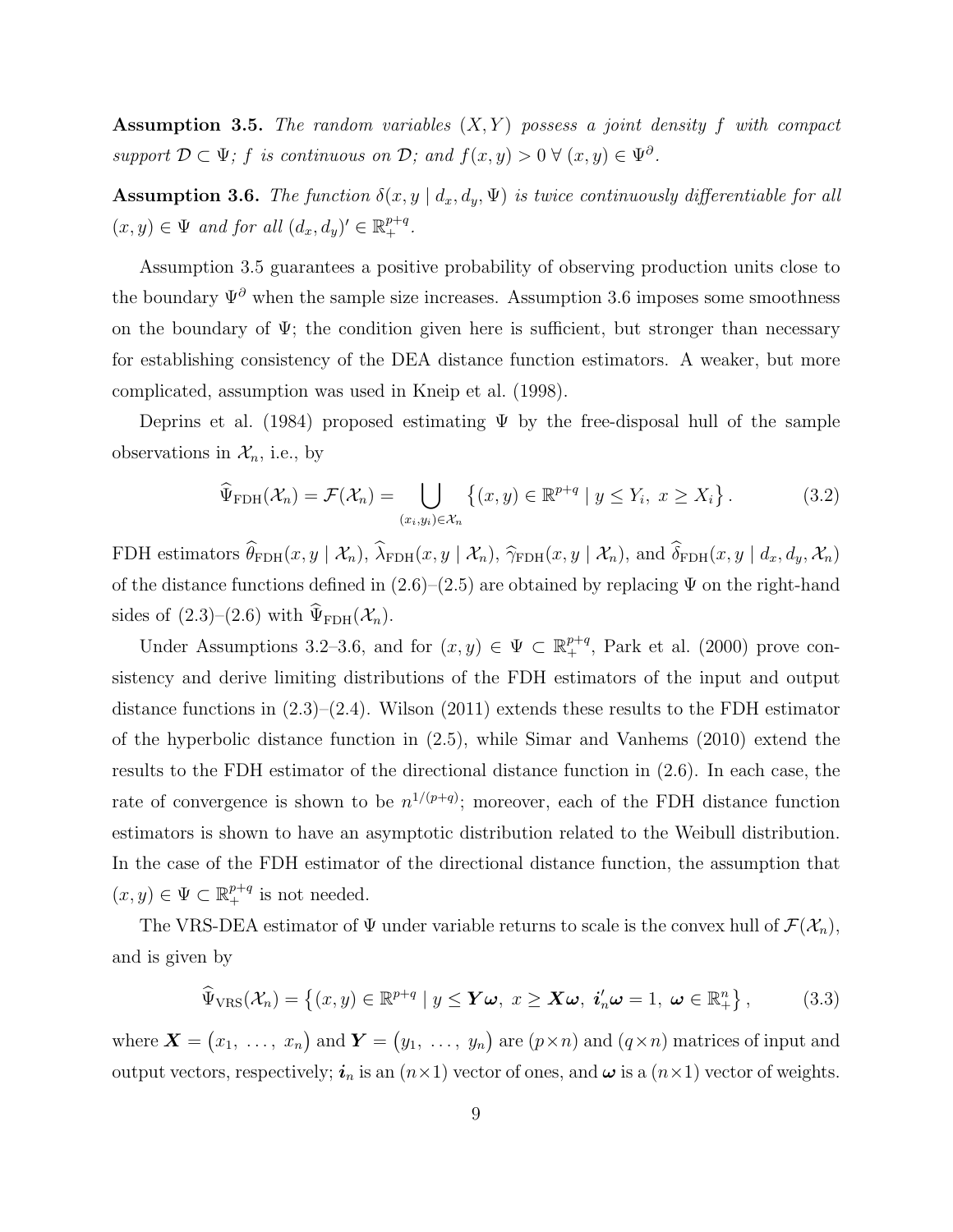The corresponding VRS-DEA estimators  $\widehat{\theta}_{VRS}(x, y | \mathcal{X}_n)$ ,  $\widehat{\lambda}_{VRS}(x, y | \mathcal{X}_n)$ ,  $\widehat{\gamma}_{VRS}(x, y | \mathcal{X}_n)$ , and  $\hat{\delta}_{VRS}(x, y \mid d_x, d_y, \mathcal{X}_n)$  of the distance functions defined in  $(2.3)$ – $(2.6)$  are obtained by replacing  $\Psi$  on the right-hand sides of  $(2.3)-(2.6)$  with  $\widehat{\Psi}_{VRS}(\mathcal{X}_n)$ . Kneip et al. (1998) prove that  $\widehat{\theta}_{VRS}(x, y | \mathcal{X}_n)$  and  $\widehat{\lambda}_{VRS}(x, y | \mathcal{X}_n)$  are consistent estimators of  $\theta(x, y | \Psi)$  and  $\lambda(x, y | \Psi)$  and converge at rate  $n^{-2/(p+q+1)}$  under Assumptions 3.1–3.6 and the additional assumption that  $(x, y) \in \Psi \subset \mathbb{R}^{p+q}$ ; limiting distributions are established by Kneip et al. (2008). Wilson (2011) extends these results by proving, under the same assumptions, that the VRS-DEA estimator  $\hat{\gamma}_{VRS}(x, y | \mathcal{X}_n)$  consistently estimates the hyperbolic distance function  $\gamma(x, y \mid \Psi)$  defined in (2.5). The convergence rate is again  $n^{-2/(p+q+1)}$  and the limiting distribution is similar to that of the input and output-oriented VRS-DEA estimators.<sup>5</sup>

While the limiting distribution of the VRS-DEA estimators of the input, output, and hyperbolic distance functions in  $(2.3)$ – $(2.5)$  is known, there exists no closed, analytical form for this distribution. Consequently, bootstrap methods provide the only feasible, practical approach to inference (e.g., see Simar and Wilson, 1998, 2008, 2011 and Kneip et al., 2008, 2011). As discussed above, the radial nature of these distance functions and their estimators precludes negative values of inputs or outputs. Although directional distance functions allow for this possibility, to date, the asymptotic properties (i.e., convergence rates, limiting distributions, etc.) of VRS-DEA estimators of directional distance functions remain unknown.

The results that are available so far indicate that VRS-DEA distance function estimators have better rates of convergence than their corresponding FDH distance function estimators. However, it should be clear that if the attainable set  $\Psi$  is not convex, VRS-DEA estimators are inappropriate, providing non consistent estimators of the attainable set and consequently, statistically inconsistent estimates of any measure of distance to the frontier of Ψ. This suggests that convexity of Ψ should be tested if VRS-DEA estimators are to be used. Simar and Wilson, 2011 develop sub-sampling methods for testing the convexity assumption using

<sup>&</sup>lt;sup>5</sup> The constant-returns-to-scale version of the DEA estimator of  $\Psi$  is obtained by dropping the constraint  $i_n\omega = 1$  from the right-hand side of (3.3). In this case, Ψ is estimated by the conical hull of  $\mathcal{F}(\mathcal{X}_n)$ ; Park et al. (2010) prove, under Assumptions 3.1–3.6 and the additional assumption that  $\Psi = \mathcal{V}(\Psi)$ , that the corresponding estimators of the input and output distance functions defined in  $(2.3)$ – $(2.4)$  converge at the rate  $n^{2/(p+q)}$ . In addition, it is trivial to show that under globally constant returns to scale,  $\gamma(x, y | \Psi)$  $\sqrt{\theta(x,y|\Psi)} = 1/\sqrt{\lambda(x,y|\Psi)}$ . Consequently, under constant returns to scale, a consistent estimator of  $\gamma(x, y | \Psi)$  is given by the square root of the input distance function estimator obtained by dropping the constraint  $i'_n \omega$  in (3.3).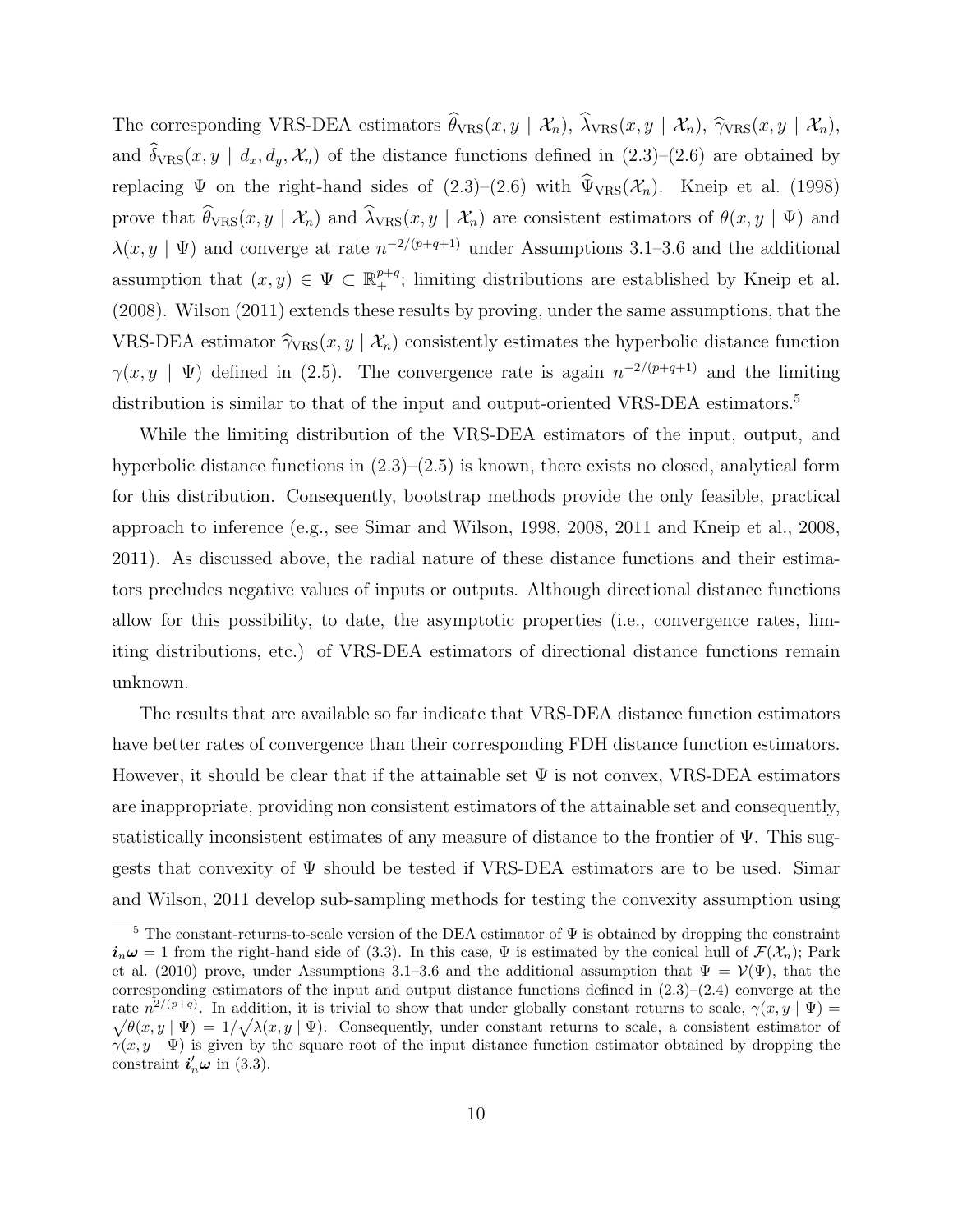either input, output, or hyperbolic distance functions. Below, in Section 4, we derive asymptotic properties for VRS-DEA estimators of the directional distance function; this allows extension of the methods of Simar and Wilson (2011) for estimating confidence intervals and for hypothesis testing to directional distances. Before turning to the asymptotic results in Section 4, however, we first give a careful description of the FDH and VRS-DEA estimators of the directional distance function in (2.6).

#### **3.2 Non-parametric Estimators of Directional Distances**

As noted above, substituting  $\widehat{\Psi}_{FDH}(\mathcal{X}_n)$  for  $\Psi$  in (2.6) yields the FDH estimator  $\widehat{\delta}_{FDH}(x, y)$  $d_x, d_y, \Psi$  of  $\delta(x, y \mid d_x, d_y, \Psi)$  for the point  $(x, y)$  with direction given by  $d_0 = (-d_x, d_y)$ . Simar and Vanhems (2010) give a probabilistic formulation of directional distances which permits straightforward derivation of the asymptotic properties of the FDH estimator of directional distances. Their main result, which will be needed below, appears in Theorem 4.1 of Simar and Vanhems (2010):

**Theorem 3.1.** *Under Assumptions A*2*–A*5*,*

$$
n^{1/(p+q)}\left(\delta(x,y\mid d_x,d_y,\Psi)-\widehat{\delta}_{\text{FDH}}(x,y\mid d_x,d_y,\mathcal{X}_n)\right)\stackrel{\mathcal{L}}{\longrightarrow}\text{We}\left(\mu_{(x,y)}^{p+q},\frac{p+q}{\eta_{(x,y)}}\right),\tag{3.4}
$$

*for any*  $(x, y)$  *in the interior of*  $\Psi$ *, where*  $\text{We}(\cdot, \cdot)$  *is the Weibull distribution with constants*  $\mu_{(x,y)} > 0$  *and*  $\eta_{(x,y)} > 0$  *completely determined by the DGP.* 

A proof is given in Simar and Vanhems (2010). Extensions to the robust order-*m* and order- $\alpha$  quantile directional distance and to conditional directional distance are also available in Simar and Vanhems, 2010.

Alternatively, substituting  $\hat{\Psi}_{VRS}(\mathcal{X}_n)$  for  $\Psi$  in (2.6) yields the VRS-DEA estimator

$$
\widehat{\delta}_{\mathrm{VRS}}(x, y \mid d_x, d_y, \mathcal{X}_n) = \max_{\delta, \omega} \left\{ \delta \mid y + \delta d_y \le \mathbf{Y} \omega, \ x - \delta d_x \ge \mathbf{X} \omega, \ i'_n \omega = 1, \ \omega \in \mathbb{R}_+^n \right\} \tag{3.5}
$$

of  $\delta(x, y | d_x, d_y, \Psi)$  for the point  $(x, y)$  with direction given by  $d_0 = (-d_x, d_y)$ , where **X**, **Y**,  $\omega$ , and  $\boldsymbol{i}_n$  are defined as before. The estimator  $\widehat{\delta}_{VRS}(x, y | d_x, d_y, \mathcal{X}_n)$  measures the distance from a point  $(x, y)$  to the boundary of the convex hull of the  $\mathcal{F}(\mathcal{X}_n)$  following the direction (*−dx, dy*). In the next section we show that the VRS-DEA estimator in (3.5) shares the asymptotic properties of the VRS-DEA estimators of the radial input and output distance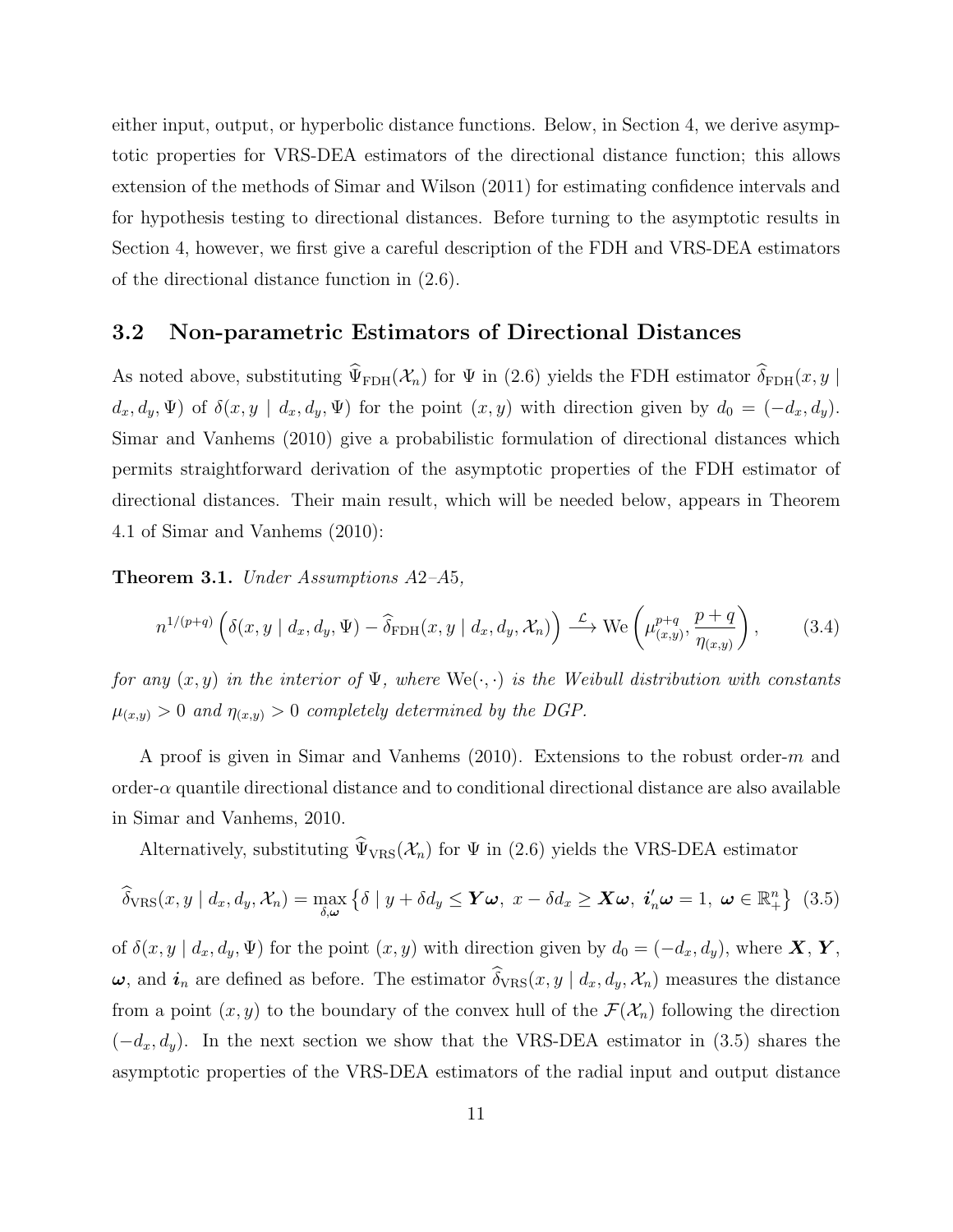functions, as described in Kneip et al. (2008), as well as the asymptotic properties of the VRS-DEA estimator of the hyperbolic distance function, as described in Wilson (2011).

As previously noted in footnote 5, dropping the constraint  $\mathbf{i}'_n \boldsymbol{\omega} = 1$  in (3.3) gives the CRS-DEA estimator  $\widehat{\Psi}_{CRS}(\mathcal{X}_n)$  of  $\Psi$ . This in turn leads to the CRS-DEA estimator  $\widehat{\delta}_{CRS}(x, y)$  $d_x, d_y, \mathcal{X}_n$  of  $\delta(x, y \mid d_x, d_y, \Psi)$ ; the estimator resembles the one in (3.5) except that the constraint  $i'_n \omega = 1$  is omitted. In the next section, we focus primarily on properties of the VRS-DEA estimator of the directional distance function, followed by a brief discussion of properties of the CRS-DEA estimator.

### **4 Asymptotic Distribution Theory**

In order to derive the statistical properties of the VRS-DEA estimator of directional distance functions, we transform the coordinate system in order to represent both the frontier and its estimator in terms of simple, scalar-valued functions. Jeong and Simar (2006) used a similar device to construct and analyze a linearly interpolated version of the FDH estimator; more recently, Kneip et al. (2008, 2011) used the same approach to derive asymptotic properties of VRS-DEA estimators of input- and output-oriented distance functions. Using the approach here, we are able to rely on results from Kneip et al. (2008, 2011) to establish asymptotic properties for VRS-DEA estimators of directional distance functions; in addition, by using a similar framework, we are able to show that existing bootstrap methods for radial efficiency measures are easy to adapt to directional measures of efficiency.

Denote the ordered pair  $(x, y) \in \Psi$  by *w*, and let  $r = p + q$  be the length of the vector *w*. Let  $w_0 = (x_0, y_0)$  denote a specific point of interest. Suppose that we want to estimate the distance from  $w_0$  to the frontier of  $\Psi$  in the direction  $d_0 = (-d_x, d_y)$ , where  $d_x, d_y \ge 0$ . Let  $\{v_j \mid j = 1, \ldots, r - 1\}$  denote an orthonormal basis for  $d_0$ , and let *V* be the  $r \times (r - 1)$ matrix whose *j*th column is  $v_j$ <sup>6</sup>

Now consider the linear transformation from  $\mathbb{R}^r$  to  $\mathbb{R}^r$  given by

$$
h_{w_0}: w \mapsto \xi = \mathbf{T}(w - w_0), \tag{4.1}
$$

where  $T' = \begin{pmatrix} V & \frac{d_0}{||d_0||} \end{pmatrix}$  is a  $r \times r$  orthogonal matrix and  $||d_0|| = \sqrt{d'_0 d_0}$  is the Euclidean

 $6$  Various methods exist for computing an orthonormal basis of a vector; e.g., see Jeong and Simar (2006) or Anderson et al. (1999).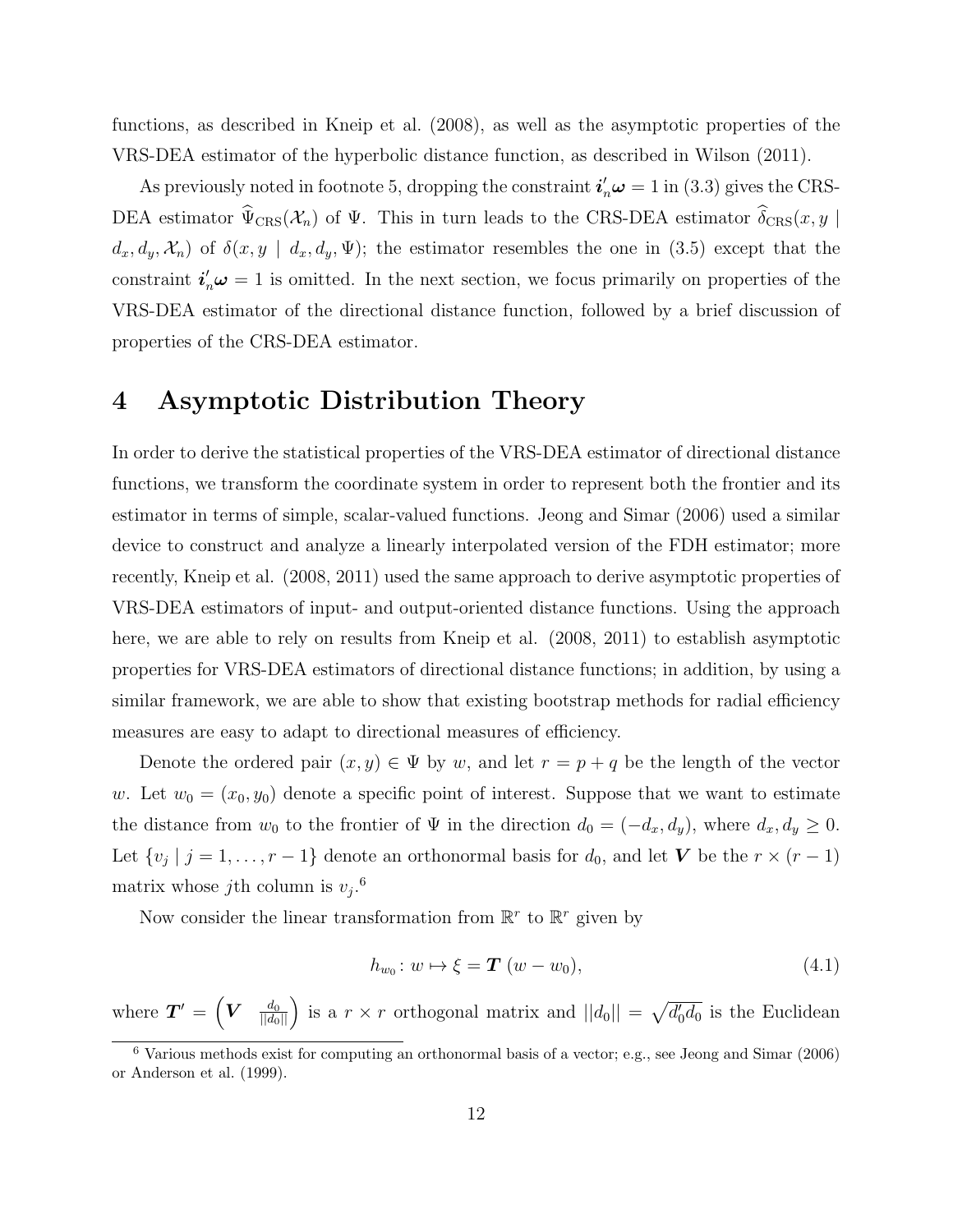norm of  $d_0$ ; then  $T'T = I_r$  where  $I_r$  denotes the  $r \times r$  identity matrix. This one-to-one transformation can be inverted, i.e.,  $w = w_0 + T' \xi$ ; also note that  $h_{w_0}(w_0) = 0$ .

To see the consequence of this transformation, partition  $\xi$  as  $\xi' = (z' \ u)$ , where  $z =$  $V'(w-w_0) \in \mathbb{R}^{r-1}$  and  $u = d'_0(w-w_0)||d_0||^{-1} \in \mathbb{R}$ . The translation  $(w-w_0)$  places the origin of the new coordinate system at the point  $w_0$ ; the rotation  $T$  puts one coordinate  $(u)$ in the direction  $d_0$  and the  $r-1$  remaining coordinates (*z*) are orthogonal to  $d_0$  (and hence to the *u*-axis). Figure 1 illustrates the transformation for the bivariate case with  $p = q = 1$ .

Applying the transformation in  $(4.1)$  to each observation  $(X_i, Y_i)$  in the observed sample  $\mathcal{X}_n$  results in the transformed sample  $\mathcal{Z}_n = \{(Z_i, U_i)\}_{i=1}^n$ , where  $Z_i = \mathbf{V}'([\overline{X'_i} \ \ Y'_i] - w_0) \in$  $\mathbb{R}^{r-1}$  and  $U_i = ||d_0||^{-1}d'_0(\left[X'_i \ Y'_i\right]'-w_0) \in \mathbb{R}.$ 

In the new coordinate system, the attainable set  $\Psi$  is represented by

$$
\Gamma(w_0) = \{ \xi \in \mathbb{R}^r \mid \xi = h_{w_0}(w), \ w \in \Psi \}. \tag{4.2}
$$

This representation of Ψ depends on and is from the perspective of the point of interest *w*0. The efficient frontier of  $\Psi$  can now be represented in the transformed coordinate system in terms of the scalar-valued function

$$
\phi(z \mid w_0) = \sup \left\{ u \mid \xi = (z' \quad u)' \in \Gamma_{w_0} \right\}.
$$
\n(4.3)

Figure 1 illustrates the representation of the frontier of  $\Psi$  in terms of the function  $\phi(z \mid w_0)$ when  $p = q = 1$ . Representing the frontier in terms of a scalar-valued function permits the attainable set  $\Gamma(w_0)$  to be described in terms of this function; i.e.,

$$
\Gamma(w_0) = \{ \xi = (z' \quad u)' \in \mathbb{R}^r \mid u \le \phi(z \mid w_0) \}. \tag{4.4}
$$

It is easy to see that for a generic point  $w = (x, y) \in \Psi$ , and the direction vector  $d_0$ ,

$$
\delta(x, y \mid d_x, d_y, \Psi) = ||d_0||^{-1} (\phi(z \mid w_0) - u), \tag{4.5}
$$

since  $(z' \mid u) = \xi'$  and  $\xi = h_{w_0}(w)$ . For the point of interest  $w_0$ , we have  $h_{w_0}(w_0) = 0$  (since  $z = 0$  and  $u = 0$  at  $w_0$ ), and hence

$$
\delta(x, y \mid d_x, d_y, \Psi) = ||d_0||^{-1} \phi(0 \mid w_0).
$$
\n(4.6)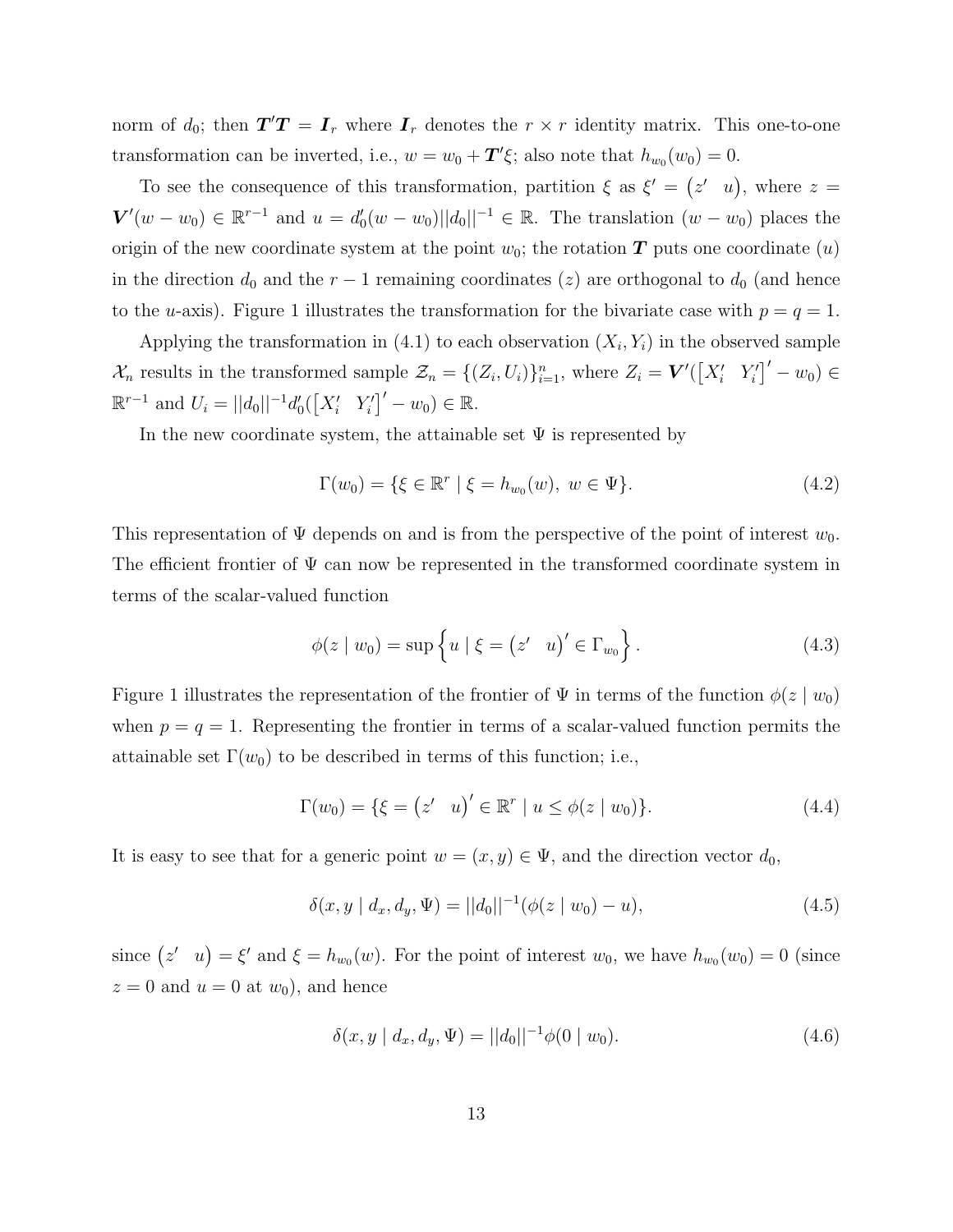The empirical analog of the true model replaces  $\Psi$  with its VRS-DEA estimator  $\widehat{\Psi}_{VRS}(\mathcal{X}_n)$ . Let  $\boldsymbol{W} = (\boldsymbol{X}' \ \ \boldsymbol{Y}')'$ ; then  $\boldsymbol{W}$  is a  $r \times n$  matrix containing the sample observations. The VRS-DEA estimator (3.3) can be written as

$$
\widehat{\Psi}_{\text{VRS}}(\mathcal{X}_n) = \left\{ w \in \mathbb{R}^r \mid w = \boldsymbol{W}\boldsymbol{\omega} + \boldsymbol{I}_r \begin{pmatrix} \beta_x \\ -\beta_y \end{pmatrix}, \boldsymbol{i}'_n \boldsymbol{\omega} = 1, \ \boldsymbol{\omega} \in \mathbb{R}^n_+, \ \beta_x \in \mathbb{R}^p_+, \ \beta_y \in \mathbb{R}^q_+ \right\}.
$$
\n(4.7)

The  $\beta_x$  and  $\beta_y$  are introduced in (4.7) to replace the inequalities in (3.3), and to ensure the free disposability of the estimator. In terms of the transformed coordinate system, the VRS-DEA estimator of  $\Gamma(w_0)$  can be written as

$$
\widehat{\Gamma}_{\text{VRS}}(\mathcal{Z}_n, w_0) = \left\{ \xi \mid \xi = \boldsymbol{T} \boldsymbol{W} \boldsymbol{\omega} + \boldsymbol{T} \begin{pmatrix} \beta_x \\ -\beta_y \end{pmatrix} - \boldsymbol{T} w_0, \ \boldsymbol{i}_n' \boldsymbol{\omega} = 1, \ \boldsymbol{\omega} \in \mathbb{R}_+^n, \ \beta_x \in \mathbb{R}_+^p, \ \beta_y \in \mathbb{R}_+^q \right\}
$$
\n(4.8)

The boundary of  $\widehat{\Psi}_{VRS}(\mathcal{X}_n)$  can now be described in the transformed coordinate system by the scalar-valued function

$$
\widehat{\phi}_{\text{VRS}}(z \mid \mathcal{Z}_n, w_0) = \sup \left\{ u \mid \xi = (z' \mid u)' \in \widehat{\Gamma}_{\text{VRS}}(\mathcal{Z}_n, w_0) \right\}.
$$
\n(4.9)

*.*

Hence, the set  $\widehat{\Gamma}_{VRS}(\mathcal{Z}_n, w_0)$  can be represented equivalently as

$$
\widehat{\Gamma}_{\mathrm{VRS}}(\mathcal{Z}_n, w_0) = \left\{ \xi = \begin{pmatrix} z' & u \end{pmatrix}' \in \mathbb{R}^r \mid u \leq \widehat{\phi}_{\mathrm{VRS}}(z \mid \mathcal{Z}_n, w_0) \right\}.
$$
\n(4.10)

In Figure 1, the VRS-DEA frontier is depicted by the dashed line, corresponding to  $\widehat{\phi}_{VRS}(z)$  $\mathcal{Z}_n$ , *w*<sub>0</sub>). At the point *w*<sub>0</sub>, we have the frontier point  $\phi(0 | w_0)$  and its VRS-DEA estimate  $\widehat{\phi}_{VRS}(0 \mid \mathcal{Z}_n, w_0)$  on the *u*-axis, i.e. for  $z = 0$ .

As a practical matter, for any point *z*,  $\hat{\phi}_{VRS}(z | \mathcal{Z}_n, w_0)$  can be obtained by a solving the simple linear program

$$
\widehat{\phi}_{\text{VRS}}(z \mid \mathcal{Z}_n, w_0) = \max_{u, \omega, \beta_x, \beta_y} \left\{ u \mid \mathbf{V}' \mathbf{W} \boldsymbol{\omega} + \mathbf{V}' \left( \beta_x' - \beta_y' \right)' = z + \mathbf{V}' w_0, \right\}
$$
\n
$$
u - \frac{d_0'}{||d_0||} \mathbf{W} \boldsymbol{\omega} - \frac{d_0'}{||d_0||} \left( \beta_x' - \beta_y' \right)' = -\frac{d_0'}{||d_0||} w_0,
$$
\n
$$
\boldsymbol{i}_n' \boldsymbol{\omega} = 1, \ \boldsymbol{\omega} \in \mathbb{R}_+^n, \ \beta_x \in \mathbb{R}_+^p, \ \beta_y \in \mathbb{R}_+^q \right\}.
$$
\n(4.11)

The VRS-DEA estimator of the directional distance at any point  $w = (x, y) \in \Psi$ , given the direction vector  $d_0$ , is

$$
\widehat{\delta}_{\mathrm{VRS}}(x, y \mid d_x, d_y, \mathcal{X}_n) = ||d_0||^{-1} (\widehat{\phi}_{\mathrm{VRS}}(z \mid \mathcal{Z}_n, w_0) - u). \tag{4.12}
$$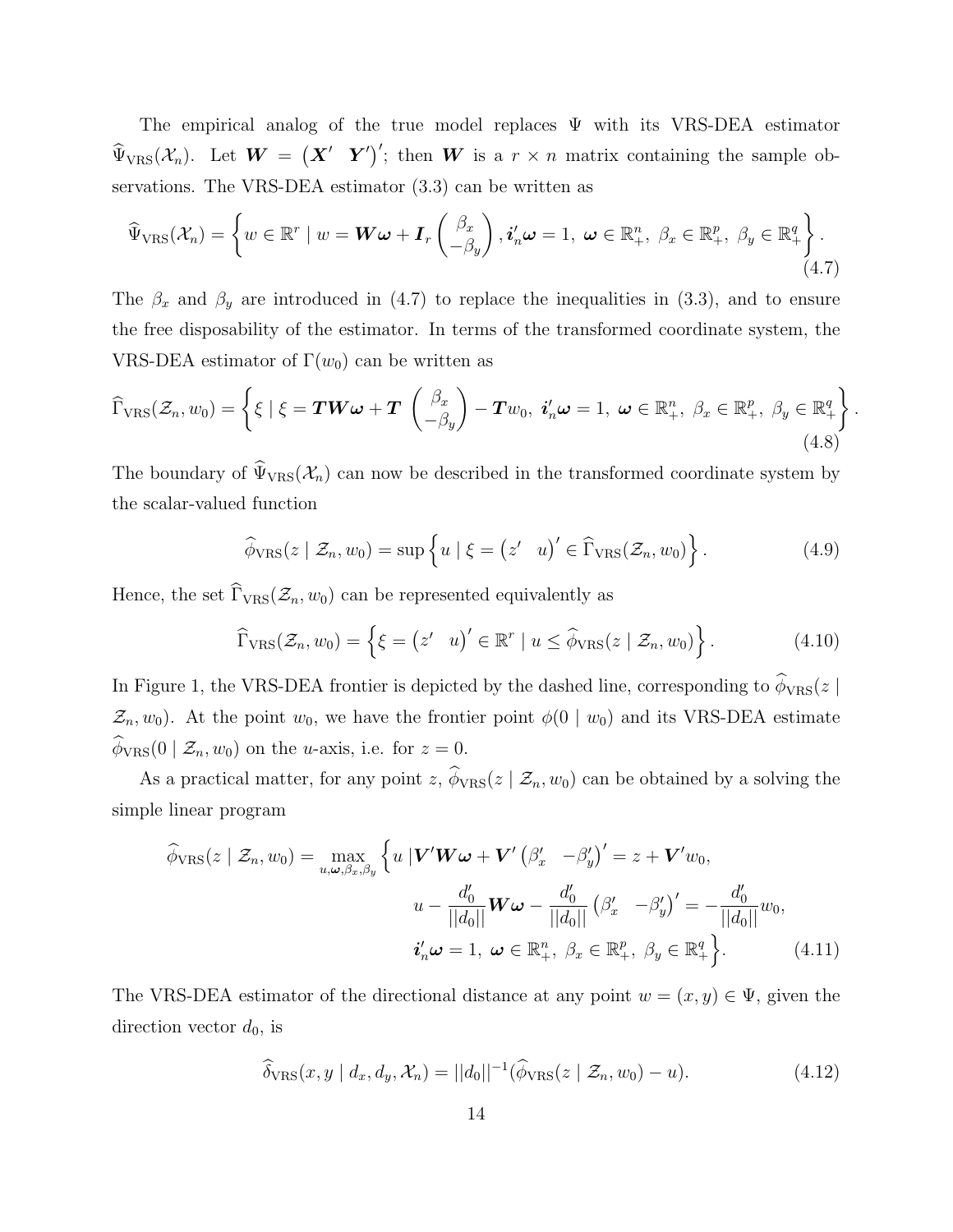For the point of interest  $w_0$ , we have

$$
\widehat{\delta}_{\mathrm{VRS}}(x, y \mid d_x, d_y, \mathcal{X}_n) = ||d_0||^{-1} \widehat{\phi}_{\mathrm{VRS}}(0 \mid \mathcal{Z}_n, w_0). \tag{4.13}
$$

Careful examination of (4.6) and (4.13) reveals that we have an identical mathematical formulation to define the directional distance and its VRS-DEA estimator, as we had for the Farrell input (or output) radial distances considered in Kneip et al. (2008, 2011) (e.g., see equations (3.10) and (3.17) in Kneip et al., 2011). Consequently, under the regularity conditions described in Kneip et al. (2011) and summarized above, we obtain the following result.

**Theorem 4.1.** *Under the regularity conditions given by assumptions*  $3.1-3.6$ , as  $n \rightarrow \infty$ , *for any point*  $(x, y) \in \Psi$ *, and for any direction*  $d_0 = (-d_x, d_y)$  *where*  $d_x, d_y \ge 0$ *,* 

$$
n^{2/(p+q+1)}\left(\widehat{\delta}_{VRS}(x, y \mid d_x, d_y, \mathcal{X}_n) - \delta(x, y \mid d_x, d_y, \Psi)\right) \xrightarrow{\mathcal{L}} Q,\tag{4.14}
$$

*where*  $Q$  *is a random variable having a non-degenerate distribution with finite mean*  $\mu_Q$  *and finite variance*  $\sigma_Q^2 > 0$ .

The proof of Theorem 4.1 follows directly using the transformation introduced above and the arguments in Kneip et al. (2011); here, we give an heuristic description.

First, by Lemma 1 in Kneip et al. (2008) (where the function *d<sup>x</sup>* corresponds to the function  $\phi(.) \mid w_0$  in the present notation) strict convexity of  $\Psi$  implies that the function  $\phi(z \mid w_0)$  is convex. Second, the smoothness of the frontier assumed in Assumption 3.6  $([A5])$  implies that the function  $\phi(z \mid w_0)$  is twice continuously differentiable for all points in a neighborhood of  $z = 0$ , with a positive semidefinite matrix of second derivatives at  $z = 0$ . By Lemma 2 in Kneip et al. (2008), the sampling distribution of  $\hat{\delta}_{VRS}(x, y | d_x, d_y, \mathcal{X}_n) - \delta(x, y | d_y)$  $d_x, d_y, \Psi$  can be reformulated in terms of  $\phi(\cdot \mid w_0)$  and of the joint density of  $\delta(X_i, Y_i \mid w_0)$  $d_x, d_y, \Psi$  and  $Z_i$ . Theorem 1 in Kneip et al. (2008) establishes the "local" nature of VRS-DEA estimators when  $\Psi$  is convex (as assumed in Assumption 3.1); hence the value of the directional VRS-DEA estimator  $\widehat{\delta}_{VRS}(x, y | d_x, d_y, \mathcal{X}_n)$  is determined by observations lying in a small neighborhood of the frontier point  $(x - \delta d_x, y + \delta d_y)$ , where  $\delta = \delta(x, y | d_x, d_y, \Psi)$ . The final result is obtained by reformulating Theorem 2 of Kneip et al. (2008) to obtain the result in Theorem 4.1 above. The asymptotic properties of VRS-DEA estimators of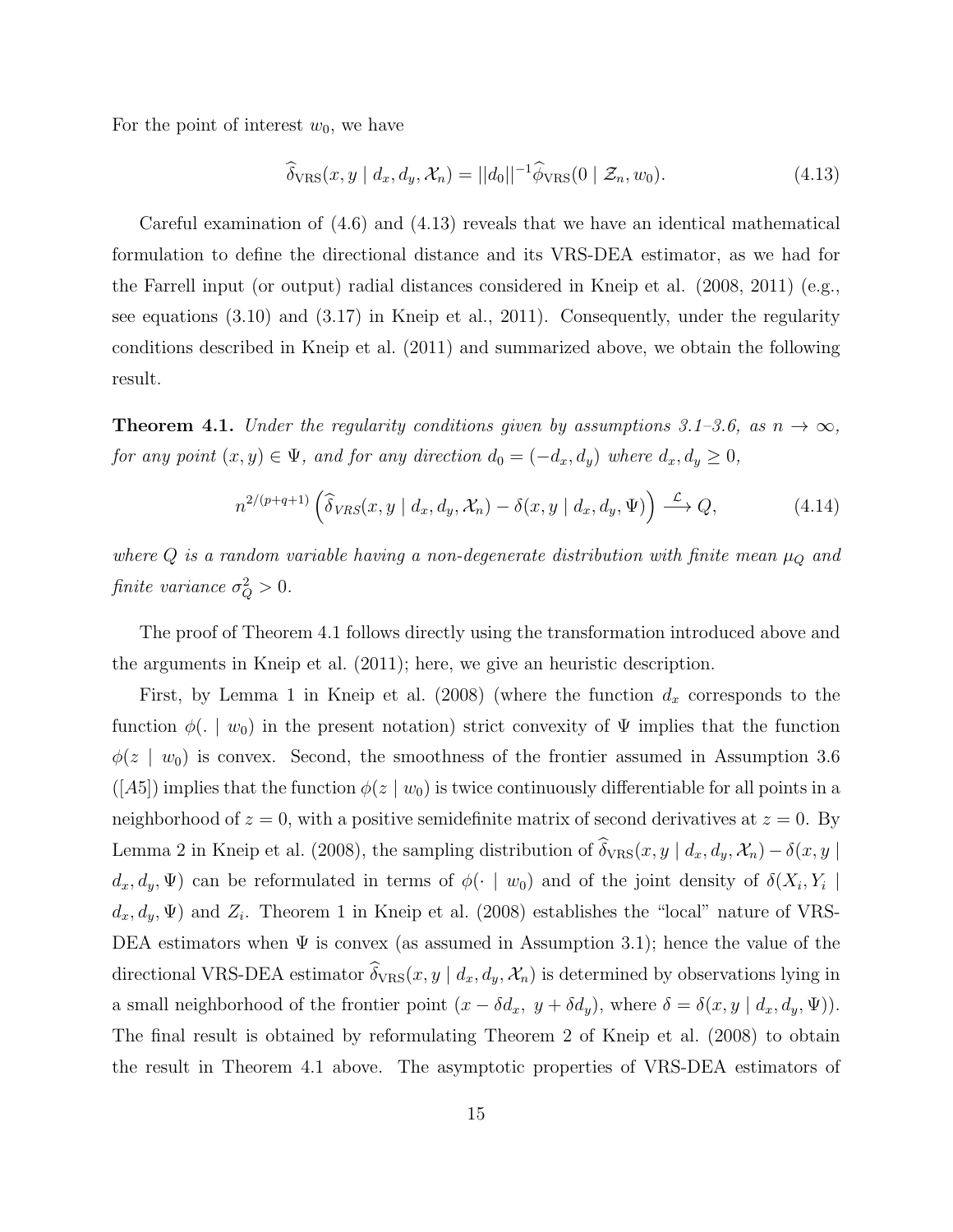directional distances are identical to the asymptotic properties of VRS-DEA estimators of radial efficiency measures.

The result in Theorem 4.1 is not surprising since the usual input- and output-oriented distance functions (and their estimators) can be written as special cases of directional distance functions as shown in  $(2.7)$ – $(2.8)$ . In addition, VRS-DEA estimators of the various distance functions  $\theta(x, y | \Psi)$ ,  $\lambda(x, y | \Psi)$ ,  $\gamma(x, y | \Psi)$ , and  $\delta(x, y | d_x, d_y, \Psi)$  are *plug-in* estimators in the sense that the VRS-DEA estimators are obtained by replacing  $\Psi$  in the definition of a particular distance function with  $\hat{\Psi}_{VRS}$ . Consequently, the statistical properties of VRS-DEA estimators of distance to the boundary of  $\Psi$  necessarily depend on the properties of the VRS-DEA estimator  $\widehat{\Psi}_{VRS}$  of  $\Psi$ . The VRS-DEA distance function estimators are, in each case, smooth functions of  $\widehat{\Psi}_{VRS}$ , and hence share similar asymptotic properties.

In the cases where  $\Psi$  is equivalent to its conical hull, the frontier of the production set  $\Psi$  is said to exhibit globally constant returns to scale. In such cases, one can consistently estimate  $\Psi$  by  $\widehat{\Psi}_{CRS}$  described above. Substituting this estimator for  $\Psi$  in (2.6) gives an estimator  $\widehat{\delta}_{CRS}(x, y | d_x, d_y, \mathcal{X}_n)$  of  $\delta(x, y | d_x, d_y, \Psi)$  under constant returns to scale; the estimator is similar to the VRS-DEA estimator in (3.5), except that the constraint  $\mathbf{i}'_n \boldsymbol{\omega} = 1$  is omitted. Asymptotic results for  $\widehat{\delta}_{CRS}(x, y \mid d_x, d_y, \mathcal{X}_n)$  are similar to those for  $\widehat{\delta}_{CRS}(x, y \mid d_x, d_y, \mathcal{X}_n)$ . and are given in the following Theorem:

**Theorem 4.2.** *Assume that*  $\Psi = \mathcal{V}(\Psi)$ *, and that the conditions given by Assumptions* 3.1– *3.6 hold.* Then as  $n \to \infty$ , for any point  $(x, y) \in \Psi$ , and for any direction  $d_0 = (-d_x, d_y)$ *where*  $d_x, d_y \geq 0$ *,* 

$$
n^{2/(p+q)}\left(\widehat{\delta}_{CRS}(x,y\mid d_x,d_y,\mathcal{X}_n)-\delta(x,y\mid d_x,d_y,\Psi)\right)\stackrel{\mathcal{L}}{\longrightarrow} Q_*,\tag{4.15}
$$

*where*  $Q_*$  *is a random variable having a non-degenerate distribution with finite mean*  $\mu_{Q_*}$ *and finite variance*  $\sigma_{Q_*}^2 > 0$ *.* 

We do not give a formal proof here in order to save space; however, the proof of Theorem 4.2 is straight-forward, relying on the the transformation introduced above and the reasoning in Park et al. (2010). Note that here, with constant returns to scale, the convergence rate is  $n^{2/(p+q)}$ ; in Theorem 4.1 with variable returns to scale, the convergence rate is slower, i.e.,  $n^{2/(p+q+1)}$ .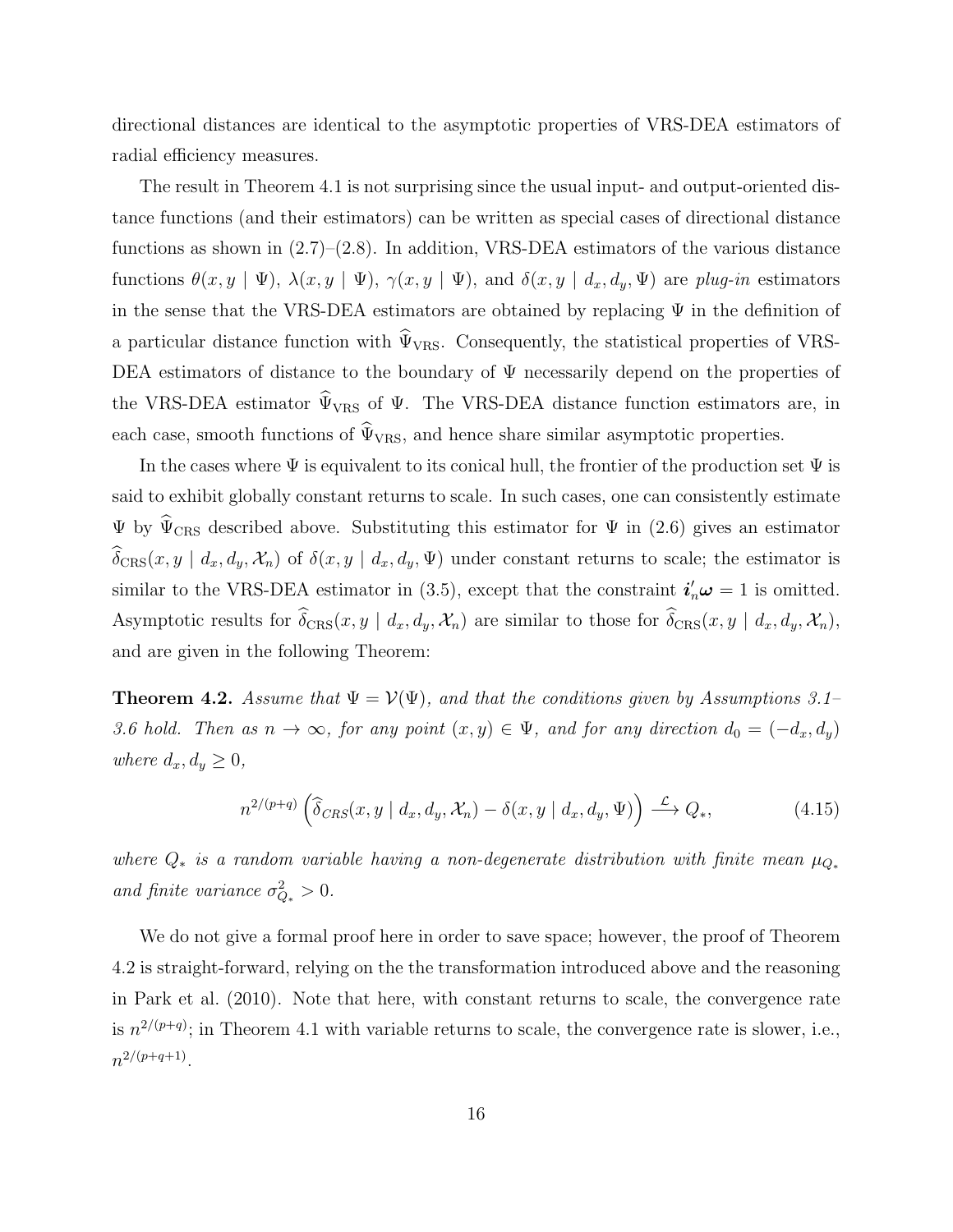### **5 Bootstrap and Inference**

The asymptotic results obtained in Section 4 are not particularly useful from a practical point of view since the limiting distribution has no closed form. The asymptotic results established in Section 4 are important, however, for establishing validity of bootstrap methods that are useful in applications for making inference about the efficiency of individual points as well as tests of general hypotheses regarding the production set  $\Psi$  (e.g., tests of convexity, returns to scale, or various restrictions that might be imposed).

Kneip et al. (2008) propose two bootstrap procedures to estimate confidence intervals for the efficiencies of individual points and prove consistency of both methods. The first approach uses sub-sampling where bootstrap samples of size *m < n* are drawn independently, with replacement from the empirical distribution of the original sample  $\mathcal{X}_n$ . Simulation results, however, indicate that the coverage of bootstrap estimates of confidence intervals depends critically on the sub-sample size *m*. Kneip et al. were unable to offer a practical method for choosing the sub-sample size. Their second, double-smoothing approach involves bootstrap samples of size *n*, and requires smoothing both the joint distribution of inputs and outputs as well as the initial frontier estimate. The double-smoothing method requires solving a large number of intermediate linear programs as well as selecting values for two bandwidths, making the method computationally intensive.

For the case of confidence intervals for the input distance function defined in 2.3, Kneip et al. (2011) establish validity of a simplified, computationally efficient version of the doublesmooth bootstrap developed by Kneip et al. (2008). The idea is to construct bootstrap samples by drawing "naively," i.e., from the empirical distribution of observed input-output pairs, while replacing draws of observations "near" the estimated frontier with draws from a uniform distribution. The method requires smoothing the initial frontier estimate as in the original double-smooth method of Kneip et al. (2008), but avoids the need for solving intermediate linear programs on each bootstrap replication. Consequently, the method is much faster than the original double-smoothing approach, with computational time of the same order as a simple, naive (but inconsistent) bootstrap. The simplified method also requires two bandwidths, but one (controlling the size of the neighborhood "near" the frontier estimate) can be set using a simple rule-of-thumb, while the second bandwidth (controlling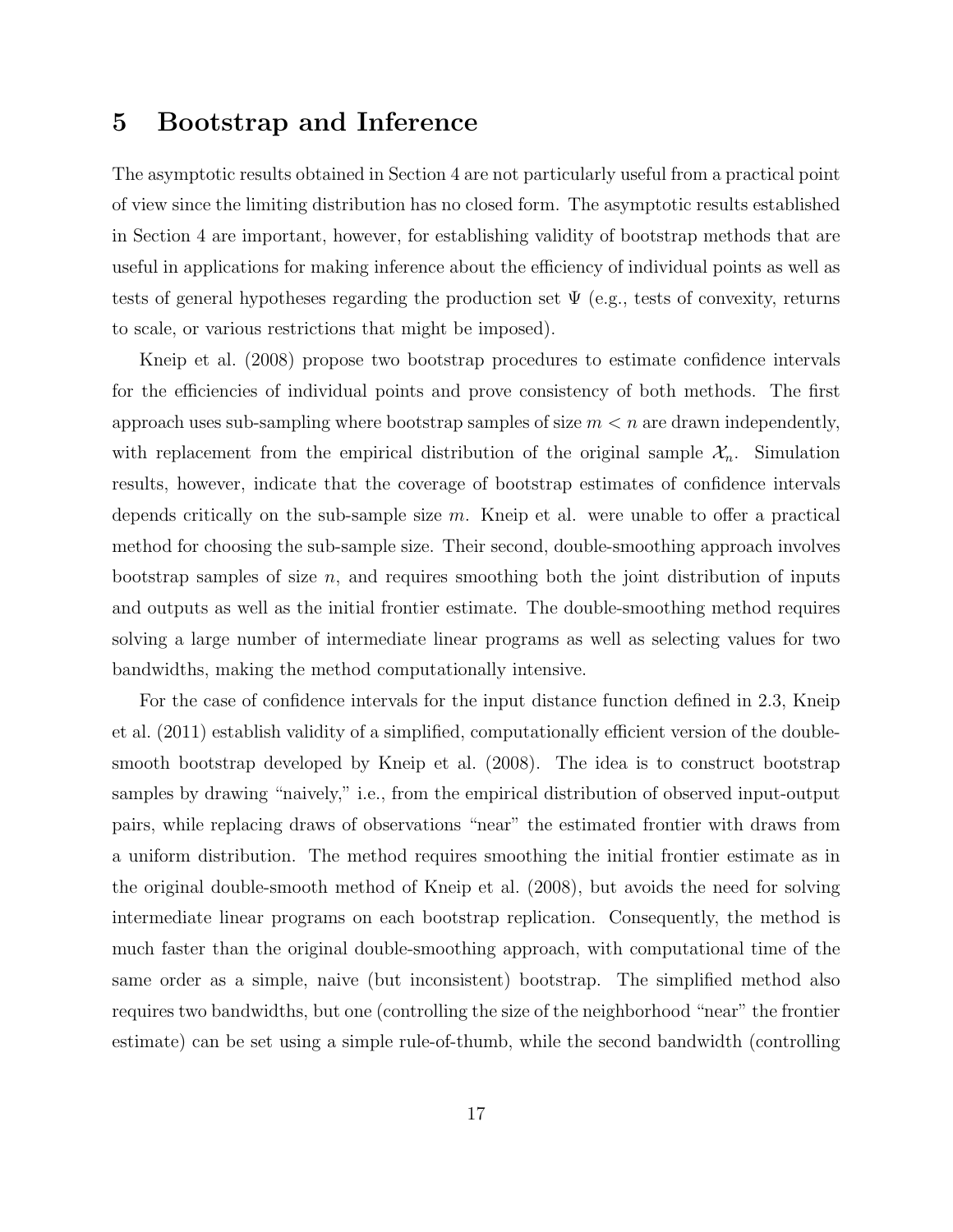the degree of smoothing of the initial frontier estimate) can be optimized using by iterating the bootstrap along the lines of Simar and Wilson (2001, 2004).

In Appendix A we extend the computationally efficient bootstrap method of Kneip et al. (2011) to estimate confidence intervals for directional distance functions. While the extension is straightforward, some details differ from the algorithm given by Kneip et al. due to the introduction of an arbitrary direction in  $(2.6)$ . In addition, when the direction vectors  $d_x$  and *d<sup>y</sup>* are strictly positive, the need for extrapolation as required by the Kneip et al. method can be avoided.

While the computationally efficient bootstrap described in Appendix A can be used to estimate confidence intervals for the directional efficiency of individual firms or points in  $\Psi$ , it is inappropriate for testing hypotheses about the structure of  $\Psi$  or its frontier. In such situations, the *m* out of *n* bootstrap analyzed by Simar and Wilson (2011) can be used for testing general hypotheses about  $\Psi$  and other features of the model.

The *m* out of *n* bootstrap is based on drawing, without replacement, *m < n* times from the empirical distribution of the observed input-output pairs; Simar and Wilson (2011) show that ideas for choosing the subsample size *m* suggested by Politis et al. (2001) work well in finite samples, and prove that the method provides statistically consistent inference for testing hypotheses about the efficiency of individual points as well as for testing general hypotheses using statistics that are Borel functions of a set of distance functions. Results from Monte Carlo experiments reported by Simar and Wilson (2011) indicate that the method works well in finite samples, yielding tests with appropriate size and confidence interval estimates with coverage close to nominal levels.

The theoretical treatment in Simar and Wilson (2011) is in terms of input distance functions, but is easily extended to the directional distance functions considered here. Substituting the directional distance function defined in (2.6) and its VRS-DEA and FDH estimators for the input distance function and its corresponding estimators appearing in Section 4 of Simar and Wilson (2011), results similar to those obtained in Simar and Wilson are obtained since the asymptotic results obtained above in Section 3 are analogous to properties of the DEA estimator of the input-oriented distance function in  $(2.3)$ .

Use of the *m* out of *n* bootstrap to estimate confidence intervals for  $\delta(x, y | d_x, d_y, \Psi)$ corresponding to the point  $(x, y)$  is straightforward and analogous to the description in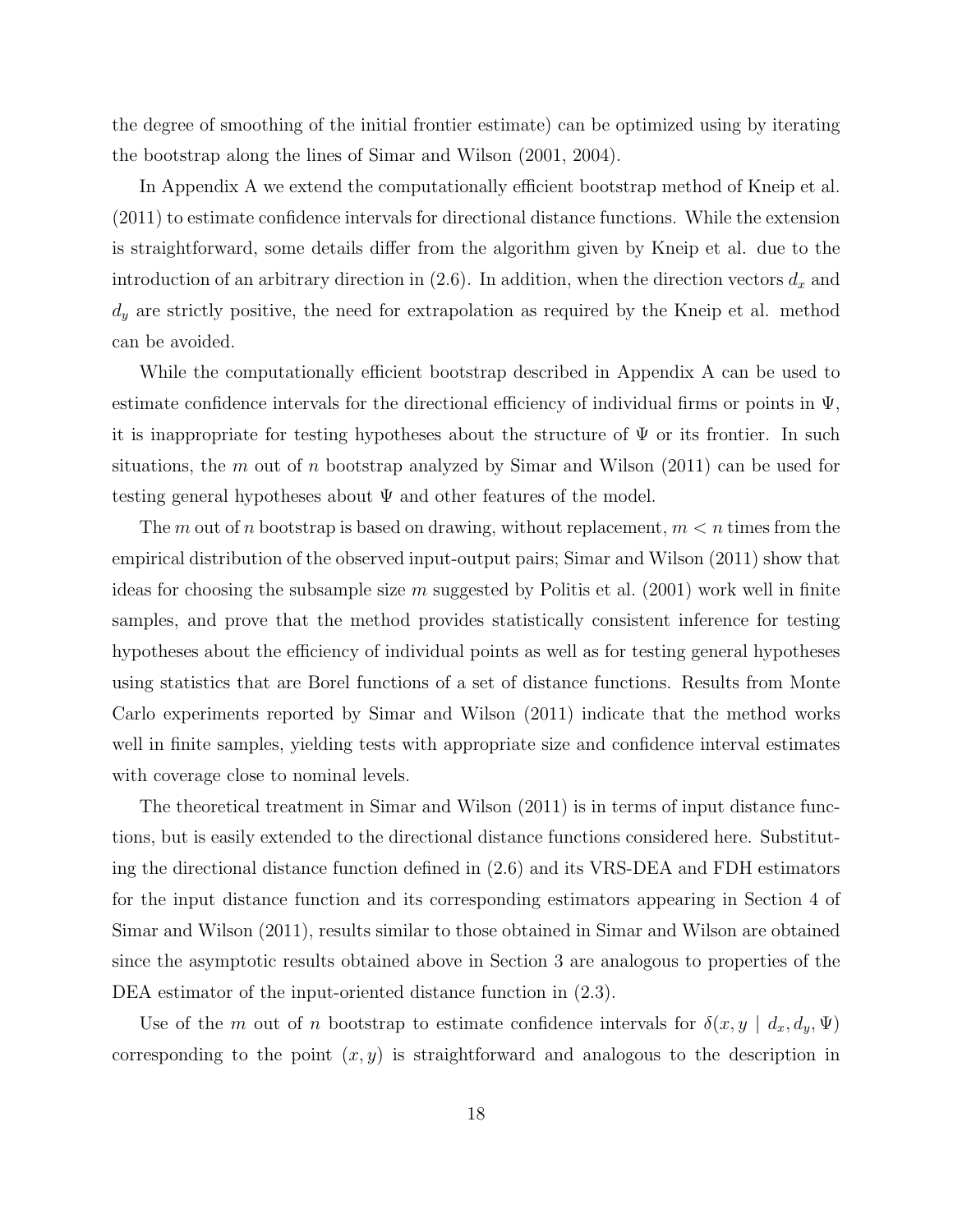Simar and Wilson (2011) regarding estimation of confidence intervals for the input-oriented efficiency measure. Consider an estimate  $\hat{\delta} = \hat{\delta}_{VRS}(x, y \mid d_x, d_y, \mathcal{X}_n)$  of  $\delta(x, y \mid d_x, d_y, \Psi)$ , and corresponding bootstrap estimates  $\delta_b^* = \delta(x, y | d_x, d_y, \mathcal{X}_m^*)$ ,  $b = 1, \ldots, B$  based on bootstrap samples  $\mathcal{X}_m^*$  of size  $m < n$  obtained by drawing  $m$  times, independently, uniformly, and without replacement from  $\mathcal{X}_n$ . From Theorem 4.1, we have

$$
\Pr\left(a_{\alpha} \le n^{2/(p+q+1)}\left(\widehat{\delta} - \delta\right) \le b_{\alpha}\right) = (1 - \alpha) \tag{5.1}
$$

for some  $a_{\alpha}$  and  $b_{\alpha}$ . Moreover, the results of Simar and Wilson (2011) adapted to the case of directional distance functions and Theorem 2.1 in Politis et al. (2001) ensure that

$$
\Pr\left(a_{\alpha} \le n^{2/(p+q+1)}\left(\widehat{\delta}^* - \widehat{\delta}\right) \le b_{\alpha}\right) \approx (1-\alpha),\tag{5.2}
$$

with the approximation improving as  $B \to \infty$ . Given  $\hat{\delta}$  and the *B* bootstrap values  $\widehat{\delta}_b^*$ , *a*<sub>*α*</sub> and *b*<sub>*a*</sub> can be estimated by the  $\frac{\alpha}{2}$  and  $(1 - \frac{\alpha}{2})$  $\frac{\alpha}{2}$ ) percentiles of the set of values  $\left\{ m^{2/(p+q+1)}(\widehat{\delta}_{b}^{*}-\widehat{\delta})\right\} _{b}^{B}$  $b=1$ ; denote these estimates by  $\hat{a}^*_{\alpha}$  and  $b^*_{\alpha}$ , respectively. Substituting these estimates for  $a_{\alpha}$  and  $b_{\alpha}$  in (5.1) and then rearranging terms yields

$$
\left(\widehat{\delta}_{\mathrm{lo},\alpha},\ \widehat{\delta}_{\mathrm{hi},\alpha}\right) = \left(\widehat{\delta} - n^{-2/(p+q+1)}\widehat{b}_{\alpha}^*,\ \widehat{\delta} - n^{-2/(p+q+1)}\widehat{a}_{\alpha}^*\right),\tag{5.3}
$$

which provides an estimate of the  $(1 - \alpha) \times 100$ -percent confidence interval for  $\delta$  in  $(5.1)$ .<sup>7</sup>

The only remaining issue is how to choose the sub-sample size *m*; this can be done using the data-driven method described in Simar and Wilson (2011). Consider a set  $\mathbb{M} = \{m_j\}_{j=1}^J$ of sub-sample sizes where  $m_1 < m_2 < \ldots < m_J$ .

In the case of confidence intervals, estimated lower and upper bounds  $(\widehat{c}_{\text{lo},j}(\alpha), \widehat{c}_{\text{hi},j}(\alpha))$ can be computed for each  $m_j \in M$ . Then for each  $j \in \{2, 3, (J - 1)\}$ , compute *V<sub>j</sub>* as the sums of the standard deviations of  $\{\hat{c}_{\text{lo},j-1}(\alpha), \ \hat{c}_{\text{lo},j}(\alpha), \ \hat{c}_{\text{lo},j+1}(\alpha)\}\$ and  ${\hat{c}_{\text{hi},j-1}(\alpha)}$ ,  $\hat{c}_{\text{hi},j}(\alpha)$ ,  $\hat{c}_{\text{hi},j+1}(\alpha)$ ; choose the subsample size and corresponding confidence interval estimate corresponding to  $\min_j V_j$ . In the case of hypothesis testing, we can proceed similarly by computing critical values  $c_i(\alpha)$  corresponding to each  $m_i \in \mathbb{M}$ , and then for each  $j \in \{2, 3, (J-1)\}\$ , compute  $V_j$  as the standard deviation of  $\{c_{j-1}(\alpha), c_j(\alpha), c_{j+1}(\alpha)\}\$ .

<sup>7</sup> Simar and Wilson (2011) also discuss use of the *m* out of *n* bootstrap for testing hypotheses about model structure (e.g., returns to scale, convexity of  $\Psi$ ) using input-oriented distance functions. It is straightforward to adapt the testing methods discussed by Simar and Wilson (2011) for use with directional distance functions.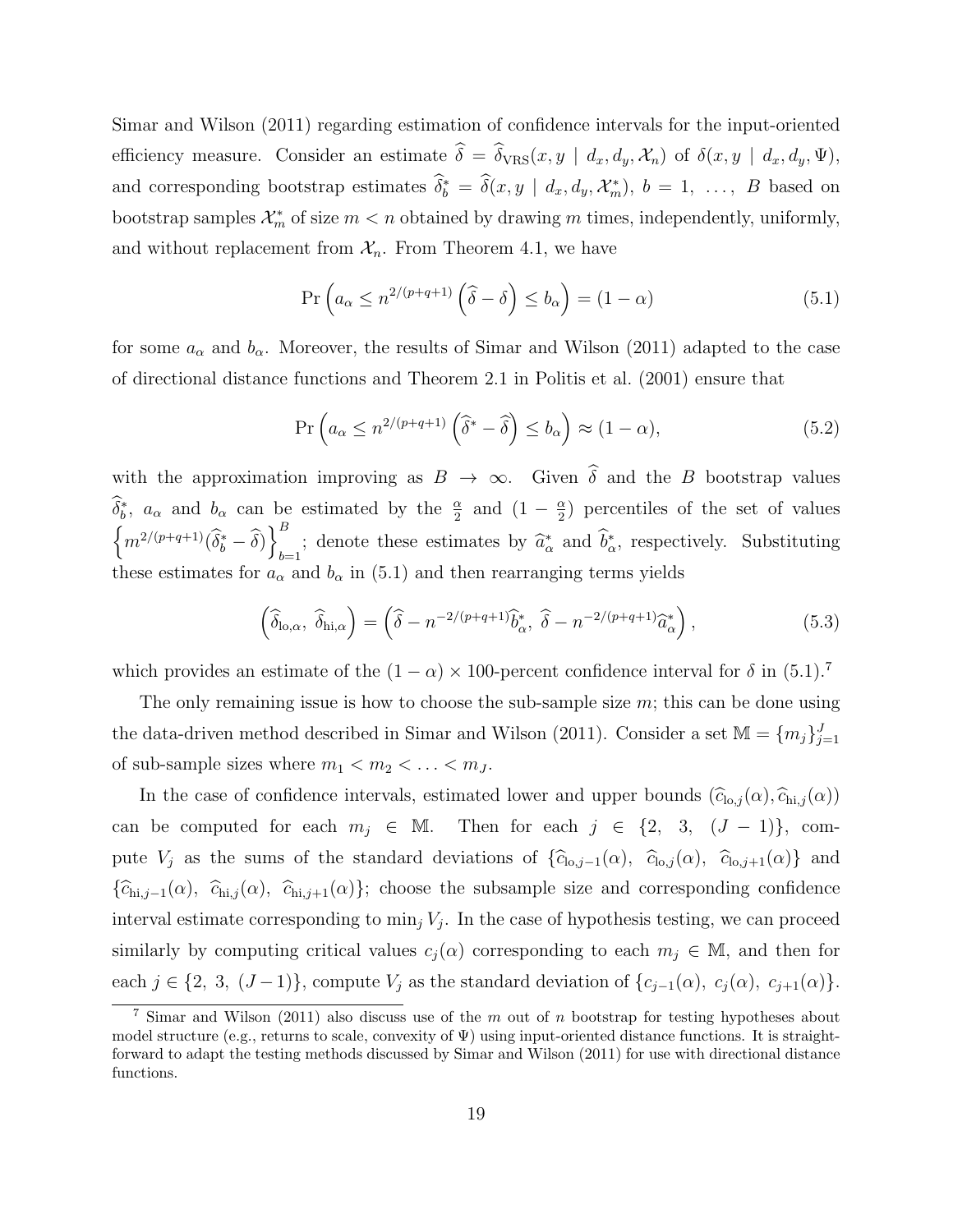Then choose the sub-sample size and corresponding critical value corresponding to  $\min_j V_j$ . In either case,  $V_i$  gives a measure of "volatility" of either the estimated confidence bounds or the estimated critical values. See Simar and Wilson (2011) for additional discussion.

### **6 Empirical Illustrations**

Charnes et al. (1981, pp. 680–682) list 70 observations on 5 inputs and 3 outputs of schools examined in their study.<sup>8</sup> These data have been examined by Wilson (1993), Simar (2003), and others; although the number of dimensions (eight) is large for the number of observations (70) given the slow convergence rate  $(n^{2/9})$  of the VRS-DEA estimator, the data serve as a useful, illustrative application that readers can replicate. We use the Charnes et al. (1981) data to illustrate the full-sample bootstrap method explained in Appendix A and adapted from Kneip et al. (2011).

Application of the full-sample bootstrap is straight-forward. For each observation, we take the direction vectors  $d_x$ ,  $d_y$  to be the observed input-output vectors for the given observation; we then transform the data to the (*Z, U*)-space as described in Section 3, and employ the algorithm given in Appendix A within a golden section search to optimize the bandwidth  $h^9$ . For each observation, we use  $B = 2,000$  bootstrap replications.

Results are reported in Table 1, consisting of two panels with the one on the left giving results for observations 1–35 and the one on the right giving results for observations 36– 70. In each panel, the column labeled " $\hat{\delta}_i$ " gives the estimate of the directional distance function defined in (2.6) for observations *i* obtained with the estimator in (3.5). The next two columns give the estimated 95-percent confidence interval, while the remaining columns give the optimized values of the bandwidths and finally the estimated size (i.e., one minus the estimated coverage) of the estimated confidence intervals. Size can be estimated because the full-sample bootstrap involves iteration to optimize the smoothing parameter *h*. Although we do not do so here, one could adjust the nominal size in order to optimize the achieved size of the estimated confidence intervals as described by Simar and Wilson (2001, 2004).

As discussed previously, the DEA estimator is biased downward. This is reflected in

<sup>8</sup> See Charnes et al. (1981) for a complete description of the data, including precise definitions of the inputs and outputs.

<sup>&</sup>lt;sup>9</sup> See Press et al. (2007) for a description of the golden-section search method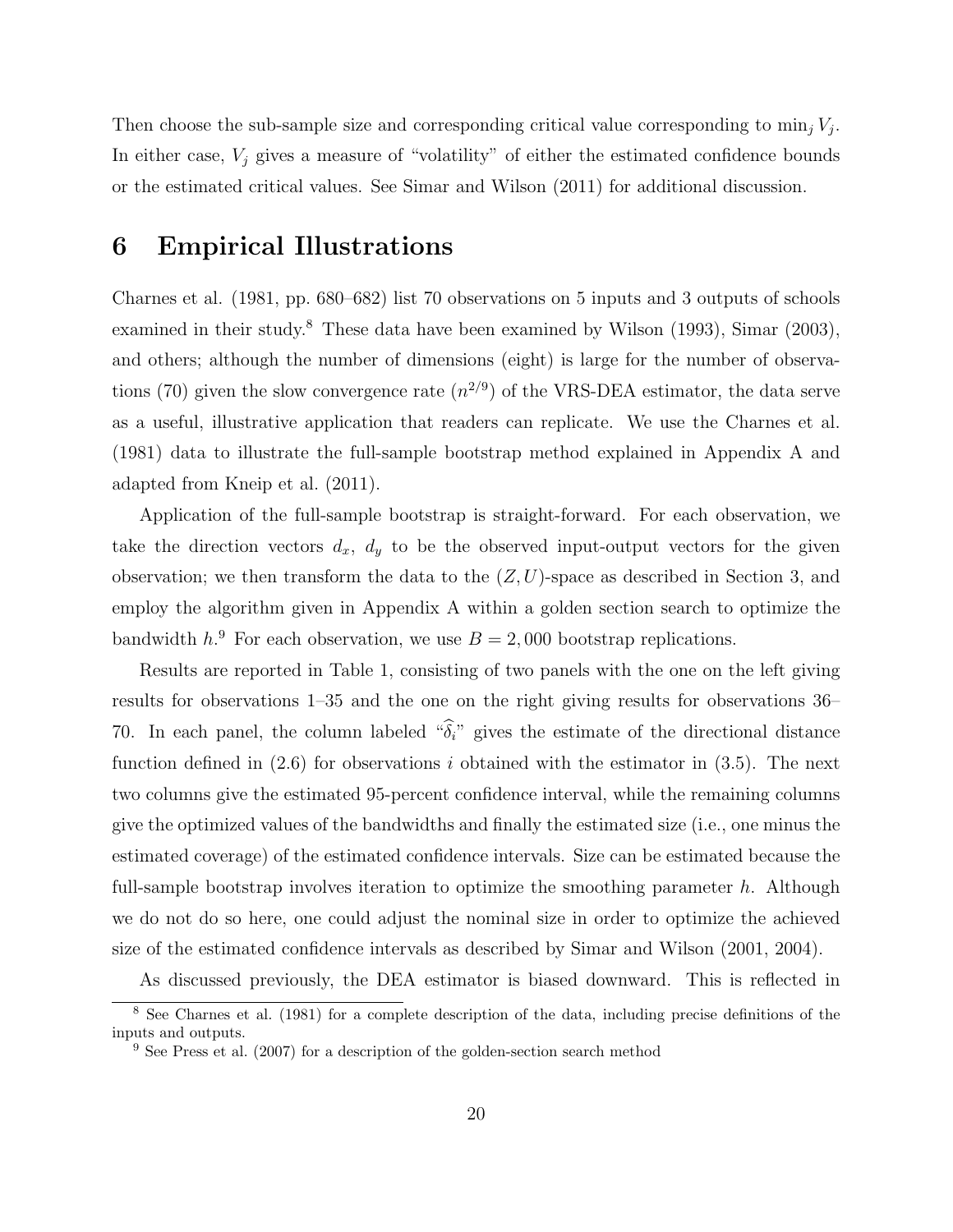the results given in Table 1 by the fact that the distance function estimates lie to the left of the confidence interval estimates. This is not surprising and is as it should be—the bootstrap that we have used incorporates an automatic correction for bias when estimating confidence intervals. The estimated sizes average 0.0681 over the 70 observations in the sample, ranging from 0.0235 to 0.1490. On average, the estimated sizes a are close to the nominal value of 0.05; some variation is to be expected due to the small sample size and the large dimensionality of the problem.

As a second example, we use sub-sampling methods to examine data on 129 aggressivegrowth Mutual Funds; data were collected from Morningstar and updated May 2002. These same data have been examined by Simar and Vanhems (2010), and with additional mutual fund data by Daraio and Simar (2006, 2007).<sup>10</sup> In this setting, the traditional output *Y* is *total annual return*, expressed in percentage terms; we consider three inputs, namely *risk*, given by the standard deviation of returns (*X*1), the *expense ratio* which measures of transaction costs (operating expenses and management fees, administrative fees, and all other asset-based costs) as a percentage of total assets (*X*2), and *X*3, the *turnover ratio* that measures the fund's trading activity  $(X_3;$  funds with higher turnover incur greater brokerage fees for affecting the trades). Annual returns can be either positive or negative; due to the nature of aggressive growth funds and the period covered by our data (January 1–December 31, 2001), most of the returns observed in our sample are negative.

We take the direction vectors  $d_x$ ,  $d_y$  as the average values for the inputs (all are positive in our case) so that  $d_x = (34.98, 155.19, 1.68)$ <sup>'</sup>, and the average of absolute values of returns, yielding  $d_y = 18.36$  Note that since the output is here univariate, the value of  $d_y$  does not matter so much (it is only a rescaling of the directional distance). Comparing the efficiency level along an average benchmark direction sounds meaningful, although from a theoretical view point, any other direction could be chosen.

Table 2 shows individual results for 20 funds randomly selected from the data.<sup>11</sup> For

<sup>&</sup>lt;sup>10</sup> We are grateful to Cinzia Daraio for providing the data. A number of studies have applied efficiency and productivity measurement techniques to the problem of evaluating the performances of mutual funds. In these studies, risk (measured by volatility or variance) and average return on a fund or portfolio are analogous to inputs and outputs in models of production. The boundary of the attainable set of funds gives a benchmark relative to which the efficiency of a fund can be measured (see, for example, Briec et al., 2004 and Briec and Kerstens, 2009 for discussions of the relation between the hypothesis of the basic Markowitz model and production theory, and the usefulness of directional distances in this framework).

 $11$  To facilitate comparison, the selected units are the same as those selected in Simar and Vanhems (2010).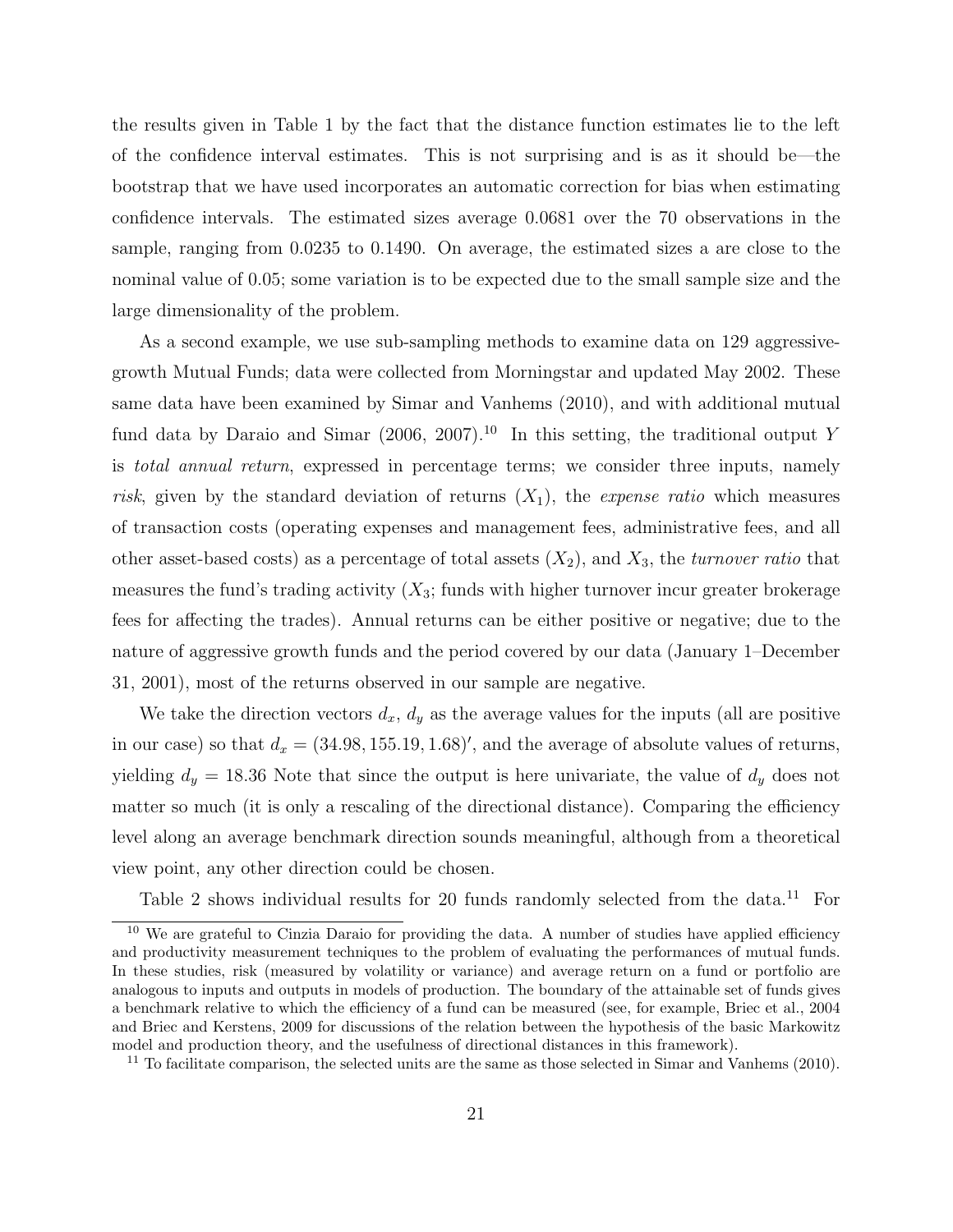each selected observation, Table 2 shows FDH and VRS-DEA estimates of the directional distance functions in columns 2 and 3. In addition, in columns 4–6, results are shown for the bias-corrected version of the VRS-DEA estimator. The bias-corrected estimates shown in column 5 are computed using

$$
\widehat{\delta}_{\text{BC,DEA}} = \widehat{\delta}_{n,\text{DEA}} - (m/n)^{2/(p+q+1)} \frac{1}{B} \sum_{b=1}^{B} (\widehat{\delta}_{b,\text{DEA}}^* - \widehat{\delta}_{n,\text{DEA}})
$$
(6.1)

where we adjust for the difference between the original sample size *n* and the sub-sample size  $m < n$ . For each observation, the sub-sample size  $m_{BC}$  appearing in column 4 is chosen to minimize the volatility of the bias-correction term, again along the lines of Simar and Wilson (2011). Column 6 in Table 2 gives the corresponding bootstrap estimates of the standard errors of the initial, uncorrected VRS-DEA estimates. Comparing the values in Columns 3 and 5 with the standard errors in column 6 reveals that the estimated bias is larger in every case than  $0.25 \times \sigma(\widehat{\delta}_{DEA})$ . Employing the conservative rule given in Efron and Tibshirani (1993), the results suggest that the bias corrected estimate should be used in favor of the uncorrected estimate.

The last three columns of Table 2 show results for confidence intervals estimated by the sub-sampling bootstrap. The sub-sample sizes *mCI* used for constructing the individual interval estimates are given in column 7, and the estimated lower and upper bounds for 95-percent confidence intervals are given in the last two columns. The sub-sample sizes for estimating confidence intervals are sometimes different from the sub-sample sizes for biascorrection. Since the choice of sub-sample size is data-driven, this should not be surprising; in the case of confidence interval estimation, the sub-sample size  $m_{CI}$  is chosen to minimize the volatility of the estimated confidence bounds (see Simar and Wilson, 2011 for details and discussion), while the sub-sample size  $m_{BC}$  was chosen by minimizing the volatility of the bias-corrected estimate as discussed above. The width of the estimated confidence intervals gives an idea of the precision of the VRS-DEA estimates; while there is some variation in widths, in most cases the estimated intervals are rather narrow.

Using robust versions of directional distance estimators, Simar and Vanhems (2010) found evidence that fund #56 is an outlier in the sense that it does not lie close to other observations in the data. This is reflected in the confidence interval estimate for this observation; the estimated interval is wide—0 to 0.1309—reflecting the fact that there is little information in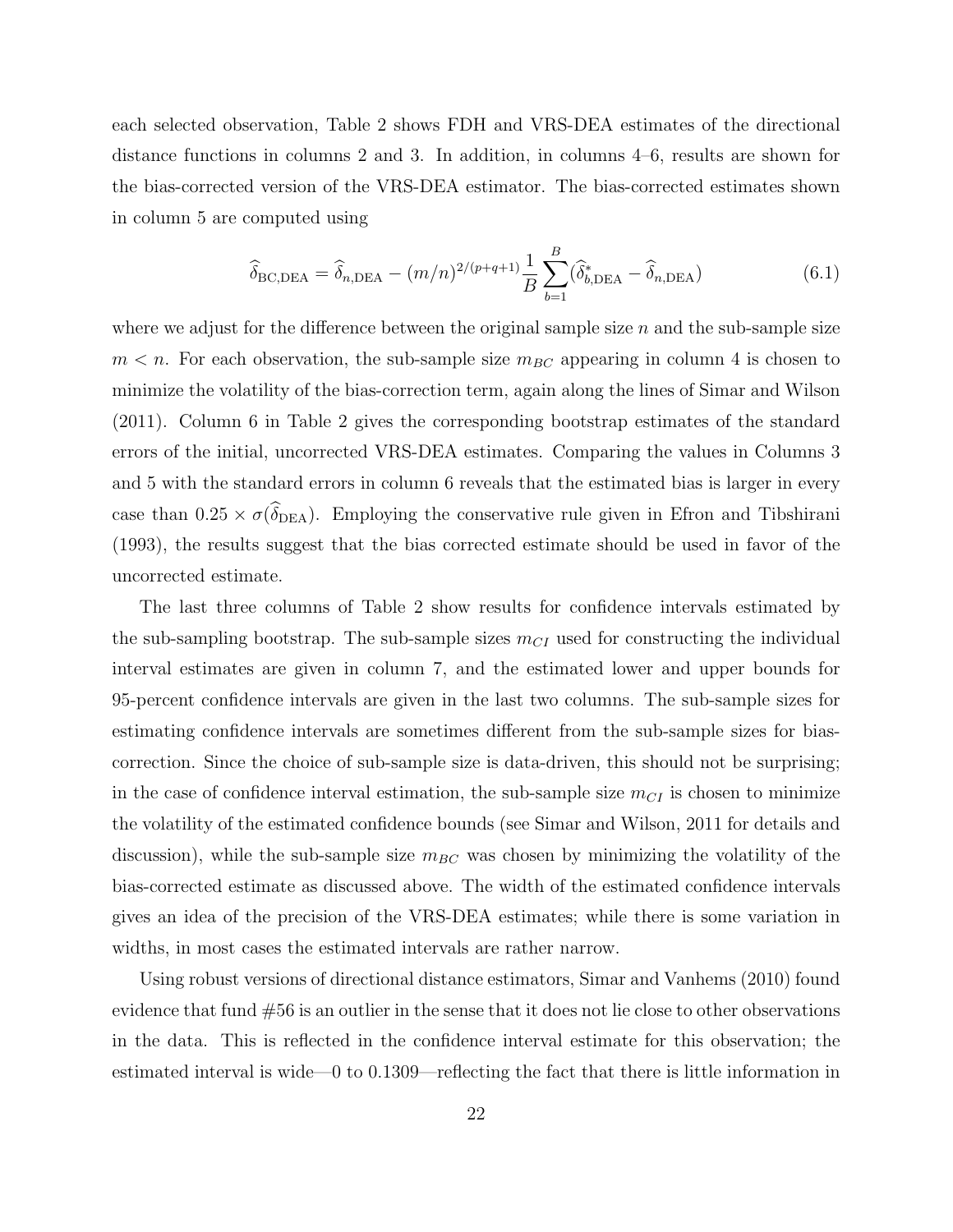the sample to inform us about the directional distance from this observation to the boundary of the production set. We know that the precision of the distance function estimates depends on the density of data points in a neighborhood of the frontier along the directional path (*−dx, dy*); where the density is large, estimated confidence intervals are narrow, but where the density is sparse, estimated confidence intervals are wider. In contrast to the previous example with the school data from Charnes et al. (1981), here the estimated lower bounds of the confidence intervals typically coincide with the initial VRS-DEA estimate. In the previous example, the lower bounds were to the right of the initial distance function estimate. This difference is due to the fact that here, the convergence rate for the VRS-DEA estimator is  $n^{2/5}$ , whereas in the previous example, the convergence rate was  $n^{2/9}$ . In addition, the sample size is larger in this example than in the previous example. Here, this bias is less than in the previous example, though perhaps still substantial.

### **7 Conclusions**

This paper, examines the non-parametric DEA estimator of directional distances. Directional distances generalize the standard input or output oriented radial distances considered by Debreu (1951), Farrell (1957), Shephard (1953, 1970), and others, and consequently allow for more general analyses of production. In addition, directional distance functions and their estimators are able to accommodate negative quantities of inputs or outputs, whereas the traditional measures do not. We extend existing results on asymptotic convergence properties of radial DEA estimators, obtained by Kneip et al. (2008), to the case of directional distances. This allows adaptation of bootstrap procedures developed by Kneip et al. (2008, 2011) and Simar and Wilson (2011) for radial distance functions to the case of directional distances. We provide empirical examples to illustrate the use of both full-sample and sub-sampling bootstrap methods for making inference and testing hypotheses about model structure. Our illustration of the test of convexity in our second example is easily extended to tests of returns to scale as in Simar and Wilson (2011) and other model features.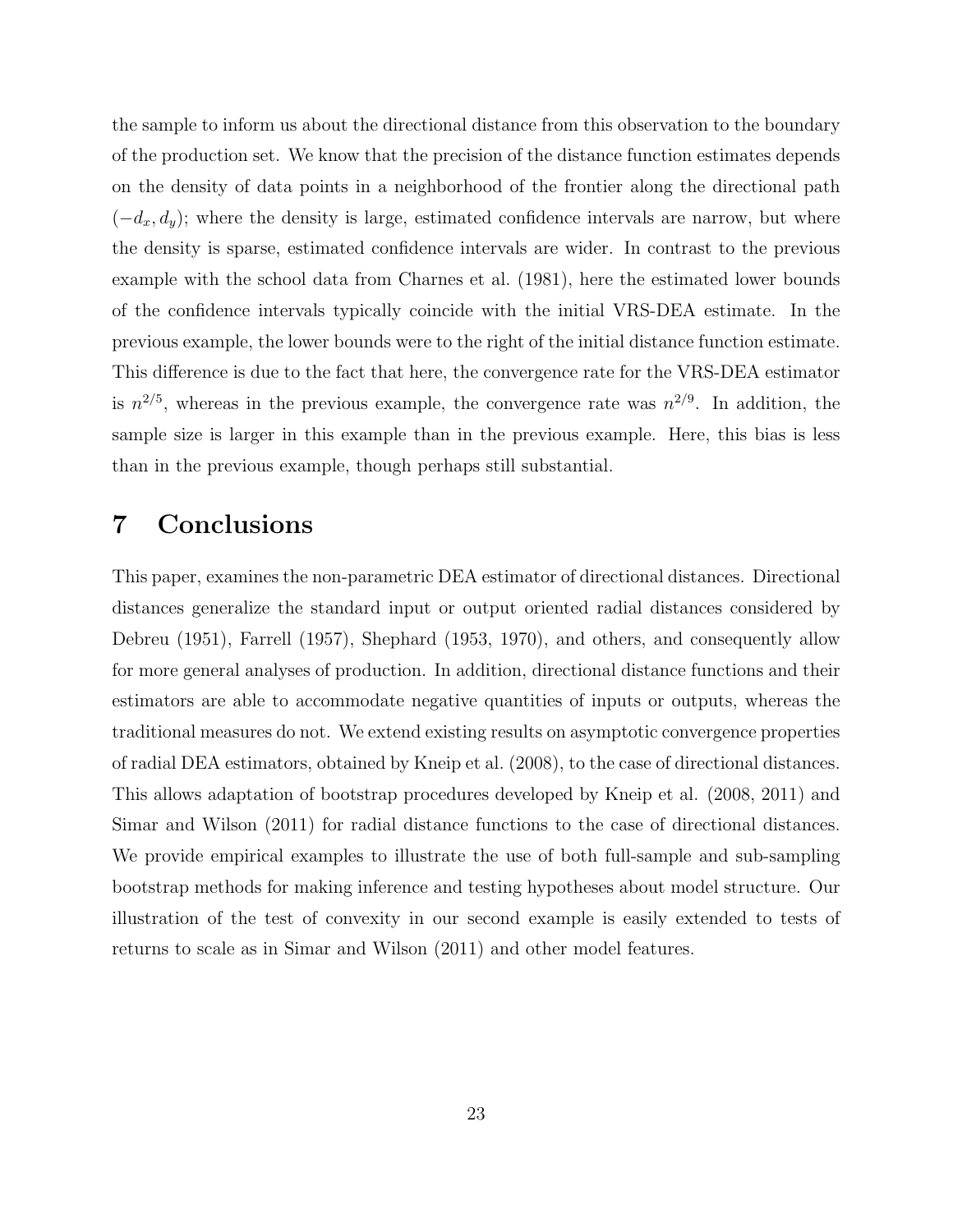### **A Appendix: Bootstrap For Confidence Intervals**

Kneip et al. (2011) developed a consistent bootstrap for making inferences about input- or output-oriented efficiency measures that avoids much of the computational burden of the double-smooth bootstrap algorithm developed by Kneip et al. (2008). The main idea underlying the Kneip et al. (2011) bootstrap method is to use a naive bootstrap for observations that are "far" from the initial DEA estimate of the production frontier, while drawing from a smooth, uniform distribution for observations that lie "near" the DEA frontier. The method requires two bandwidth parameters,  $h_1$  and  $h_2$ , which can be optimized using data-driven methods as in Kneip et al.  $(2011)$ . The bandwidth  $h_2$  controls the degree of smoothing of the initial frontier estimate, while the bandwidth  $h_1$  determines the size of the neighborhood near the initial frontier estimate. With a few changes, the idea can be extended to the case of directional distances; given values for the bandwidth parameters, the following algorithm is analogous to Algorithm  $#2$  appearing in Kneip et al.  $(2011)$ :

**Input:**  $\mathcal{X}_n$ ,  $h_1$ ,  $h_2$ ,  $w_0$ ,  $d_0$ ,  $\alpha$ **Output:**  $\widehat{\delta}_{VRS}(x, y | d_x, d_y, \mathcal{X}_n)$ ,  $(\widehat{\delta}_{\mathrm{lo}, \alpha}, \widehat{\delta}_{\mathrm{hi}, \alpha})$ ,  $\widehat{\alpha}(h_2)$ 

- [1] Using the transformation defined in (4.1), transform each  $(X_i, Y_i) \in \mathcal{X}_n$  to  $(Z_i, U_i)$  to form the set  $\mathcal{Z}_n$ .
- [2] Compute  $\widehat{\delta}_0 = \widehat{\delta}_{VRS}(x_0, y_0 \mid d_x, d_y, \mathcal{X}_n) = \frac{\widehat{\phi}_{VRS}(0|\mathcal{Z}_n, w_0)}{||d_0||},$  and  $\widehat{\delta}_i = \frac{(\widehat{\phi}_{VRS}(Z_i|\mathcal{Z}_n, w_0) U_i)}{||d_0||}$  $||d_0||$  $\forall i = 1, \ldots, n.$
- [3] Set  $h_1 = 4\delta_{\text{med}}n^{-2/(3(p+q+1))}$  where  $\delta_{\text{med}}$  denotes the median of the values  $\delta_1, \delta_2, \ldots, \delta_n$ computed in step [2].
- [4] Compute the smoothed frontier points  $(Z_i, U_i^{\partial})$  for each  $i = 1, \ldots, n$  where  $U_i^{\partial}$  $\widehat{\phi}_{\text{VRS}}(0 \mid \mathcal{Z}_n, w_0) + h_2^2$  $\left[\widehat{\phi}_{VRS}(h_2^{-1}Z_i \mid \mathcal{Z}_n, w_0) - \widehat{\phi}_{VRS}(0 \mid \mathcal{Z}_n, w_0)\right].$
- [5] Set  $k = 0$ ,  $\mathcal{B} = \emptyset$ .
- [6] Loop over steps  $[5.1]$ – $[5.9]$   $B_1$  times:
	- [6.1] Draw independently, uniformly, and with replacement from the set of integers  ${i}$ <sup>*n*</sup><sub>*i*=1</sub></sub> *n* times to create a set of labels  $\mathcal{J} = \{j_i\}_{i=1}^n$ .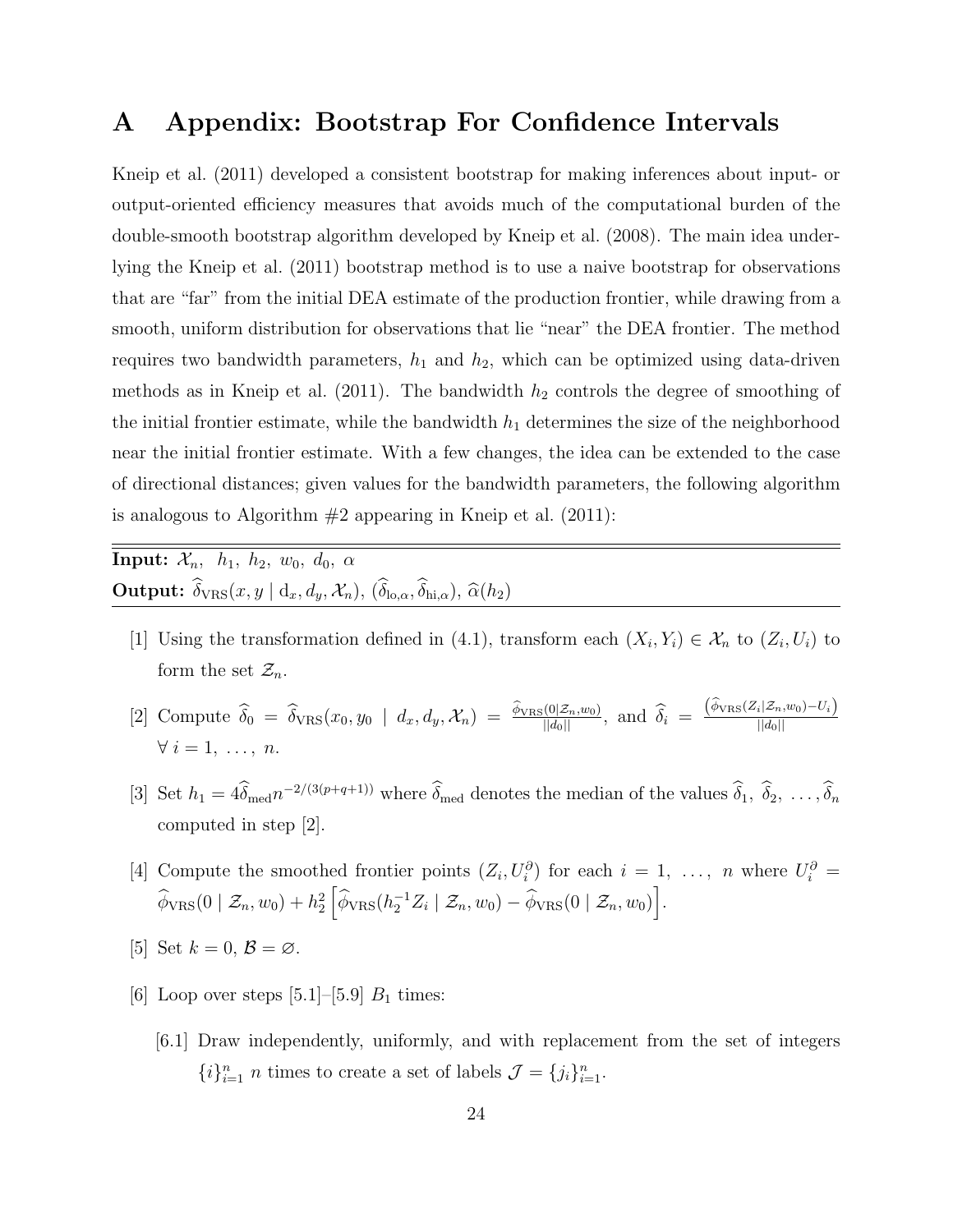[6.2] For each  $i = 1, \ldots, n$ , set  $Z_i^* = Z_{j_i}$  and

$$
U_i^* = \begin{cases} U_{j_i}^\partial - \widehat{\delta}_{j_i} & \text{ if } \widehat{\delta}_{j_i} > h_1; \\ U_{j_i}^\partial - \xi_{j_i}^* & \text{ otherwise}, \end{cases}
$$

where  $\xi_{j_i}^*$  is a random, independent draw from a uniform distribution on the interval  $[0, h_1]$ , to construct a bootstrap sample  $\mathcal{Z}_n^* = \{(Z_i^*, U_i^*)\}_{i=1}^n$ .

- [6.3] Compute  $\widehat{\delta}_0^* = \frac{\phi_{\text{VRS}}(0|\mathcal{Z}_n^*, w_0)}{||d_0||}$  and add  $\widehat{\delta}_0^*$  to the set  $\mathcal{B}_{h_2}$ .
- [6.4] Analogous to step [2], compute  $\widehat{\delta}_i^* = \frac{(\phi_{\text{VRS}}(Z_i^* | Z_n^*, w_0) U_i^*)}{||d_0||} \ \forall \ i = 1, \dots, n.$
- [6.5] Compute (smoothed) frontier points  $(Z_i^*, U_i^{\partial*})$  where  $U_i^{\partial*} = \phi_{VRS}(0 | Z_n^*, w_0) +$  $h_2^2$  $\left[\hat{\phi}_{VRS}(h_2^{-1}Z_i^* \mid \mathcal{Z}_n^*, w_0) - \hat{\phi}_{VRS}(0 \mid \mathcal{Z}_n^*, w_0)\right] \ \forall \ i = 1, \ldots, n.$
- [6.6] Set  $\mathcal{B}_h^* = \emptyset$ .
- [6.7] Loop over steps  $[6.7.1]$ – $[6.7.3]$   $B_2$  times:
	- [6.7.1] Draw independently, uniformly, and with replacement from the set of integers  ${i}$ <sup>*}*</sup><sup>*n*</sup><sub>*i*=1</sub></sub> *n* times to create a set of labels  $\mathcal{J}^* = \{j_i^*\}_{i=1}^n$ .
	- [6.7.2] For each  $i = 1, \ldots, n$ , set  $Z_i^{**} = Z_{j_i}^*$  and

$$
U_i^{**} = \begin{cases} U_{j_i}^{\partial *} - \widehat{\delta}_{j_i^*}^* & \text{if } \widehat{\delta}_{j_i^*}^* > h_1; \\ U_{j_i}^{\partial *} - \xi_{j_i^*}^{**} & \text{otherwise,} \end{cases}
$$

where  $\xi_{j_i^*}^{**}$  is a random, independent draw from a uniform distribution on the interval  $[0, h_1]$ , to construct a bootstrap sample  $\mathcal{Z}_n^{**} = \{(Z_i^{**}, U_i^{**})\}_{i=1}^n$ .

- 6.7.3] Compute  $\widehat{\delta}_0^{**} = \frac{\phi_{\text{VRS}}(0|\mathcal{Z}_n^{**}, w_0)}{||d_0||}$ ; add  $\widehat{\delta}_0^{**}$  to the set  $\mathcal{B}_{h_2}^*$ .
- [6.8] Use the estimate  $\widehat{\delta}_0^*$  computed in step [6.3] and the set  $\mathcal{B}_{h_2}^* = \{\widehat{\delta}_{0,\ell}^{**}\}_{\ell=1}^{B_2}$  of bootstrap values to estimate a  $(1 - \alpha) \times 100$ -percent confidence interval  $\left[ \hat{c}_{\text{lo}, \alpha(h_2)}^* , \hat{c}_{\text{hi}, \alpha(h_2)}^* \right]$ ] for  $\widehat{\delta}_0$ .

[6.9] If 
$$
\hat{\delta}_0 \in \left[\hat{c}_{\text{lo}, \alpha(h_2)}^*, \hat{c}_{\text{hi}, \alpha(h_2)}^*\right]
$$
 then increment k by 1.

- [7] Use the estimate  $\widehat{\delta}_0$  computed in step [2] and the set  $\mathcal{B}_{h_2} = {\{\widehat{\delta}_{0,\ell}^*\}_{\ell=1}^{B_1}}$  of bootstrap values to estimate a  $(1 - \alpha) \times 100$ -percent confidence interval  $[\hat{c}_{\text{lo}, \alpha(h_2)}, \hat{c}_{\text{hi}, \alpha(h_2)}]$  for  $\delta_0$ .
- [8] Compute  $\hat{\alpha}(h_2) = 1 kB_2^{-1}$ , the estimated size of the interval computed in step [7].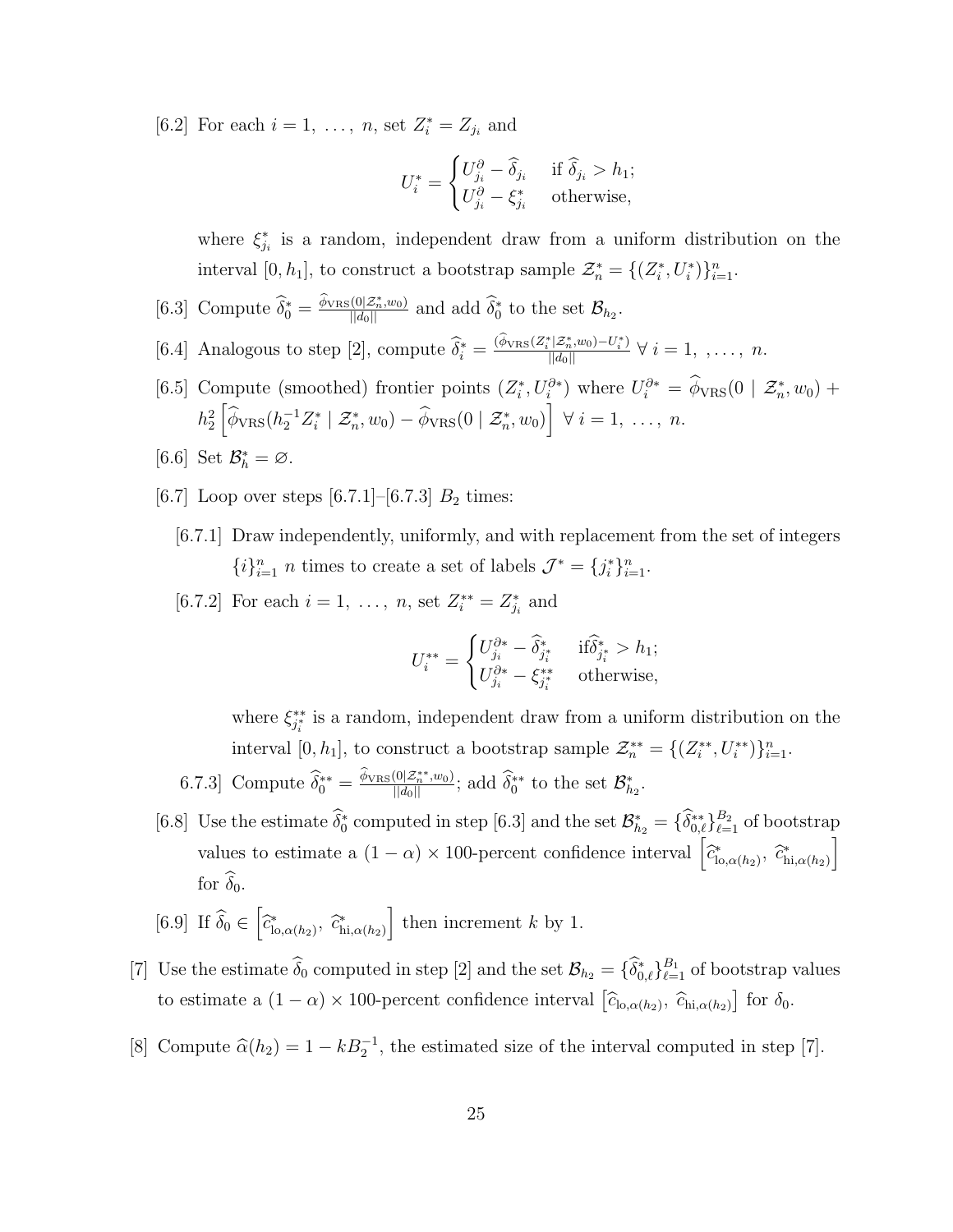Kneip et al. (2011) discuss the need for extrapolation in their algorithm; extrapolation is needed when smoothing of the initial frontier estimates causes some observations to be shifted above the convex hull of the sample observations when working in the input direction (or to be shifted to the left of the convex hull of the sample observations when working in the output direction). With directional distances, however, provided each element of the direction vectors  $d_x$  and  $D_y$  are strictly positive, no extrapolation is needed. The smoothing in step [3] is certain to maintain convexity of the frontier estimate; see Kneip et al. (2011) for discussion.

The computations in steps [1]–[5] of the above algorithm can be done prior to the bootstrap loop beginning in step [6]; the computations need only be done once. As noted above, the bandwidth  $h_1$  that is computed in step  $[3]$  controls the size of the neighborhood near the frontier estimate. From the discussion in Section 4.5 of Kneip et al. (2011), this bandwidth must be of order  $O(n^{-2/3(p+1+1)})$ . Reflecting the  $\delta_i$  computed in step [2] around zero yields a set of (2*n*) points whose density must be symmetric around zero. As in Kneip et al. (2011), the bandwidth  $h_1$  can be optimized using the normal reference rule of Freedman and Diaconis (1981) for selecting bin-widths in histogram estimators of probability density functions. Their rule sets bin-widths for a histogram estimator of the density of the set of 2*n* values  $\mathcal{D} = {\delta_i, -\delta_i}_{i=1}^n$  to 2(IQ)(2*n*)<sup>-1/3</sup>, where IQ denotes the inter-quartile range of the values in  $D$ . Noting that the interquartile range of the values in  $D$  is simply the median of the *n* values  $\hat{\delta}_1$ ,  $\hat{\delta}_2$ , ...,  $\hat{\delta}_n$ , denoted by  $\hat{\delta}_{\text{med}}$ , and multiplying the Freedman and Diaconis by  $n^{-2/3(p+q+1)}/n^{-1/3}$  to obtain the correct order, gives the value for *h*<sub>1</sub> appearing in step [4] above.

As discussed in Kneip et al. (2011), the above algorithm can be embedded in a goldensection search algorithm (Kiefer, 1953) in order to optimize the value of the bandwidth  $h_2$ that controls the degree of smoothing of the frontier estimate.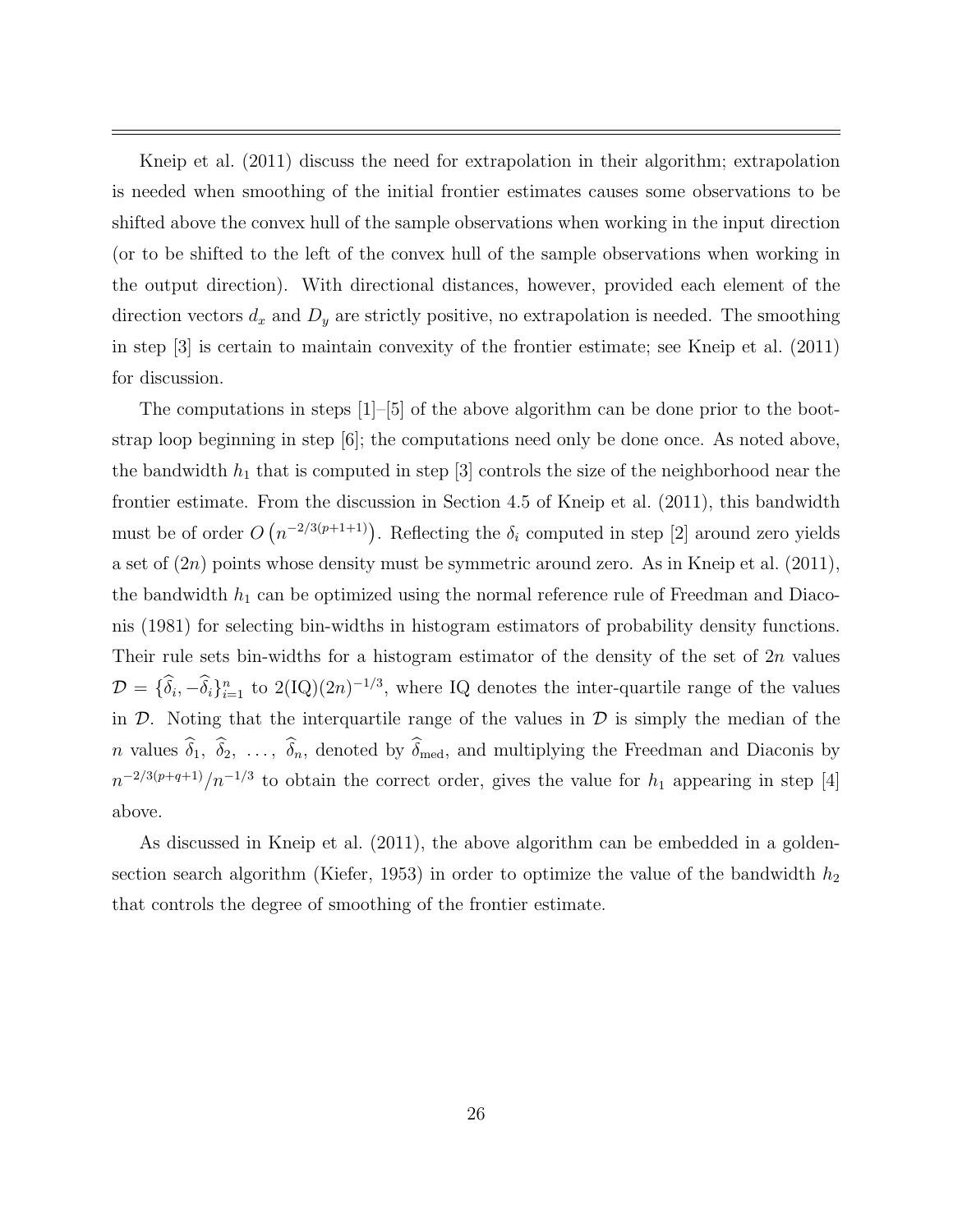### **References**

- Anderson, E., Z. Bai, C. Bischof, S. Blackford, J. Demmel, J. Dongarra, J. Du Croz, A. Greenbaum, S. Hammarling, A. McKenney, and D. Sorensen (1999), *Lapack User's Guide, Third Edition*, Philadelphia, PA: Society for Industrial and Applied Mathematics.
- Banker, R. D., A. Charnes, and W. W. Cooper (1984), Some models for estimating technical and scale inefficiencies in data envelopment analysis, *Management Science* 30, 1078– 1092.
- Briec, W. and K. Kerstens (2009), Multi-horizon markowitz portfolio performance appraisals: a general approach, *Omega, International Journal of Management Science* 37, 50–62.
- Briec, W., K. Kerstens, and J. Lesourd (2004), Single-period markowitz portfolio selection, performance gauging and duality: a variation on the luenberger shortage function, *Journal of Optimization Theory and Applications* 120, 1–27.
- Chambers, R. G., Y. Chung, and R. Färe (1998), Profit, directional distance functions, and nerlovian efficiency, *Journal of Optimization Theory and Applications* 98, 351–364.
- Charnes, A., W. W. Cooper, and E. Rhodes (1978), Measuring the efficiency of decision making units, *European Journal of Operational Research* 2, 429–444.
- (1981), Evaluating program and managerial efficiency: An application of data envelopment analysis to program follow through, *Management Science* 27, 668–697.
- Daraio, C. and L. Simar (2006), A robust nonparametric approach to evaluate and explain the performance of mutual funds, *European Journal of Operational Research* Forthcoming.
- (2007), *Advanced Robust and Nonparametric Methods in Efficiency Analysis*, New York: Springer Science+Business Media, LLC.
- Daraio, C., L. Simar, and P. W. Wilson (2010), Testing whether two-stage estimation is meaningful in non-parametric models of production. Discussion paper #1031, Institut de Statistique, Universit´e Catholique de Louvain, Louvain-la-Neuve, Belgium.
- Debreu, G. (1951), The coefficient of resource utilization, *Econometrica* 19, 273–292.
- Deprins, D., L. Simar, and H. Tulkens (1984), Measuring labor inefficiency in post offices, in M. M. P. Pestieau and H. Tulkens, eds., *The Performance of Public Enterprises: Concepts and Measurements*, Amsterdam: North-Holland, pp. 243–267.
- Efron, B. and R. J. Tibshirani (1993), *An Introduction to the Bootstrap*, London: Chapman and Hall.
- Färe, R. and S. Grosskopf (2000), Theory and application of directional distance functions, *Journal of Productivity Analysis* 13, 93–103.
- Färe, R., S. Grosskopf, and C. A. K. Lovell (1985), *The Measurement of Efficiency of Production*, Boston: Kluwer-Nijhoff Publishing.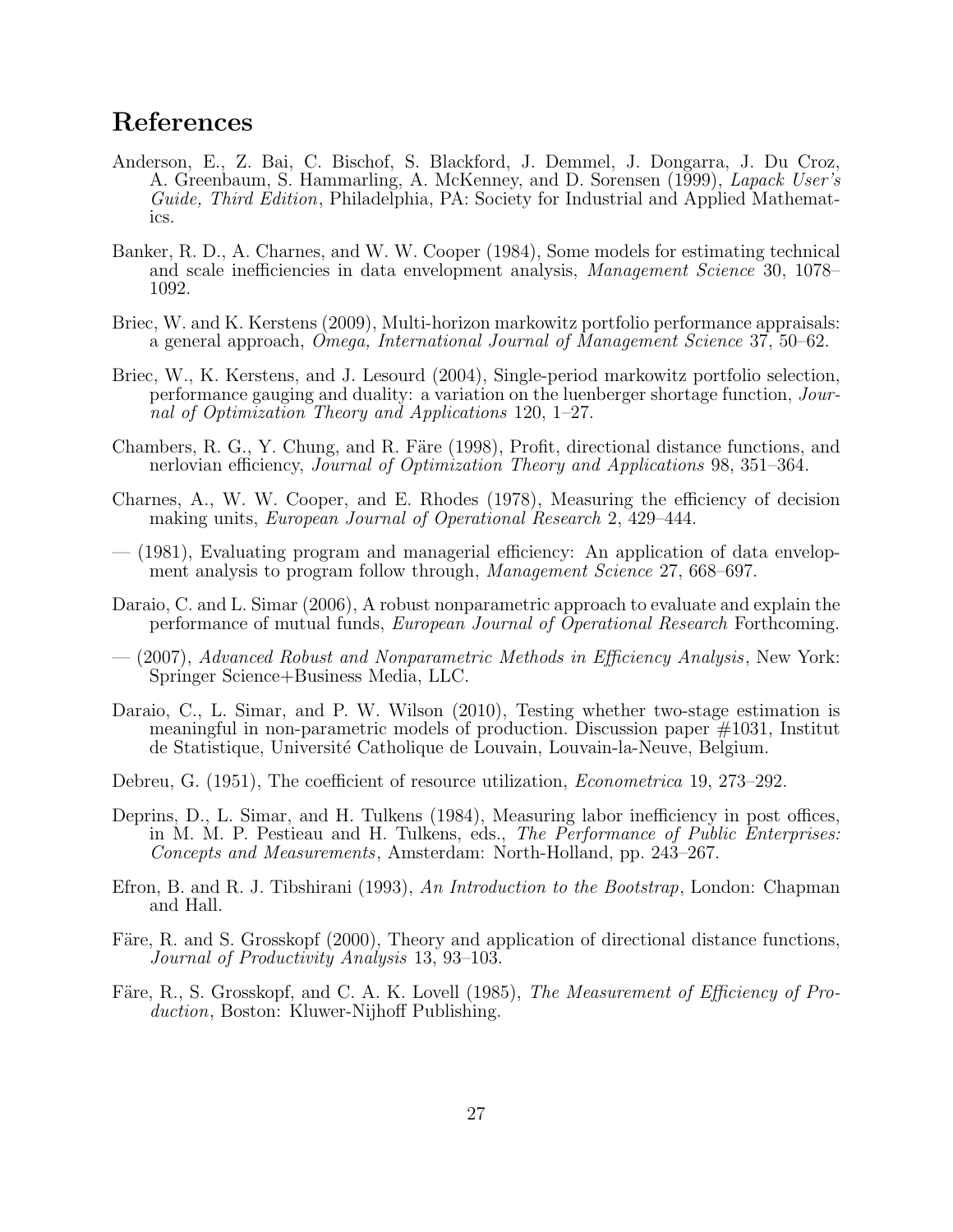- Färe, R., S. Grosskopf, and D. Margaritis (2008), Productivity and efficiency: Malmquist and more, in H. Fried, C. A. K. Lovell, and S. Schmidt, eds., *The Measurement of Productive Efficiency*, chapter 5, Oxford: Oxford University Press, 2nd edition, pp. 522–621.
- Färe, R., S. Grosskopf, D. W. Noh, and W. Weber (2005), Characteristics of a polluting technology: Theory and practice, *Journal of Econometrics* 126, 469–492.
- Farrell, M. J. (1957), The measurement of productive efficiency, *Journal of the Royal Statistical Society A* 120, 253–281.
- Freedman, D. and P. Diaconis (1981), On the histogram as a density estimator: *L*<sup>2</sup> theory, *Zeitschrift f¨ur Wahrscheinlichkeitstheorie und verwandte Gegiete* 57, 453–476.
- Fukuyama, H. (2003), Scale characterizations in a DEA directional technology distance function framework, *Europea Journal of Operations Research* 144, 108–127.
- Gattoufi, S., M. Oral, and A. Reisman (2004), Data envelopment analysis literature: A bibliography update (1951–2001), *Socio-Economic Planning Sciences* 38, 159–229.
- Jeong, S. O. and L. Simar (2006), Linearly interpolated FDH efficiency score for nonconvex frontiers, *Journal of Multivariate Analysis* 97, 2141–2161.
- Kiefer, J. (1953), Sequential minimax search for a maximum, *Proceedings of the American Mathematical Society* 4, 502–506.
- Kneip, A., B. Park, and L. Simar (1998), A note on the convergence of nonparametric DEA efficiency measures, *Econometric Theory* 14, 783–793.
- Kneip, A., L. Simar, and P. W. Wilson (2008), Asymptotics and consistent bootstraps for DEA estimators in non-parametric frontier models, *Econometric Theory* 24, 1663–1697.
- (2011), A computationally efficient, consistent bootstrap for inference with nonparametric DEA estimators, *Computational Economics* Forthcoming.
- Marcus, M. and N. Kahn (1959), A note on the Hadamard product, *Canadian Mathematical Bulletin* 2, 81–93.
- Park, B. U., S.-O. Jeong, and L. Simar (2010), Asymptotic distribution of conical-hull estimators of directional edges, *Annals of Statistics* 38, 1320–1340.
- Park, B. U., L. Simar, and C. Weiner (2000), FDH efficiency scores from a stochastic point of view, *Econometric Theory* 16, 855–877.
- Park, K. H. and W. L. Weber (2006a), A note on efficiency and productivity growth in the Korean banking industry, 1992–2002, *Journal of Banking and Finance* 30, 2371–2386.
- (2006b), Profitability of Korean banks: Test of market structure versus efficient structure, *Journal of Economics and Business* 58, 222–239.
- Politis, D. N., J. P. Romano, and M. Wolf (2001), On the asymptotic theory of subsampling, *Statistica Sinica* 11, 1105–1124.
- Press, W. H., B. P. Flannery, S. A. Teukolsky, and W. T. Vetterling (2007), *Numerical Recipes: The Art of Scientific Computing*, Cambridge: Cambridge University Press.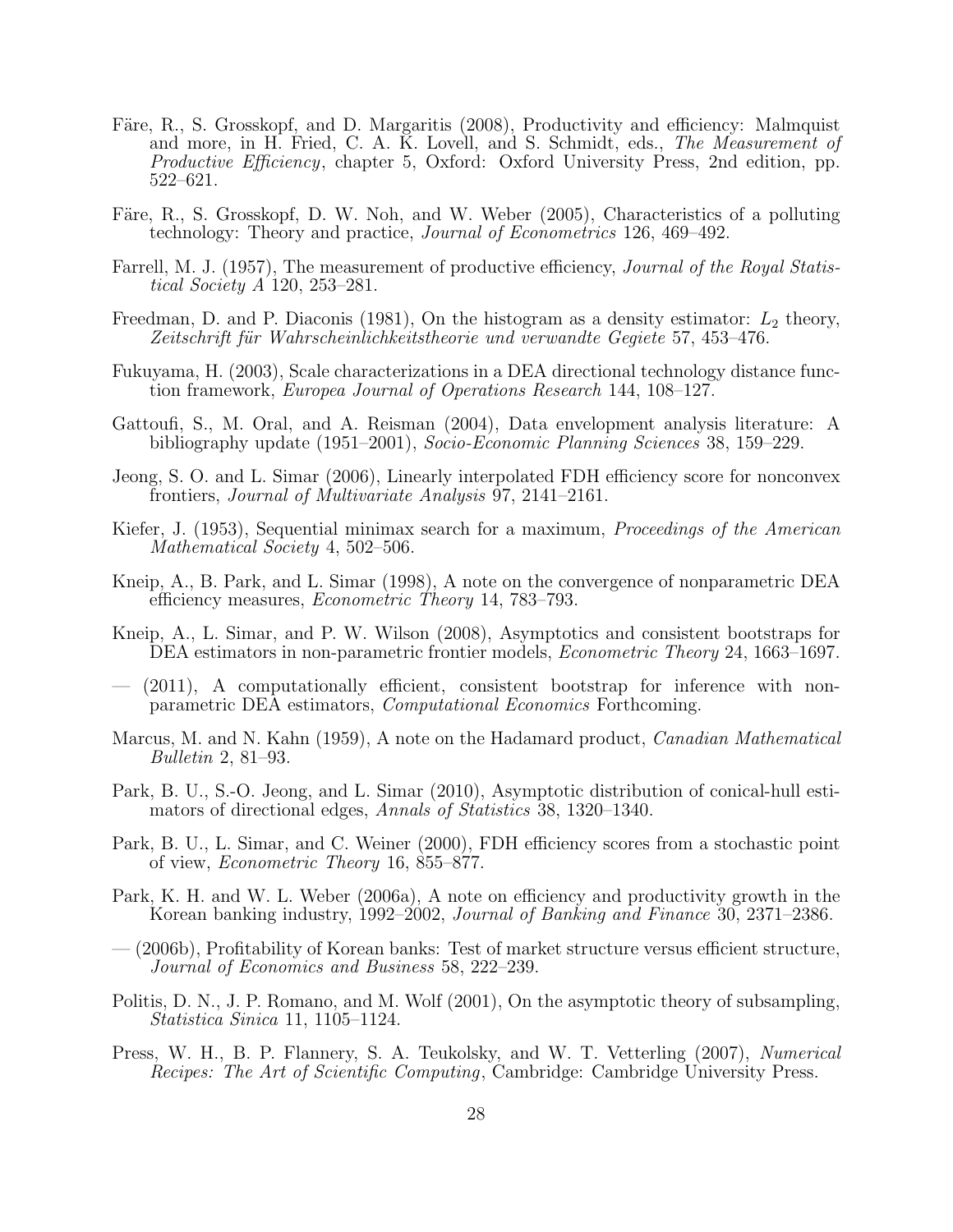- Ricazo-Tadeo, A. J., E. Reig-Martinez, and F. Hernández-Sancho (2005), Directional distance functions and environmental regulation, *Resource and Energy Economics* 27, 131–142.
- Schubert, T. and L. Simar (2011), Innovation and export activities in the german mechanical engineering sector: An application of testing restrictions in production analysis, *Journal of Productivity Analysis* Forthcoming.
- Shephard, R. W. (1953), *Cost and Production Functions*, Princeton: Princeton University Press.
- (1970), *Theory of Cost and Production Functions*, Princeton: Princeton University Press.
- Silva-Portela, M. C. A., E. Thanassoulis, and G. Simpson (2004), Negative data in DEA: A directional distance approach applied to bank branches, *Journal of the Opertations Research Society* 55, 1111–1121.
- Simar, L. (2003), Detecting outliers in frontier models: A simple approach, *Journal of Productivity Analysis* 20, 391–424.
- Simar, L. and A. Vanhems (2010), Probabilistic characterization of directional distances and their robust versions. Discussion paper #1040, Institut de Statistique, Biostatistique et Sciences Actuarielles, Université Catholique de Louvain, Louvain-la-Neuve, Belgium.
- Simar, L. and P. W. Wilson (1998), Sensitivity analysis of efficiency scores: How to bootstrap in nonparametric frontier models, *Management Science* 44, 49–61.
- (2001), Aplicaci´on del 'bootstrap' para estimadores d. e. a., in A. Alvarez, ed., ´ *La Medici´on* de la Eficiencia y la Productividad, Madrid: Pirámide. Translation of Performance of the Bootstrap for DEA Estimators and Iterating the Principle, Discussion Paper No. 0002, Institut de Statistique, Université Catholique de Louvain, Louvain-la-Neuve, Belgium.
- (2004), Performance of the bootstrap for DEA estimators and iterating the principle, in W. W. Cooper, L. M. Seiford, and J. Zhu, eds., *Handbook on Data Envelopment Analysis*, chapter 10, New York: Kluwer Academic Publishers, Inc., pp. 265–298.
- (2008), Statistical inference in nonparametric frontier models: Recent developments and perspectives, in H. Fried, C. A. K. Lovell, and S. Schmidt, eds., *The Measurement of Productive Efficiency*, chapter 4, Oxford: Oxford University Press, 2nd edition, pp. 421–521.
- (2011), Inference by the *m* out of *n* bootstrap in nonparametric frontier models, *Journal of Productivity Analysis* Forthcoming.
- Wheelock, D. C. and P. W. Wilson (2008), Non-parametric, unconditional quantile estimation for efficiency analysis with an application to Federal Reserve check processing operations, *Journal of Econometrics* 145, 209–225.
- Wilson, P. W. (1993), Detecting outliers in deterministic nonparametric frontier models with multiple outputs, *Journal of Business and Economic Statistics* 11, 319–323.
- (2011), Asymptotic properties of some non-parametric hyperbolic efficiency estimators, in I. van Keilegom and P. W. Wilson, eds., *Exploring Research Frontiers in Contemporary Statistics and Econometrics*, Berlin: Springer-Verlag. Forthcoming.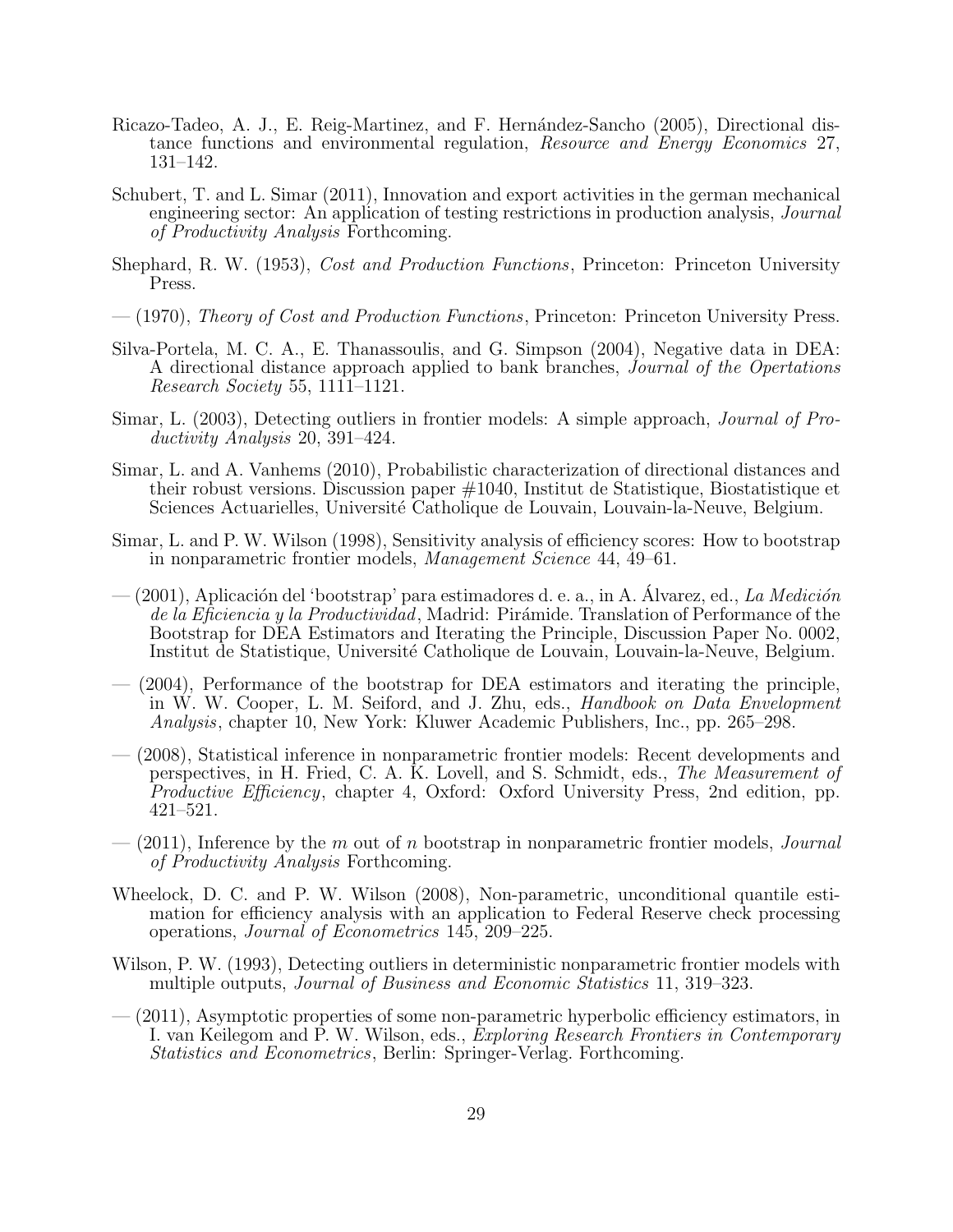Table 1: Directional Distance Function Estimates for Charnes et al. (1981) Data with Estimated 95-percent Confidence Table 1: Directional Distance Function Estimates for Charnes et al. (1981) Data with Estimated 95-percent Confidence<br>Intervals

| $\dot{\phantom{0}}$ | $\widehat{\delta}_i$ | $\hat{\delta}_{{\bf l}\circ,\alpha}$ |                  | $\widehat{h}_1$ | $\widehat{h}_2$ | $\hat{\alpha}(\hat{h}_2)$ |                | $\widetilde{\delta}_i$ | $\hat{\delta}_{{\bf l}\circ,\,\alpha}$ |        |        | $\widehat{h}_2$ | $-\, \widehat{\alpha} \big( \widehat{h}_2 \big)$ |
|---------------------|----------------------|--------------------------------------|------------------|-----------------|-----------------|---------------------------|----------------|------------------------|----------------------------------------|--------|--------|-----------------|--------------------------------------------------|
|                     | 0.017                | 0.0213                               | 0.1686           | 0.5365          | 0.9895          | 0.0695                    |                | 0.117                  | 0.1278                                 | 0.367  | 0.4990 | 0.4204          | 0.0610                                           |
|                     | 0.051                | 0.0585                               | 0.1950           | 0.4571          | 0.4715          |                           |                | 0.0881                 | 0.0971                                 | 0.2498 | 0.4575 | 0.2681          |                                                  |
|                     | 0.0334               | 0.0393                               | 0.1223           | 0.4981          | 0.9895          | 0.1155                    |                | 0.0000                 | 0.0185                                 | 0.6667 | 0.5087 | 0.6709          | 0.0560                                           |
|                     | 0.0514               | 0.0613                               |                  | 0.5157          | 0.2090          | 0.0575                    | 39             | 0.0316                 | 0.0370                                 | 0.1460 | 0.4407 | 0.9554          | 0.0960                                           |
| r.                  | 0.0000               | 0.0276                               | 0.2136<br>0.7532 | 0.6429          | 0.7560          | 0.0565                    | ⊕              | 0.0258                 | 0.0343                                 | 0.2333 | 0.5512 | 0.3929          | 0.1005                                           |
| ಲ                   | 0.0485               | 0.0611                               | 0.1983           | 0.4630          | 0.9895          | 0.0415                    | 급              | 0.0241                 | 0.0302                                 | 0.1279 | 0.4691 | 0.2316          | 0.0905                                           |
| $\sim \infty$       | 0.0568               | 0.0662                               | 0.2377           | 0.5115          | 0.2591          | 0.0835                    | 42             | 0.0267                 | 0.0362                                 | 0.2505 | 0.4795 | 0.6563          | 0.0440                                           |
|                     | 0.0497               | 0.0538                               | 0.2143           | 0.4218          | 0.9895          | 0.0610                    | $\mathfrak{z}$ | 0.0728                 | 0.0774                                 | 0.1760 | 0.4355 | 0.9895          | 0.0765                                           |
|                     | 0.0752               | 0.0813                               | 0.1337           | 0.4684          | 0.9895          | 0.0560                    | 4              | 0.0000                 | 0.0027                                 | 0.4341 | 0.4285 | 0.4950          | 0.0235                                           |
| $\subseteq$         | 0.0289               | 0.0325                               | 0.1352           | 0.4993          | 0.9554          | 0.0785                    | $\ddot{r}$     | 0.0000                 | 0.0147                                 | 0.8095 | 0.4506 | 0.6563          | 0.0685                                           |
|                     | 0.0000               | 0.0039                               | 0.1748           | 0.4901          | 0.6879          | 0.0580                    | $\frac{6}{5}$  | 0.0451                 | 0.0503                                 | 0.2500 | 0.5193 | 0.2681          | 0.0750                                           |
| $\mathbf{C}$        | 0.0000               | 0.0058                               | 0.1659           | 0.5258          | 0.4099          | 0.0490                    | $\ddot{P}$     | 0.0000                 | 0.0054                                 | 0.1526 | 0.4625 | 0.8282          | 0.1490                                           |
| $\mathbb{C}$        | 0.0731               | 0.0804                               |                  | 0.4740          | 0.2316          | 0.0915                    | $\frac{8}{3}$  | 0.0000                 | 0.0147                                 | 0.9011 | 0.5208 | 0.6328          | 0.0680                                           |
| ⊒                   | 0.0062               | 0.0235                               | 0.1690<br>0.3744 | 0.5621          | 0.9895          | 0.0595                    | $\overline{9}$ | 0.0000                 | 0.0091                                 | 0.3394 | 0.4928 | 0.6118          | 0.0425                                           |
| $\vec{E}$           | 0.0000               | 0.0081                               | 0.5088           | 0.4514          | 0.9108          | 0.0790                    | $50^{\circ}$   | 0.0212                 | 0.0256                                 | 0.1244 | 0.5948 | 0.9895          | 0.0930                                           |
| $\frac{6}{1}$       | 0.0255               | 0.0293                               | 0.1964           | 0.4282          | 0.9895          | 0.1155                    | 12             | 0.0417                 | 0.0556                                 | 0.3882 | 0.6609 | 0.5882          | 0.0600                                           |
| $\overline{1}$      | 0.0000               | 0.0138                               | 0.4946           | 0.5344          | 0.6879          | 0.0490                    | 52             | 0.0000                 | 0.0055                                 | 0.1828 | 0.5217 | 0.6879          | 0.0660                                           |
| $\frac{8}{10}$      | 0.0000               | 0.0074                               | 0.2082           | 0.5598          | 0.4545          | 0.0480                    | 53             | 0.0690                 | 0.0779                                 | 0.2453 | 0.5133 | 0.2762          | 0.0780                                           |
| $\frac{6}{1}$       | 0.0241               | 0.0276                               | 0.1117           | 0.4715          | 0.9895          | 0.0685                    | 54             | 0.0000                 | 0.0044                                 | 0.2666 | 0.5747 | 0.6879          | 0.0390                                           |
| $\Omega$            | 0.0000               | 0.0072                               | 0.2010           | 0.4877          | 0.4124          | 0.0500                    | 55             | 0.0003                 | 0.0076                                 | 0.2049 | 0.4999 | 0.4294          | 0.0510                                           |
| $\overline{\Omega}$ | 0.0000               | 0.0043                               | 0.1889           | 0.5175          | 0.4991          | 0.0535                    | 56             | 0.0000                 | 0.0100                                 | 0.5297 | 0.4492 | 0.4991          | 0.0365                                           |
| 22                  | 0.0000               | 0.0093                               | 0.1239           | 0.4807          | 0.9895          | 0.0425                    | 57             | 0.0376                 | 0.0443                                 | 0.1452 | 0.5592 | 0.9895          | 0.0945                                           |
| 23                  | 0.0126               | 0.0166                               | 0.1003           | 0.4688          | 0.9895          | 0.0735                    | 58             | 0.0000                 | 0.0093                                 | 0.3188 | 0.5149 | 0.3127          | 0.0525                                           |
| $\mathcal{Z}^4$     | 0.0000               | 0.0109                               | 0.2278           | 0.5217          | 0.3548          | 0.0365                    | 59             | 0.0000                 | 0.0014                                 | 0.7677 | 0.5153 | 0.2681          | 0.0555                                           |
| 25                  | 0.0107               | 0.0173                               | 0.1408           | 0.4774          | 0.2381          | 0.0710                    | $\odot$        | 0.0098                 | 0.0223                                 | 0.1673 | 0.5044 | 0.2381          | 0.0540                                           |
| 26                  | 0.0294               | 0.0350                               | 0.1323           | 0.4732          | 0.3403          | 0.1365                    | $\overline{6}$ | 0.0627                 | 0.0823                                 | 0.6050 | 0.6293 | 0.5096          | 0.0500                                           |
| $\overline{5}$      | 0.0000               | 0.0054                               | 0.1671           | 0.4703          | 0.3548          | 0.0555                    | 62             | 0.0000                 | 0.0220                                 | 1.1583 | 0.4697 | 0.4950          | 0.0405                                           |
| $^{28}$             | 0.0054               | 0.0155                               | 0.1524           | 0.4649          | 0.9895          | 0.0495                    | සි             | 0.0187                 | 0.0367                                 | 0.3020 | 0.5650 | 0.3022          | 0.0650                                           |
| 29                  | 0.0784               | 0.1006                               | 0.5573           | 0.5725          | 0.7771          | 0.0520                    | S,             | 0.0358                 | 0.0437                                 | 0.1634 | 0.4645 | 0.4399          | 0.1475                                           |
| $\mathcal{S}$       | 0.0560               | 0.0665                               | 0.2521           | 0.4511          | 0.2721          | 0.0740                    | 89             | 0.0129                 | 0.0317                                 | 0.2734 | 0.5184 | 0.2251          | 0.0520                                           |
| ವ                   | 0.0884               | 0.0973                               | 0.2491           | 0.4987          | 0.2551          | 0.0650                    | $\Im$          | 0.0330                 | 0.0415                                 | 0.5308 | 0.7837 | 0.3022          | 0.0900                                           |
| 32                  | 0.0000               | 0.0304                               | 0.8673           | 0.6240          | 0.6433          | 0.0585                    | 7              | 0.0273                 | 0.0338                                 | 0.0926 | 0.6278 | 0.9895          | 0.0615                                           |
| ೫                   | 0.0243               | 0.0279                               | 0.1220           | 0.4757          | 0.9895          | 0.0665                    | $8^{\circ}$    | 0.0000                 | 0.0058                                 | 0.3256 | 0.4296 | 0.7220          | 0.0545                                           |
| నె                  | 0.0751               | 0.081                                | 1.1674           | 0.4713          | 0.6879          | 0.1165                    | 69             | 0.0000                 | 0.0253                                 | 1.2876 | 0.7329 | 0.5266          | 0.0525                                           |
| 35                  | 0.0000               | 0.0045                               | 1.1583           | 0.4474          | 0.9173          | 0.0900                    | $\overline{C}$ | 0.0181                 | 0.0310                                 | 0.3116 | 0.5739 | 0.4820          | 0.0645                                           |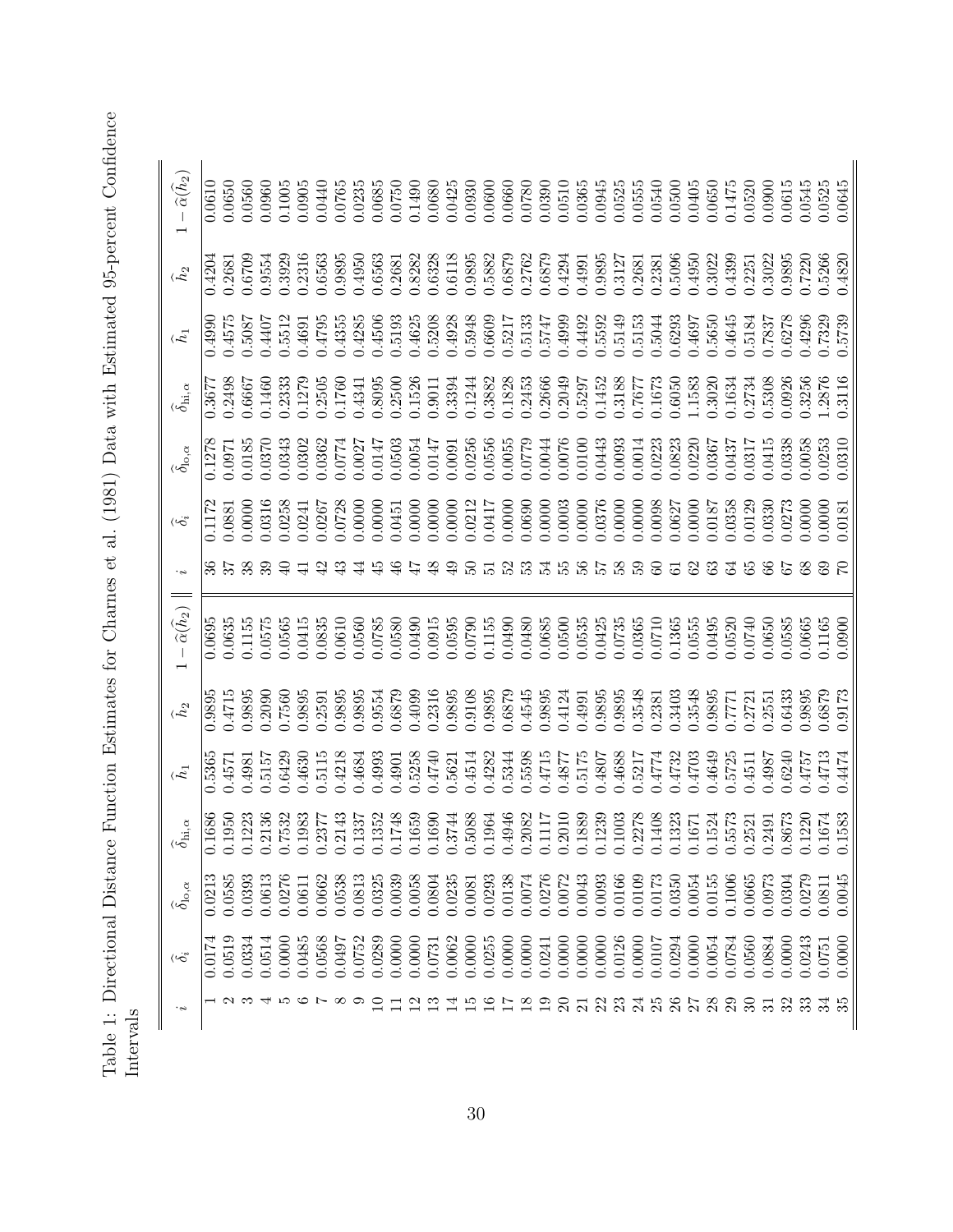| Units | $\widehat{\delta}_{\rm FDH}$ | $\widehat{\delta}_{\text{DEA}}$ | $m_{\cal B C}$ | $\delta_{\rm BC,DEA}$ | $\sigma(\widehat{\delta}_{\text{DEA}})$ | $m_{CI}$ | $\widehat{\delta}_{\textnormal{lo},\alpha}$ | $\widehat{\delta}_{\rm hi,\alpha}$ |
|-------|------------------------------|---------------------------------|----------------|-----------------------|-----------------------------------------|----------|---------------------------------------------|------------------------------------|
| 3     | 0.0000                       | 0.1097                          | 62             | 0.1526                | 0.0363                                  | 122      | 0.1097                                      | 0.1472                             |
| 99    | 0.5026                       | 0.5290                          | 62             | 0.5910                | 0.0594                                  | 76       | 0.5290                                      | 0.6968                             |
| 107   | 0.1611                       | 0.1711                          | 34             | 0.2372                | 0.0478                                  | 122      | 0.1711                                      | 0.2007                             |
| 39    | 0.4317                       | 0.4627                          | 80             | 0.5020                | 0.0675                                  | 122      | 0.4627                                      | 0.5059                             |
| 51    | 0.1368                       | 0.1867                          | 80             | 0.2208                | 0.0532                                  | 40       | 0.1867                                      | 0.3537                             |
| 121   | 0.2771                       | 0.3205                          | 76             | 0.3551                | 0.0441                                  | 122      | 0.3205                                      | 0.3534                             |
| 122   | 0.0000                       | 0.1020                          | 62             | 0.1697                | 0.0566                                  | 100      | 0.1020                                      | 0.2018                             |
| 15    | 0.1546                       | 0.4047                          | 46             | 0.4877                | 0.0476                                  | 84       | 0.4047                                      | 0.5564                             |
| 123   | 0.0000                       | 0.0745                          | 62             | 0.1245                | 0.0297                                  | 122      | 0.0745                                      | 0.1389                             |
| 28    | 0.2706                       | 0.2946                          | 106            | 0.3160                | 0.0410                                  | 112      | 0.2946                                      | 0.4085                             |
| 65    | 0.3222                       | 0.3372                          | 90             | 0.3567                | 0.0322                                  | 74       | 0.3372                                      | 0.4818                             |
| 56    | 0.0000                       | 0.0000                          | 80             | 0.0618                | 0.0866                                  | 122      | 0.0000                                      | 0.1309                             |
| 115   | 0.3568                       | 0.4898                          | 62             | 0.5567                | 0.0479                                  | 120      | 0.4898                                      | 0.5645                             |
| 27    | 0.4183                       | 0.4224                          | 106            | 0.4471                | 0.0531                                  | 94       | 0.4224                                      | 0.6067                             |
| 6     | 0.3628                       | 0.3706                          | 106            | 0.4044                | 0.0714                                  | 88       | 0.3706                                      | 0.5861                             |
| 31    | 0.0000                       | 0.1182                          | 64             | 0.1627                | 0.0393                                  | 100      | 0.1182                                      | 0.2215                             |
| 61    | 0.4011                       | 0.4081                          | 106            | 0.4279                | 0.0410                                  | 116      | 0.4081                                      | 0.5130                             |
| 45    | 0.4059                       | 0.4744                          | 120            | 0.4759                | 0.0053                                  | 122      | 0.4744                                      | 0.4827                             |
| 91    | 0.7256                       | 0.7283                          | 90             | 0.7449                | 0.0455                                  | 122      | 0.7283                                      | 0.7337                             |
| 129   | 0.2821                       | 0.3571                          | 106            | 0.3885                | 0.0627                                  | 96       | 0.3571                                      | 0.5299                             |

Table 2: FDH and DEA estimators of directional distance for 20 Mutual Funds

NOTE: The value of  $m_{BC}$  gives the subsample size for bias correction and  $m_{CI}$  is for building the 95% confidence intervals.